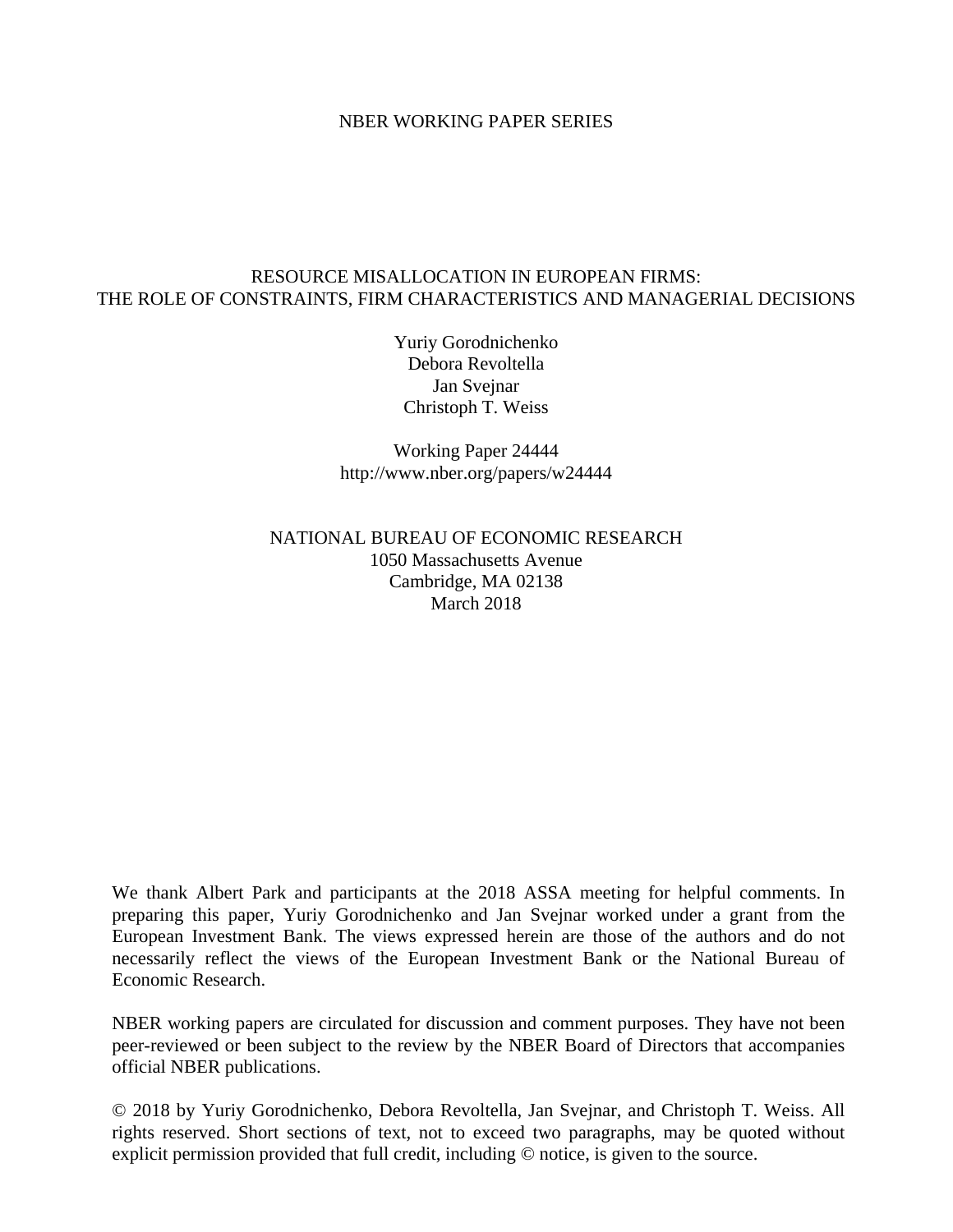Resource Misallocation in European Firms: The Role of Constraints, Firm Characteristics and Managerial Decisions Yuriy Gorodnichenko, Debora Revoltella, Jan Svejnar, and Christoph T. Weiss NBER Working Paper No. 24444 March 2018 JEL No. D22,D24,O12,O47,O52

### **ABSTRACT**

Using a new survey, we show that the dispersion of marginal products across firms in the European Union is about twice as large as that in the United States. Reducing it to the US level would increase EU GDP by more than 30 percent. Alternatively, removing barriers between industries and countries would raise EU GDP by at least 25 percent. Firm characteristics, such as demographics, quality of inputs, utilization of resources, and dynamic adjustment of inputs, are predictors of the marginal products of capital and labor. We emphasize that some firm characteristics may reflect compensating differentials rather than constraints and the effect of constraints on the dispersion of marginal products may hence be smaller than has been assumed in the literature. We also show that cross-country differences in the dispersion of marginal products are more due to differences in how the business, institutional and policy environment translates firm characteristics into outcomes than to the differences in firm characteristics per se.

Yuriy Gorodnichenko Department of Economics 530 Evans Hall #3880 University of California, Berkeley Berkeley, CA 94720-3880 and IZA and also NBER ygorodni@econ.berkeley.edu

Debora Revoltella European Investment Bank 98 Boulevard Konrad Adenauer L-2950 Luxembourg d.revoltella@eib.org

Jan Svejnar School of International and Public Affairs Columbia University 420 West 118th Street, Room 1401E New York, NY 10027 and IZA js4085@columbia.edu

Christoph T. Weiss European Investment Bank 98 Boulevard Konrad Adenauer L-2950 Luxembourg c.weiss@eib.org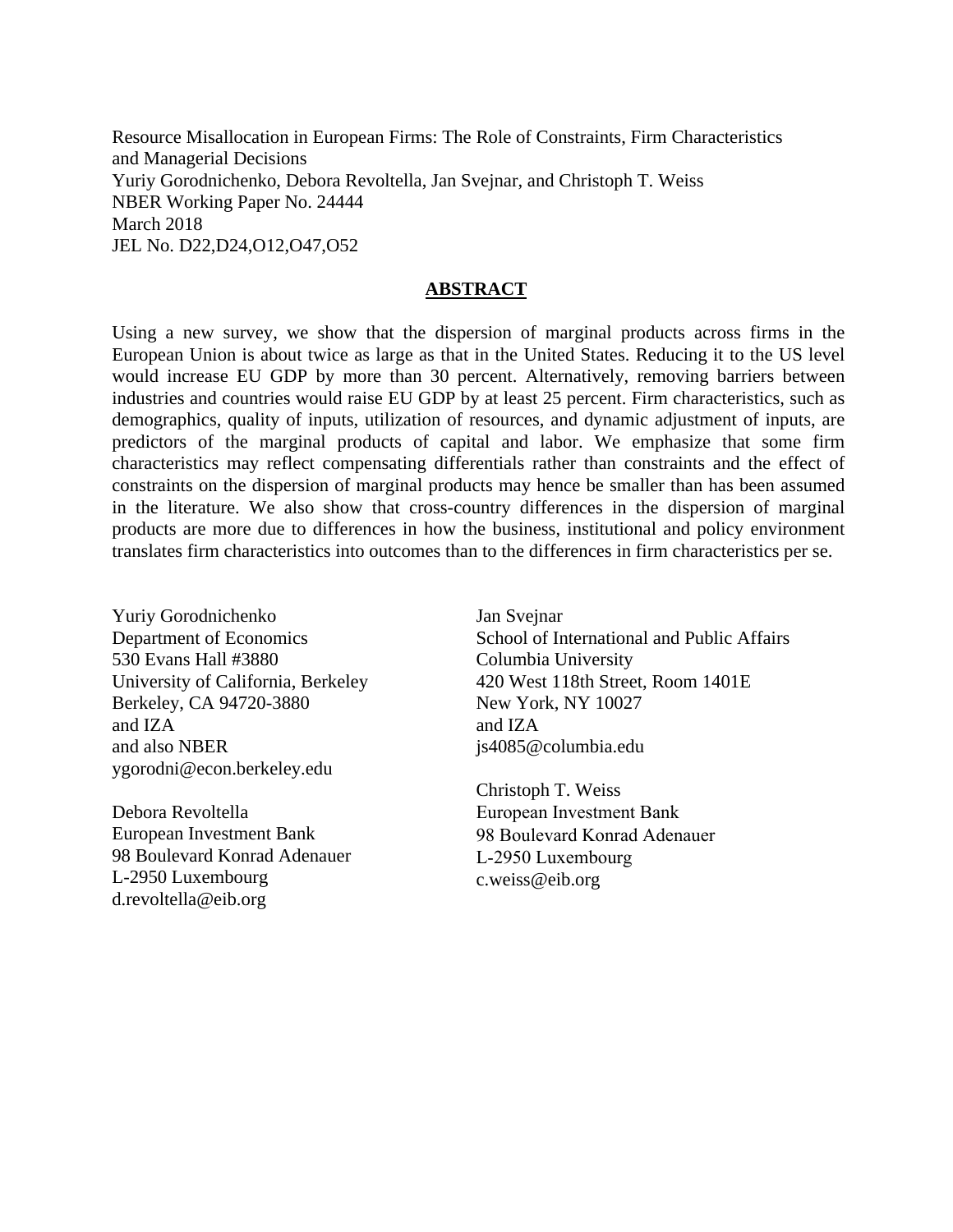## I. Introduction

Although the large cross-country differentials in income per capita have been the subject of much research, accounting for sources of this dispersion has proven to be difficult. The most important factor appears to be differences in "productivity", which Moses Abramovitz called a measure of our ignorance. In an attempt to explain "productivity" differences within and across countries, recent research pioneered by Hsieh and Klenow (2009) emphasizes the importance of firm-level misallocation of resources for aggregate economic outcomes. It is based on the insight that if there is a dispersion of marginal revenue products of inputs across firms, the economy may achieve considerable productivity – and hence output – gains by reallocating capital from firms with low marginal revenue product of capital (MRPK) to firms with high MRPK and, similarly, from firms with low marginal revenue product of labor (MRPL) to firms with high MRPL. This concept is reflected in the textbook outcome when cost-minimizing firms face identical input prices in a perfectly functioning spot market economy and MRPK and MRPL are equalized across firms.

The recent slowdown in productivity growth in the United States, European Union and other developed economies has generated a sense of urgency among policymakers and academics to identify impediments to productivity increases and to find ways to spur economic growth. Although a number of explanations has been put forth, rising misallocation of resources in European countries could be one of the culprits (see, e.g., Gopinath et al. (2017)). Indeed, in Figures 1 and 2 we show that the dispersion of MRPK within individual European countries and within individual economic sectors has been trending up since the mid-1990s and the dispersion of MRPL has also been rising, though to a smaller extent. These increases in dispersion are consistent with decreased productivity growth at the aggregate level.

While existing research has been successful in measuring the dispersion of marginal products and assessing potential gains from better allocation of resources, little is known about *why* firms have different marginal products. To a large extent, the lack of research on this question has been brought about by data limitations. In particular, research in this area typically uses censustype data to calculate MRPK or MRPL for firms in a given economy and measures misallocation as dispersion of MRPK or MRPL across firms. But census-type data usually contain only income statements, balance sheet information about capital, and basic data on employment. As a result, researchers usually cannot tell why a given dispersion of MRPK or MRPL exists.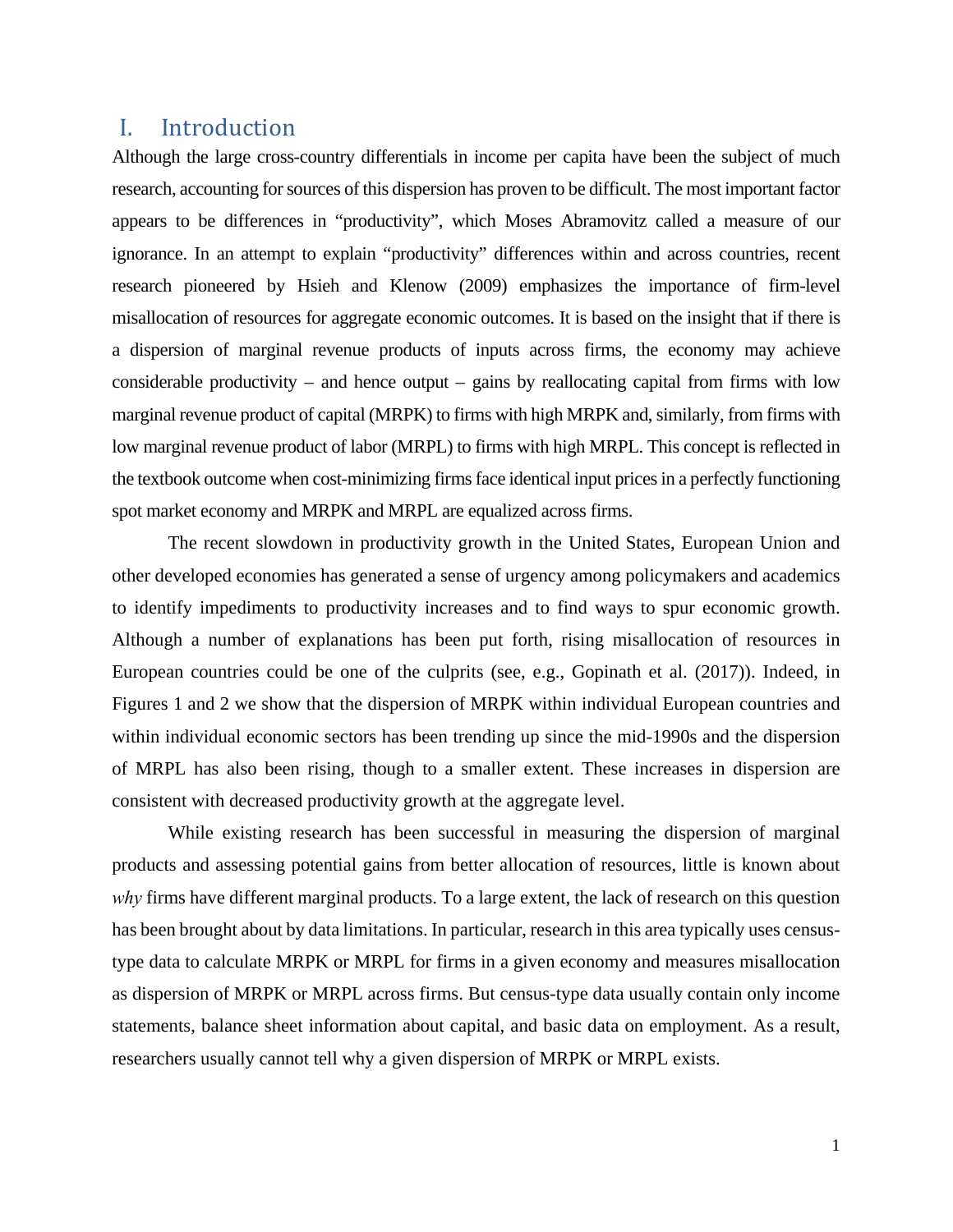In this paper, we shed more light on this issue by using survey data. In particular, we develop a simple dynamic theoretical framework and use a new survey of firms to assess how much dispersion in marginal products exists and what drives these differentials. The EIB Investment Survey (henceforth EIBIS) was administered in 2016 to a stratified random sample of firms in each of the 28 countries of the European Union (EU). EIBIS contains information about the behavior and constraints of firms – e.g., how firms obtain capital and whether the quantity is sufficient, whether their capital stock is state-of-the-art, and information about capacity utilization, rates of innovation, access to infrastructure, and foreign presence in management. In addition, firms in EIBIS are anonymously matched to the Orbis administrative database that permits us to validate and supplement the information furnished by EIBIS. Importantly, the design and implementation of the survey is consistent across countries and sectors, which is critical for understanding cross-country and cross-industry variation in the dispersion of marginal revenue products.

With the above information we are able to estimate the extent to which various factors can account for cross-sectional dispersion in marginal products. We first estimate the extent of dispersion in MRPK and MRPL within the EU and within individual countries, an exercise that is important for understanding the extent of integration of the EU common market and the markets of individual countries. We next assess the quantitative contribution of each factor by building on Mincer (1958) and estimating dynamic equilibrium relationships (optimality conditions) in a regression framework. We assess how the explanatory variables that reflect the behavior and constraints of firms predict their MRPK and MRPL. Third, we examine the extent to which the dispersion of marginal products is related to firm-level characteristics as opposed to country-level or sector-level effects. Fourth, we perform the Machado-Mata decomposition to construct counterfactual distributions of MRPK and MRPL for each country on the assumption that it has estimated coefficients or values of explanatory variables from another country (e.g., Greece and Germany). This decomposition exercise allows us to understand better whether observed dispersion in MRPK and MRPL is brought about by cross-country differences in firm characteristics or cross-country differences in how the business, institutional and policy environment guides the allocation of resources across heterogeneous firms.

Although we do not have an unambiguously exogenous variation in our regressors, the predictive power of our regressors sheds light on what factors are likely to be quantitatively important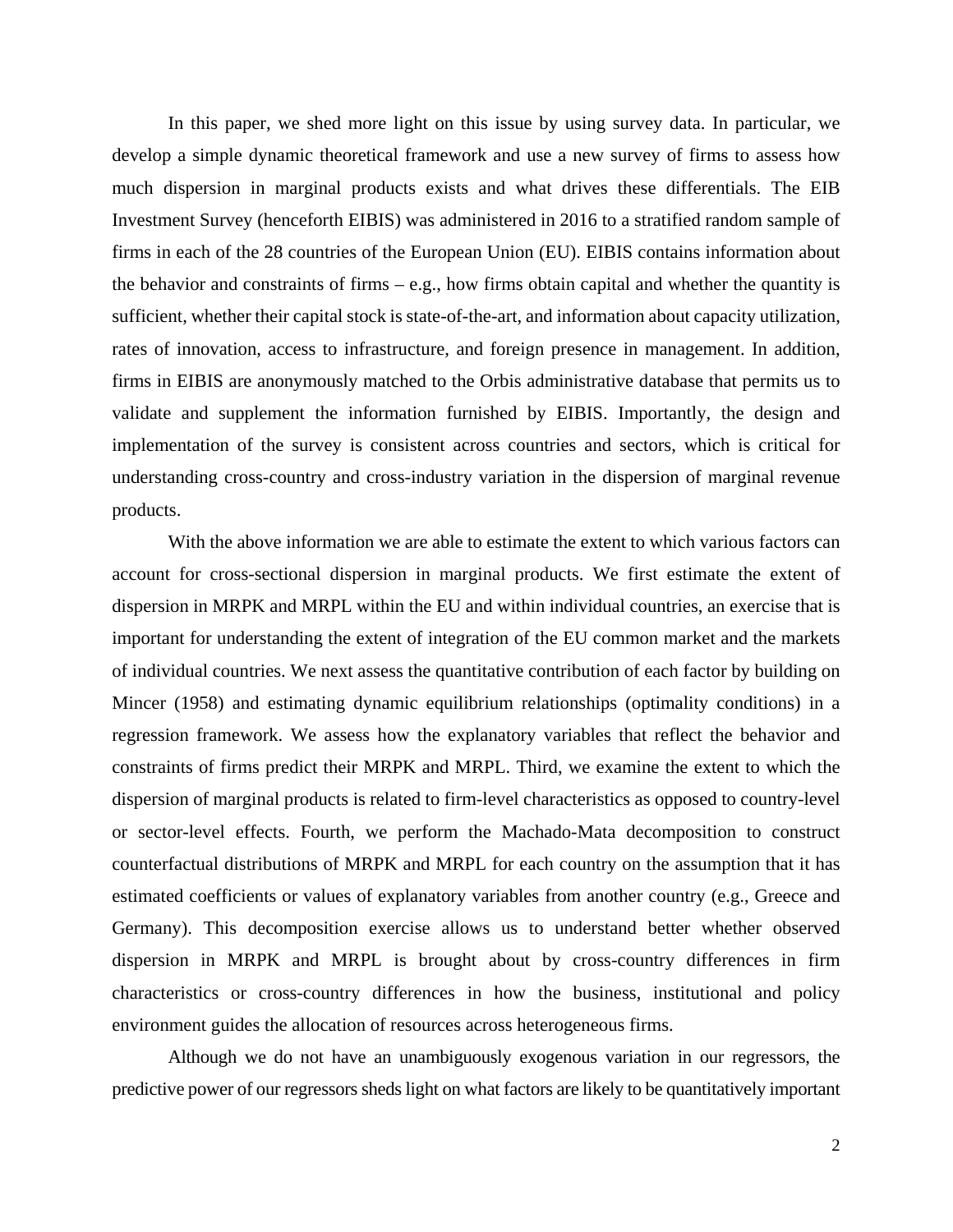and where future work should concentrate efforts to estimate causal effects. Given the nature of EIBIS data, we have more information about capital-related than labor-related issues. Our analysis of the determinants of MRPK is hence richer than that of MRPL. We also note that while the existing literature treats the dispersion of marginal products as reflecting barriers and distortions, this may not always be the case. If the dispersion is brought about by barriers and distortions, it is indeed economically undesirable. However, some dispersion may reflects optimizing behavior of firms (e.g., compensating differentials in the labor market), in which case it is economically rational from the standpoint of the firms and may be optimal even from the standpoint of social welfare. Which of these phenomena is consistent with the data is therefore a key question that we start addressing.

We find that there is a sizable dispersion of marginal products measured across all the firms in our sample. If one took the 28 EU countries as a single market where marginal products ought to be equalized, then the current state of Europe is very far from that. A less demanding proposition would be to say that after decades of economic integration the dispersion of marginal products in the EU ought to start approaching the dispersion found in the US. Comparing our findings on the dispersion of MRPK across firms in the 28 EU countries to the dispersion found by other researchers for the US indicates that the dispersion in the EU is about twice as large, a finding consistent with the view that the EU economy is far from being highly integrated. Our calculations suggest that by reducing the EU dispersion of MRPK to the level of the US would increase EU productivity (GDP) by more than 30 percent.

When we allow the firm-level characteristics alone to explain the dispersion in marginal products in EIBIS, we find that these variables account for 11.2 percent of the total variation in log(MRPK) and 27.1 percent of the variation in log(MRPL) – a sizable part of total dispersion. When we allow firm-level characteristics to have different effects by sector or country, we show that these variables explain most of the variation in marginal products within the EU. Overall, we find that in terms of dispersion of MRPK and MRPL the EU is far from being a single market and that firmlevel characteristics coupled with fixed sector and country features explain most of the observed dispersion. Interestingly, our estimates indicate that in terms of labor allocation firms are more segmented across countries than industries, as seen in the fact that differences in the levels of MRPL are higher across countries than across industries. The opposite is true for capital. This suggests that national regulations and language barriers could play an important part in the efficiency of resource allocation within the EU.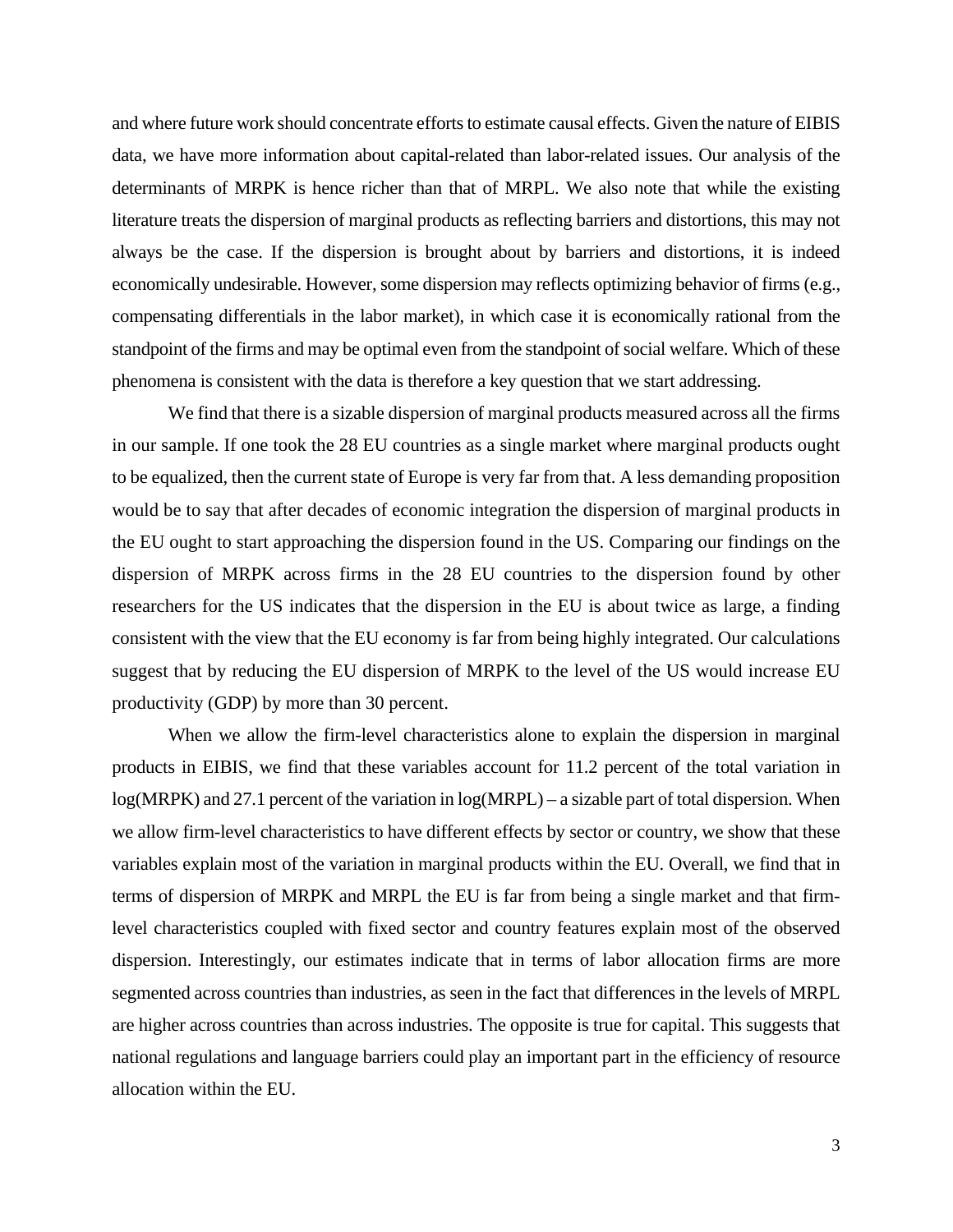When we exploit in detail the firm-level information in EIBIS, we find that the significant association between marginal products and firm characteristics is predominantly driven by variables measuring firm demographics, quality of inputs, utilization of resources, and dynamic adjustment of inputs. In contrast, the contribution of direct measures of "barriers and constraints" to cross-sectional variation in MRPK and MRPL seems to be modest.

Using the Machado-Mata decomposition we document that cross-country variation in the within-country dispersion of marginal revenue products is largely brought about by differences in the regression coefficients – reflecting how a country's business, institutional and policy environment "prices" firm characteristics – rather than by differences in the ("endowments" of) firm characteristics. This result is important because it provides large-scale *microeconomic* evidence that institutions matter.

Our work is related to several strands of previous research. First, we contribute to the rapidly growing literature measuring misallocation of resources (e.g., Restuccia and Rogerson (2008), Hsieh and Klenow (2009), Bartelsman et al. (2013); also see Restuccia and Rogerson (2013, 2017) for surveys). In particular, we document new facts about the allocation of capital and labor across the 28 EU countries. Since EIBIS data are consistent across countries, our analysis is particularly well suited for cross-country comparisons.

Second, we provide new insights into the nascent literature on *sources* of observed dispersion in marginal products. For example, consistent with Asker et al. (2014), we show that dynamic adjustment of inputs is an important force in accounting for cross-sectional variation in marginal products. However, we also document that other firm characteristics and various measures of distortions have predictive power for marginal revenue products. In contrast to previous work using *country-level* measures of distortions (e.g., Gamberoni et al. 2016, Kalemli-Ozcan and Sorensen 2012), we use the richness of our survey to utilize *firm-level* information about various constraints and characteristics to account for cross-sectional variation in marginal revenue products.

Third, by comparing administrative data to survey data, we contribute to recent efforts to assess the importance of measurement errors in observed marginal products (e.g., Bils, Klenow, and Ruane, 2017). In particular, we document high consistency of responses in survey data of EIBIS and Orbis (census-like) administrative data and hence show that surveys are a useful source of information so that applied work does not necessarily have to use only data with census-like coverage.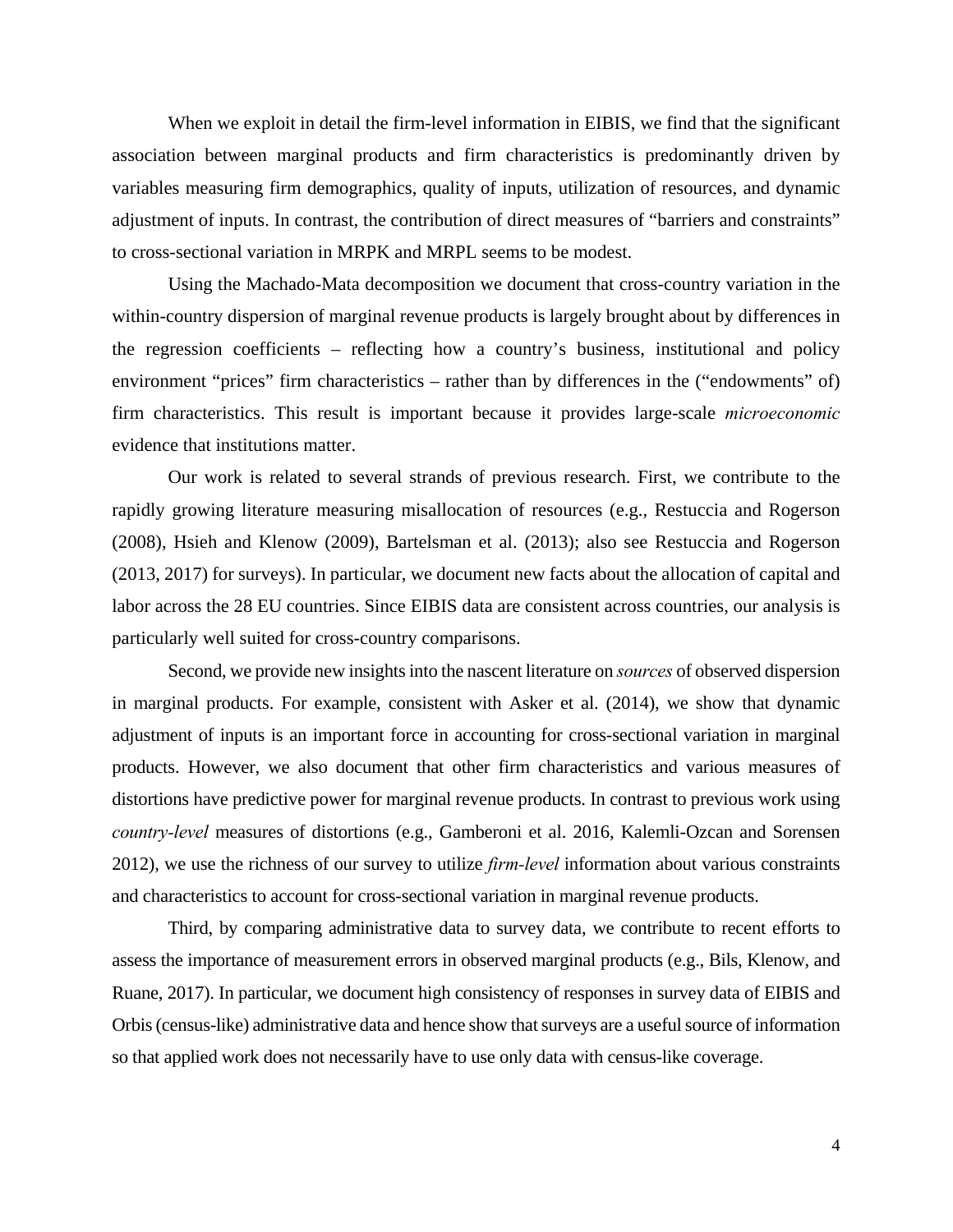Finally, we relate a large literature studying dispersion of earnings across workers (see, e.g., Heckman et al. 2006) to the studies of dispersion of marginal products across firms. We show that many of the tools developed to understand dispersion of earnings can be employed to understand the dispersion of marginal products across firms.

The remainder of the paper is structured as follows. In Section II we present a dynamic model of a profit maximizing firm that yields steady state conditions for MRPK and MRPL. We use these conditions in Section III to formulate our estimating equations. In Section IV we describe the EIBIS and Orbis data sets and we present our hypotheses related to the explanatory variables from EIBIS. We present our empirical estimates in Section V and draw conclusions in Section VI.

## II. Theoretical Framework

To motivate our empirical analysis, consider a Cobb-Douglass production function, isoelastic demand function, and additively separable quadratic adjustment costs. Firm  $i$ 's profit at time  $t$  is given by

$$
\pi_{it} = G_{it} \left[ (U_{it} K_{it})^{\alpha_i} (E_{it} L_{it})^{\beta_i} \right]^{1 - \frac{1}{\sigma_i}} - R_{it} (U_{it}) K_{it} - W_{it} (E_{it}) L_{it}
$$

$$
- \frac{\phi_K}{2} \left( \frac{K_{it}}{K_{i,t-1}} - 1 \right)^2 R_{it} (U_{it}) K_{i,t-1} - \frac{\phi_L}{2} \left( \frac{L_{it}}{L_{i,t-1}} - 1 \right)^2 W_{it} (E_{it}) L_{i,t-1}
$$

where  $\gamma_i = \alpha_i + \beta_i$  reflects returns to scale in production,  $K_{it}$  is capital,  $L_{it}$  is labor,  $U_{it}$  is a measure of capital utilization (or quality),  $E_{it}$  is a measure of labor effort (this can also capture efficiency wages or labor quality),  $R_{it}(U_{it})$  is the price schedule for the price of capital as a function of capital utilization (or quality),  $W_{it}(E_{it})$  is the price schedule for the price of labor as a function labor effort (or quality),  $\phi_K$  and  $\phi_L$  capture the size of adjustment costs (these could be stochastic and firm specific),  $G_{it}$  is a combination of productivity and demand shifters, and  $\sigma_i$  is the elasticity of demand. For example, the price schedules could be  $R_{it}(U_{it}) = R_{it}^{base} \times U_{it}^{\psi_K}/\psi_K$  and  $W_{it}(E_{it}) =$  $W_{it}^{base} \times E_{it}^{\psi_L}/\psi_L$ , where  $\psi_K$  and  $\psi_L$  are slopes of the respective supply schedules. We assume that firms rent capital, but similar expressions can be derived for the case when firms own capital.

Firms are assumed to maximize the present value of their profits

$$
\Pi_{it} = \sum_{\tau=t}^{\infty} \left( \prod_{s=t}^{\tau} (1 + r_s) \right) \pi_{it}
$$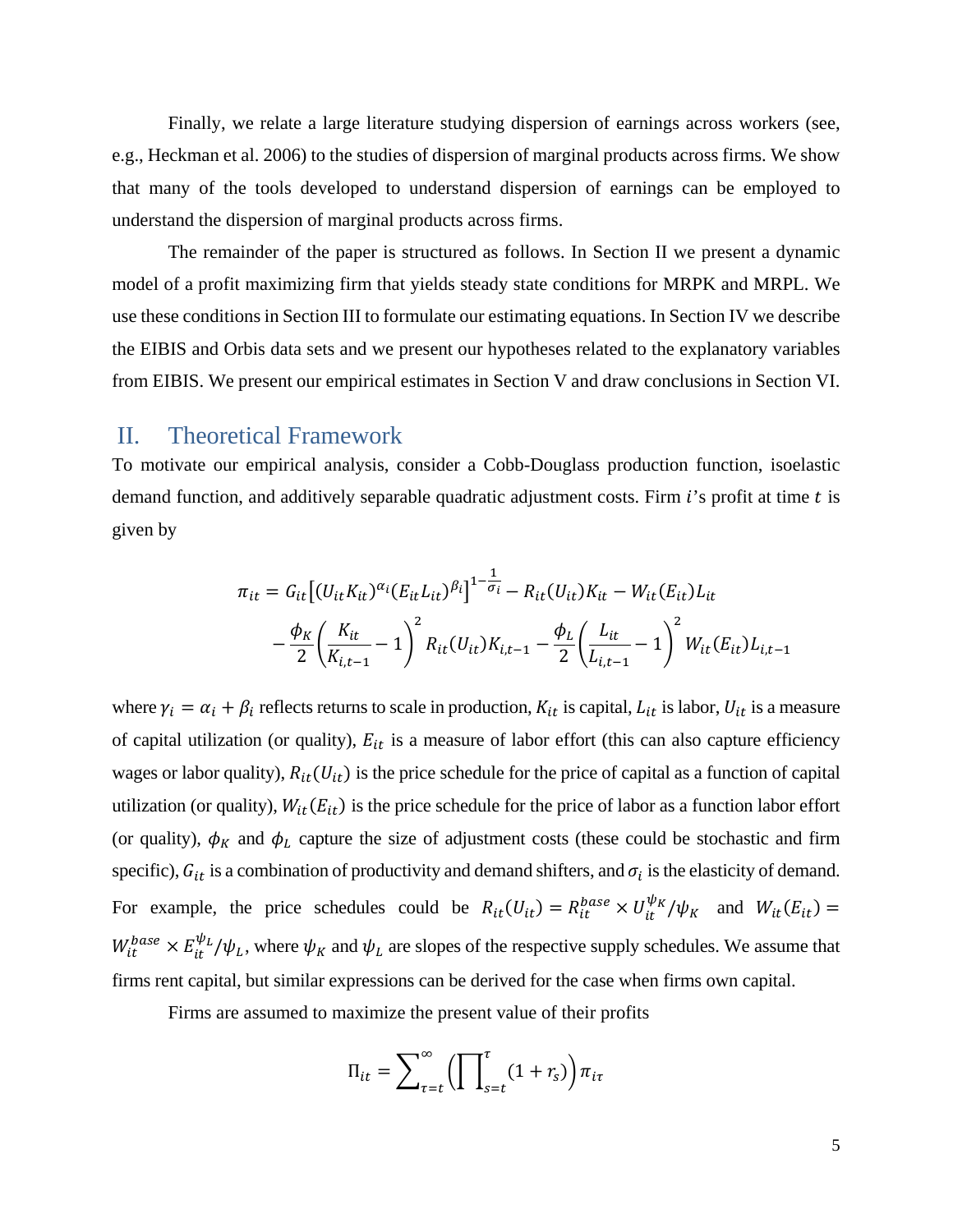where  $r_s$  is the market interest rate which we assume to be constant across firms (e.g., the marginal or representative investor is the same across firms).

Let  $Y_{it} \equiv G_{it} \left[ (U_{it} K_{it})^{\alpha_i} (E_{it} L_{it})^{\beta_i} \right]^{1-\frac{1}{\sigma_i}}$  be the firm revenue. Then the optimality conditions for capital and labor are, respectively

$$
MRPK_{it} \equiv (1 - \sigma_i^{-1})\alpha_i \frac{Y_{it}}{K_{it}} \approx R_{it}(U_{it}) \left\{ 1 + \phi_K \left( \frac{K_{it}}{K_{i,t-1}} - 1 \right) - \frac{\phi_K}{1 + r_{t+1}} \times \left( \frac{K_{i,t+1}}{K_{it}} - 1 \right) \right\} \tag{1'}
$$

$$
MRPL_{it} \equiv (1 - \sigma_i^{-1}) \beta_i \frac{Y_{it}}{L_{it}} \approx W_{it}(E_{it}) \left\{ 1 + \phi_L \left( \frac{L_{it}}{L_{i,t-1}} - 1 \right) - \frac{\phi_L}{1 + r_{t+1}} \times \left( \frac{L_{i,t+1}}{L_{it}} - 1 \right) \right\} (1'')
$$

Note that the marginal revenue products are defined in terms of physical units of capital and labor. Their variation across firms may reflect differences in adjustment costs, as well as input quality, utilization rates, and taxes or regulation (proxied by  $R_{it}^{base}$  and  $W_{it}^{base}$  as well as parameters  $\psi_K$ and  $\psi_L$ ). However, if one adjusted inputs for quality and/or account for adjustment costs and if the price schedules were the same across firms (that is,  $R_{it}^{base}$  and  $W_{it}^{base}$  were the same across firms), then marginal revenue products for effective units of capital  $(K_{it}U_{it})$  and labor  $(E_{it}L_{it})$  should be equalized across firms and the cross-sectional dispersion ought to be zero. These optimality conditions show marginal revenue products (the left-hand side of equation (1') and (1'')) are functions of distortions and compensating differentials (the right-hand side).

Note that in a steady state when adjustment costs are zero, the costs of capital and labor are given by

$$
R_i(U_i)K_i = \left( (1 - \sigma_i^{-1})\alpha_i \frac{Y_i}{K_i} \right) K_i = (1 - \sigma_i^{-1})\alpha_i Y_i
$$
  

$$
W_i(E_i)L_i = \left( (1 - \sigma_i^{-1})\beta_i \frac{Y_i}{L_i} \right) L_i = (1 - \sigma_i^{-1})\beta_i Y_i
$$

where we drop the time index to underscore that this is a steady state. Hence, the steady-state cost shares for capital and labor are

$$
s_i^K = \frac{R_i(U_i)K_i}{R_i(U_i)K_i + W_i(E_i)L_i} = \frac{\alpha_i}{\alpha_i + \beta_i} = \frac{\alpha_i}{\gamma_i} \Leftrightarrow \alpha_i = \gamma_i s_i^K
$$

$$
s_i^L = \frac{W_i(E_i)L_i}{R_i(U_i)K_i + W_i(E_i)L_i} = \frac{\beta_i}{\alpha_i + \beta_i} = \frac{\beta_i}{\gamma_i} \Leftrightarrow \beta_i = \gamma_i s_i^L
$$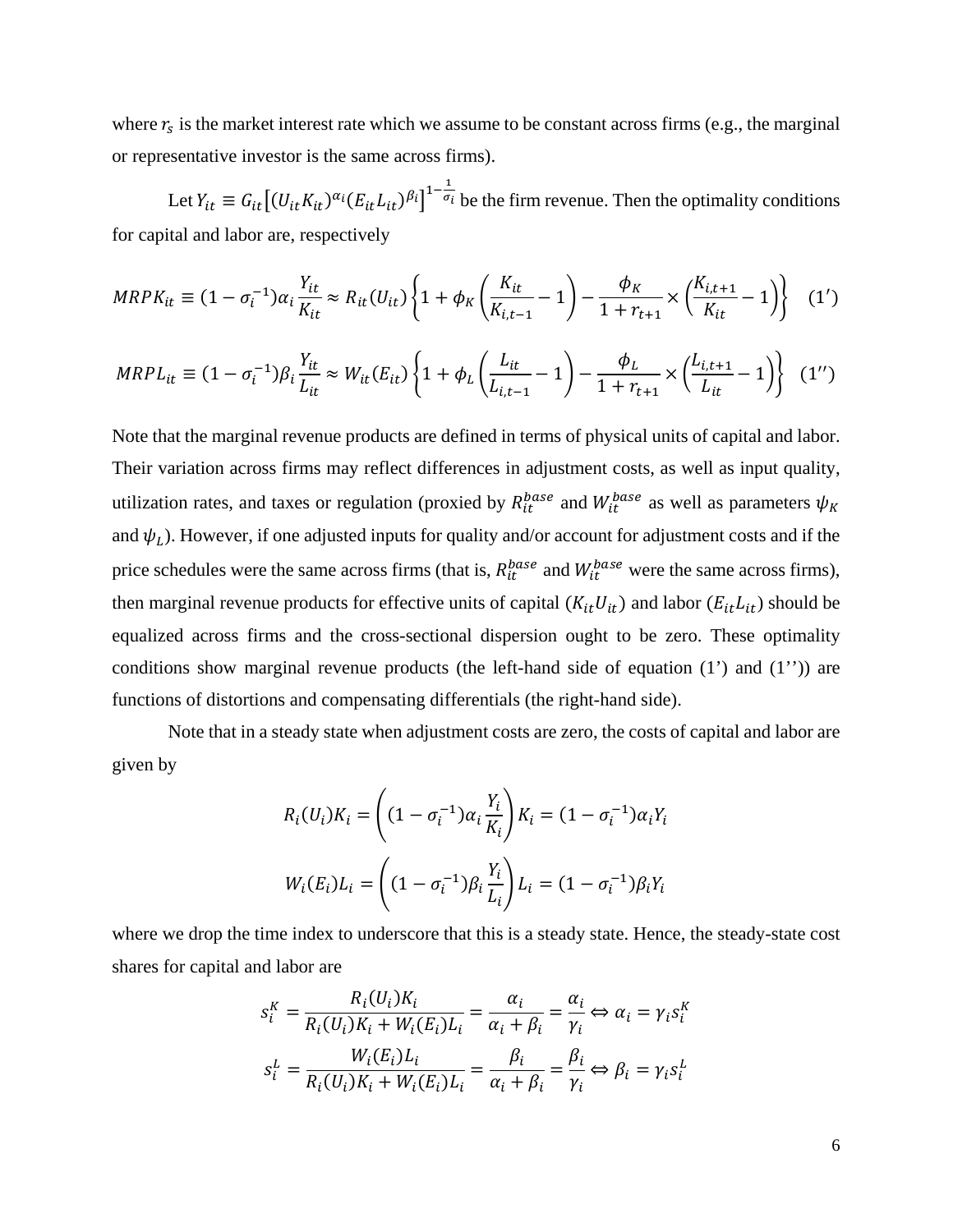We use these expressions to replace  $\beta_i$  and  $\alpha_i$  in the expressions for  $MRPL_{it}$  and  $MRPK_{it}$  to obtain

$$
MRPK_{it} = (1 - \sigma_i^{-1})\gamma_i s_i^K \frac{Y_{it}}{K_{it}}
$$

$$
MRPL_{it} = (1 - \sigma_i^{-1})\gamma_i s_i^L \frac{Y_{it}}{L_{it}}
$$

Note that since markup  $\mu_i = (\sigma_i - 1)/\sigma_i$ ,

 $\overline{\phantom{a}}$ 

$$
(1 - \sigma_i^{-1})\gamma_i = \frac{1}{\mu_i}\gamma_i = (1 - s_{\pi,i}) \approx 1
$$

given that the share of pure economic profit  $s_\pi \approx 0$  (e.g., Basu and Fernald 1997). Hence, we can further simplify the expressions for  $MRPL_{it}$  and  $MRPK_{it}$  to obtain

$$
MRPK_{it} \approx s_i^K \frac{Y_{it}}{K_{it}}
$$

$$
MRPL_{it} \approx s_i^L \frac{Y_{it}}{L_{it}}
$$

Although it is conventional to define marginal products for physical units of capital and labor (e.g., number of employees and/or hours worked), capital is typically measured in dollars such as the replacement value of capital or the book value of fixed assets. In other words, we have

$$
\widehat{MRPK}_{it} \equiv (1 - \sigma_i^{-1}) \alpha_i \frac{Y_{it}}{\tilde{R}_{it} K_{it}} \approx \frac{R_{it}(U_{it})}{\tilde{R}_{it}} \left\{ 1 + \phi_K \left( \frac{K_{it}}{K_{i,t-1}} - 1 \right) - \frac{\phi_K}{1 + r_{t+1}} \times \left( \frac{K_{i,t+1}}{K_{it}} - 1 \right) \right\}
$$

where  $\tilde{R}_{it}$  is a measure of capital price used in constructing the replacement value or the balance sheet value of fixed assets. In the case of replacement value of capital, we may have  $R_{it}(U_{it}) \approx \tilde{R}_{it}$ . With the balance sheet value of fixed asset,  $\tilde{R}_{it}$  likely reflects the historical price rather than the current market price. Given technical change and inflation, the difference between the market and historical prices can be large, especially for assets bought a long time ago (e.g., buildings).<sup>[1](#page-8-0)</sup> We are

$$
(1-\sigma)\alpha \frac{Y_t}{p_{\tau}K_{\tau}} = (1-\sigma)\alpha \frac{Y_t}{p_tK_{\tau}} \times \left(\frac{A}{\Pi}\right)^{t-\tau}.
$$

<span id="page-8-0"></span><sup>&</sup>lt;sup>1</sup> For example, suppose that capital is bought at time  $\tau$  and, for simplicity also, that capital does not depreciate, so that the balance sheet value is  $p_{\tau}K_{\tau}$  at the time of purchase.  $p_{\tau}K_{\tau}$  is also the balance-sheet value of fixed assets. The market price of capital at time t is given by  $p_t = p_\tau \left(\frac{\Pi}{A}\right)$  $\frac{\pi}{A}$ <sup>t-τ</sup> where  $\Pi$  and  $A$  are gross rates of inflation and technical change. Hence,

If  $\Pi > A$ , a large share of state-of-the-art capital means a lower  $\widehat{MRPK}_{it}$  measured with the balance-sheet value of fixed assets. With depreciation, we obtain similar results but in this case the outcome also depends on whether the book value of capital depreciates faster on paper or de facto.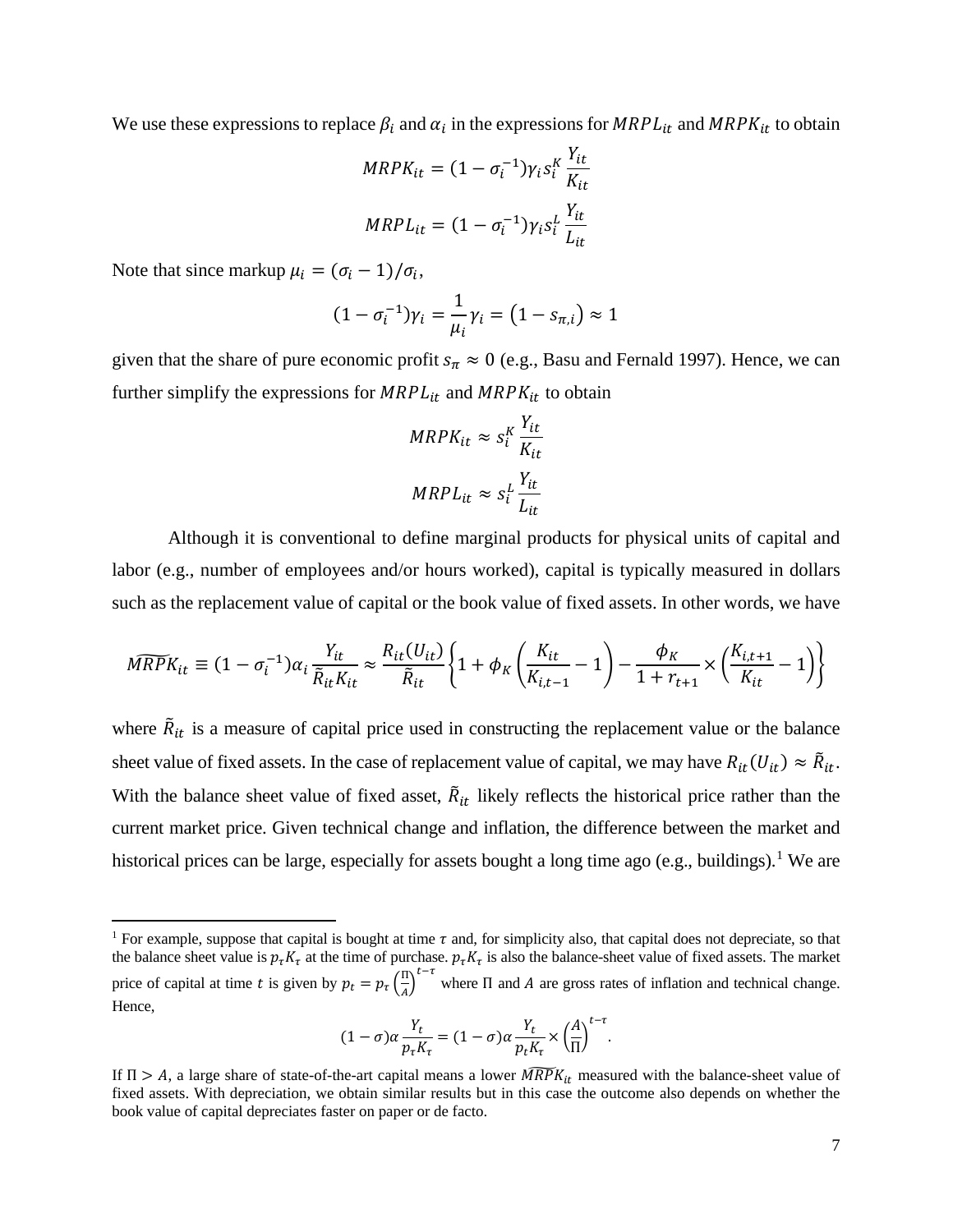fortunate to have proxy information that enables us to try to correct for this effect. In particular, from EIBIS we know the share of capital (including machinery, equipment and ICT) that the management considers to be "state-of-the-art", which presumably means capital that has been obtained recently. Thus, for firms with a large share of state-of-the-art capital we can expect  $R_{it}(U_{it}) \approx \tilde{R}_{it}$ .

## III. The Econometric Framework and Definition of Variables

Given our derivations in the previous section, we can express the marginal revenue product of capital (the left-hand side of equation  $(1')$ ) as

$$
\log MRPK_{isc} = \log(s_{isc}^K) + \log \left(\frac{Y_{isc}}{K_{isc}}\right)
$$
 (2)

The discussion in Section II also makes it clear that  $\log MRPK_{\text{isc}}$  is a function of the quality of inputs, intensity of input utilization, and other variables (the right-hand side of equation (1')), which after further linearization may be summarized as

$$
\log MRPK_{isc} = \psi_c + \kappa_s + X_{isc}b + \epsilon_{isc}
$$
 (3)

where subscripts *i*, *s*, and *c* index firms, sectors and countries,  $\psi_c$  is the set of country fixed effects,  $\kappa_s$  is the set of industry fixed effects, and  $X_{isc}$  is the vector of explanatory variables of interest defined below. By combining (2) and (3) we obtain an empirical "Mincerian-type" specification. An analogous specification and approach is used for labor.

If one follows Hsieh and Klenow (2009) and assumes that cost shares  $s_{\text{isc}}^K$  are fixed within each country *or* industry (that is,  $s_{isc}^K = s_s^K$  or  $s_{isc}^K = s_c^K$ ), the first term in equation (2) is absorbed into country or industry fixed effects.<sup>[2](#page-9-0)</sup> We can go a step further and allow, more realistically, the cost shares  $s_{isc}^{K}$  to be fixed within each country *and* industry,  $s_{isc}^{K} = s_{sc}^{K}$ . This permits us to estimate the following regression with country  $\times$  sector fixed effects  $\omega_{sc}$ 

$$
\log MRPK_{isc} = \omega_{sc} + X_{isc}b + \epsilon_{isc}.
$$
 (4)

One has to expect that a significant part of the overall variation in firm-specific MRPK and MRPL will be absorbed by these country  $\times$  sector fixed effects  $\omega_{sc}$  and that a smaller share of total variation will be explained by the vector  $X_{isc}$  of explanatory variables of interest. The explanatory power of the  $X_{isc}$  vector will thus be greatly enhanced in the less parsimonious specification where it is interacted with country, sector or country  $\times$  sector fixed effects.

l

<span id="page-9-0"></span><sup>&</sup>lt;sup>2</sup> If one is not willing to make an approximation with  $s_\pi \approx 0$ , then one may need to assume that elasticity of demand  $\sigma_{\text{isc}}$  and returns to scale in production  $\gamma_{\text{isc}}$  are constant across countries, industry or country/industry cells so that fixed effects absorb variation in  $\sigma_{isc}$  and  $\gamma_{isc}$ .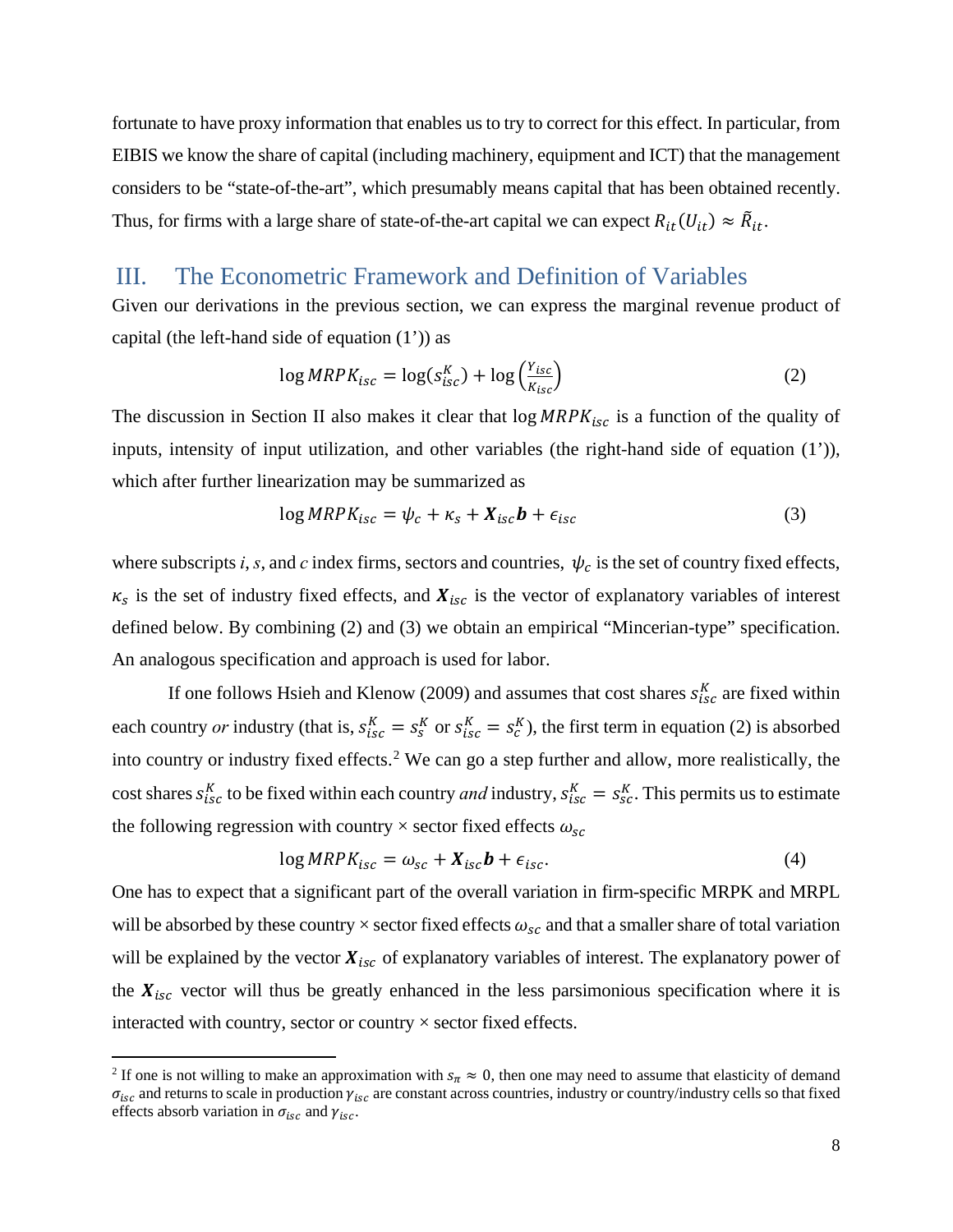In estimating equation (4) and similar specifications, we generate several important "outputs". First, we obtain estimates of **b** and can evaluate how the explanatory variables  $X_{isc}$ predict MRPK and MRPL. Second, we can use  $\epsilon_{isc}$  to compute a "residual" measure of dispersion in MRPL and MRPK across countries to assess whether some cross-country variation can be rationalized by differences in observable firm characteristics. Third, we can construct counterfactual distributions of MRPK and MRPL for a given country if it had coefficients  $\boldsymbol{b}$  or endowments  $\boldsymbol{X}$  from another country.

Note that the expected effect of explanatory variables depends on whether they represent a movement along the marginal product curve of capital (labor) or a shift in it, *ceteris paribus*. Moreover, with capital, labor, energy, material inputs, and (digital and transport) infrastructure all being relevant factors of production, capital and (different categories of) labor may be substitutes or complements. This means, for instance, that the effects of labor regulation and shocks may have positive or negative effects on the marginal product of capital.

## IV. Data

 $\overline{a}$ 

The main data source for our analysis is the EIB Investment Survey (EIBIS). We next provide information on the design and implementation of the survey. We also compare EIBIS responses to the official data available in the ORBIS database. Once we establish consistency across the data sources, we describe survey questions that we use in the empirical analysis to account for variation in MRPK and MRPL across firms.

### A. THE EIB INVESTMENT SURVEY (EIBIS)

EIBIS is an annual firm-level survey conducted by the market research company Ipsos Mori on behalf of the European Investment Bank (see Ipsos (2017) for a detailed review of the survey). The first wave of EIBIS was administrated to senior managers or financial directors in all 28 EU Member States in 2016. The sampling targeted head offices.<sup>[3](#page-10-0)</sup> Eligible respondents were senior persons with responsibility for investment decisions and how these were financed. This person could be the owner, a finance manager, the finance director or head of accounts, the Chief Financial Officer (CFO) or the Chief Executive Officer (CEO).

<span id="page-10-0"></span><sup>&</sup>lt;sup>3</sup> An enterprise is defined as a company trading as its own legal entity. As such, branches were excluded from the target population. However, the definition is broader than a typical enterprise survey given that some company subsidiaries are their own legal entities.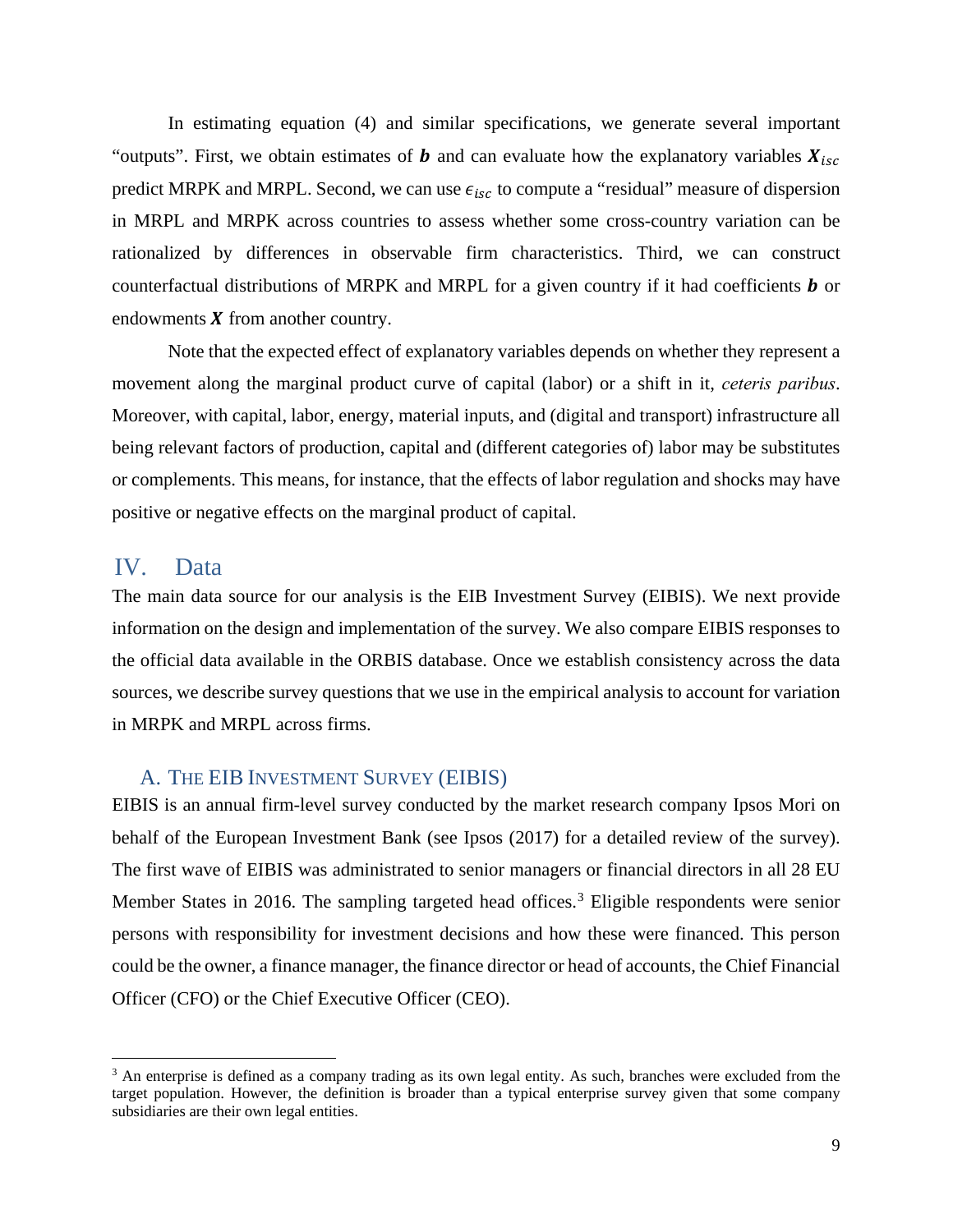The sample was stratified disproportionally by country, industry group (sector) and sizeclass, and stratified proportionally by region within the country. The minimum number of employees of all enterprises is 5, with full-time and part-time employees being counted as one employee and employees working less than 12 hours per week being excluded. The Orbis dataset of Bureau van Dijk was used as the sampling frame in all countries.<sup>[4](#page-11-0)</sup>

The fieldwork started in July 2016 and continued until November 2016. The vast majority of the interviews were conducted in the months of August and September 2016. The interview was administrated by telephone using computer-assisting telephone interviewing (CATI). The responses refer to the fiscal year 2015. The response rate was approximately 13 percent. The resulting sample consists of 12,483 non-financial enterprises in the 28 EU member states in NACE categories C to J. The sample size varies across countries and ranges from 150 enterprises in Cyprus and Luxembourg to 622 in Italy. A total sample of 12,300 firms was targeted, with 150, 400, 475 or 600 interviews per country depending on the size of the population. Firms are weighted to make them representative of the EU economy based on the number of employees. The weights compare the number of employees covered by the firms in EIBIS to the number of employees in the same country, industry, and size group according to Eurostat.

We use data from EIBIS to explore the relationship between MRPK and MRPL and a large number of explanatory variables at the firm level. We use questions on basic demographics, capacity utilization, quality of the capital stock, obstacles to long-term investment, investment plans, investment rate, employment growth, and sources of finance. This information is typically difficult to observe at the firm level and with data comparable across all 28 EU countries. When the MRPK is the dependent variable, the sample has 8,164 observations. With MRPL, it has 9,202 observations.[5](#page-11-1)

### B. ORBIS DATABASE

 $\overline{a}$ 

The Orbis database is a popular source of administrate data for cross-country analyses at the firm level.<sup>[6](#page-11-2)</sup> We use these data to check the validity of EIBIS responses. Specifically, we compare cross-

<span id="page-11-0"></span><sup>&</sup>lt;sup>4</sup> A potential drawback of using Orbis was the level of coverage of the target population, in particular for small and young firms. The data on each firm from EIBIS was merged with Orbis and the match was done by Ipsos-Mori, which provided anonymized data to the EIB. This means that the EIB does not have the name, the address, the contact details or any additional individual information that could identify the firms in the final sample.

<span id="page-11-2"></span><span id="page-11-1"></span><sup>&</sup>lt;sup>5</sup> We exclude a handful of outlying observations with implausible values of MRPK or MRPL.<br><sup>6</sup> See Kalemli-Ozcan et al. (2015) for a detailed analysis of the advantages and disadvantages of using this dataset.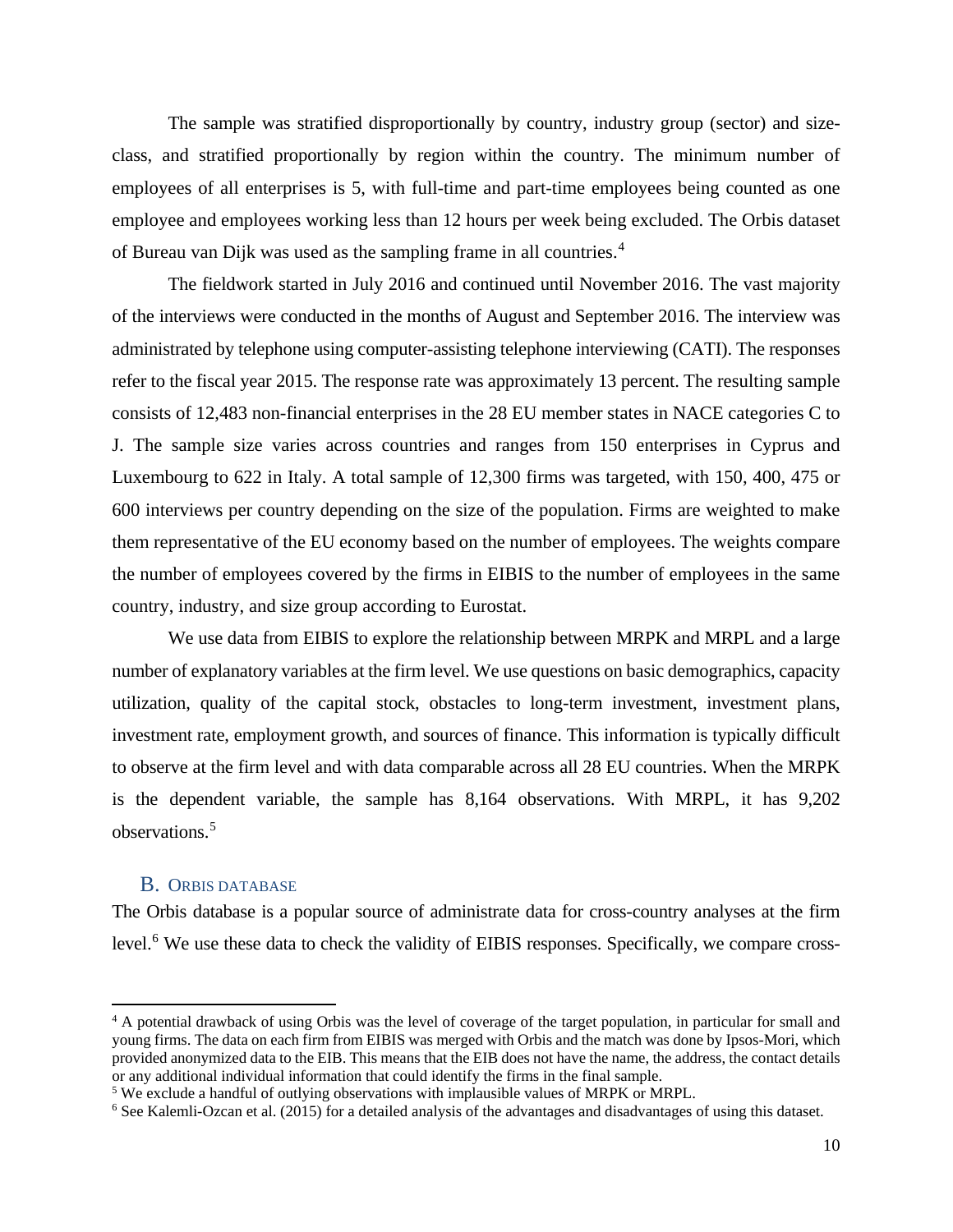firm dispersion of the logarithm of sales, fixed assets and employment in the EIBIS and Orbis databases by country (Table 1) and by industry (Table 2). In columns (4), (7) and (10) of the two tables we also report correlations between the responses in EIBIS and the administrative data in Orbis. In this exercise, we use only Orbis firms that participated in the EIBIS.

We observe high consistency across the two sources of data. For example, the correlation between log employment in EIBIS and Orbis is 0.83. The dispersion of the survey responses across firms is on average a bit larger than the dispersion in the administrative data, which is consistent with small noise (measurement error) in survey responses. Note that relative to the data on fixed assets, data on employment are available for fewer firms in the Orbis database.

In Figure 3 we present scatterplots of the dispersion of MRPK and MRPL across firms within countries, computed using the survey and administrative data. Although the dispersion of MRPK and MRPL is somewhat larger in the survey than in the administrative data (consistent with some measurement error in survey responses), the correlation of dispersion across the sources is reasonably high at 0.64 for MRPK and 0.78 for MRPL. We conclude that EIBIS provides satisfactory quality of firm-level data and therefore that the survey responses are suitable for our analysis.

### C. EIBIS VARIABLES USED IN THE REGRESSION ANALYSIS

We consider several blocks of variables available in the survey to construct vector  $\boldsymbol{X}$  in equations (3) and (4). We next discuss possible relationships between the variables and marginal revenue products. The choice of variables is motivated by previous work and constrained by data availability. Descriptive statistics are presented in Table 3.

#### Demographics of the firm

*Firm age* – One may expect that on average firms that have been longer in existence have older and probably lower quality capital. They may have also amortized their old capital stock and deploy it even if its marginal product is low. The hypothesis is hence that older firms will have lower MRPK. The effect of firm age on MRPL may be positive if older firms have workers with more firm-specific human capital but the effect depends on whether labor and capital are substitutes or complements in production. At the same time, since age may be also a proxy for productivity (and hence various survival/selection effects), both MRPK and MRPL may be higher for older firms.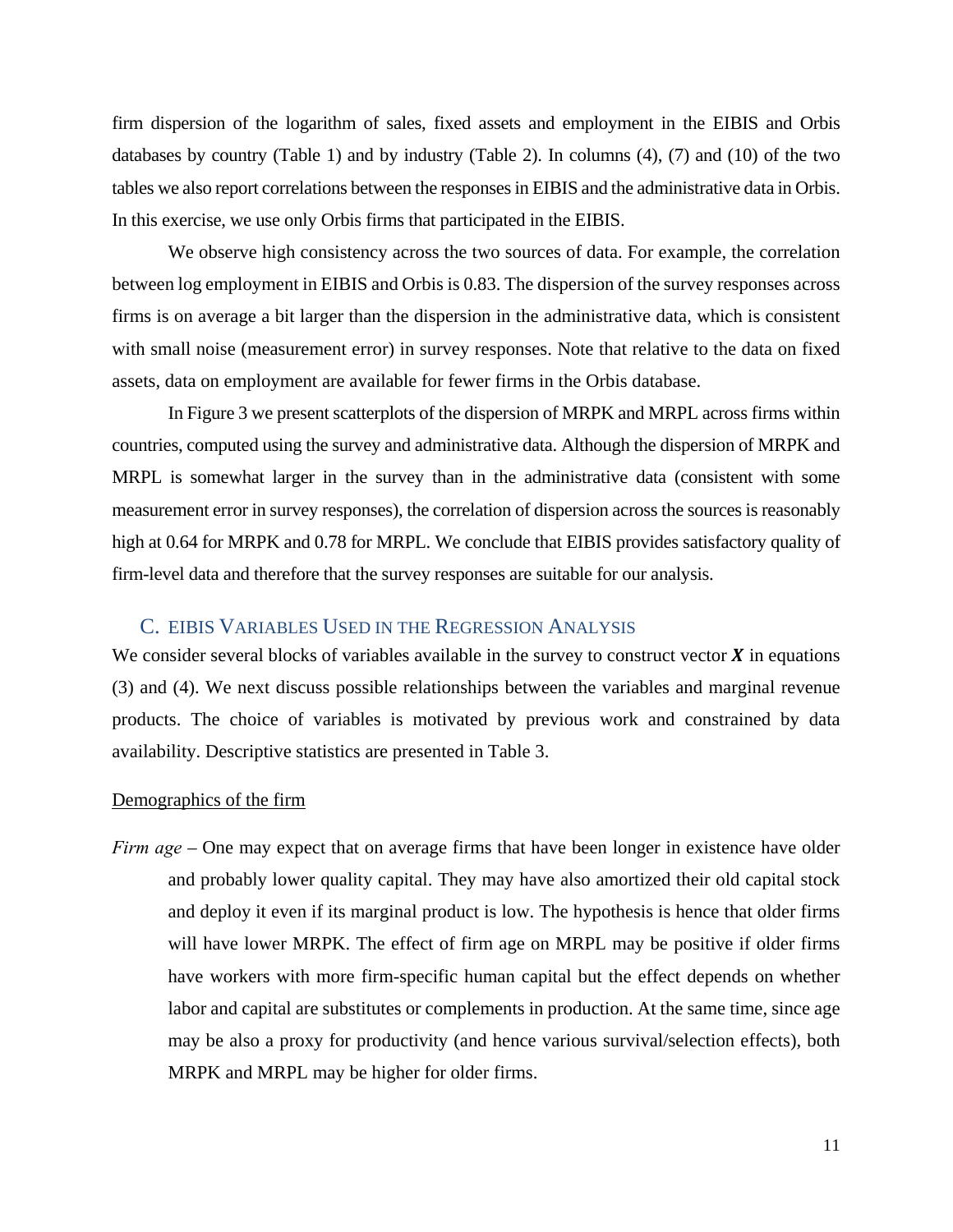- *Employment size* Firms with a large labor force may have local monopsony power in the labor market and hence a higher MRPL than they would in a competitive setting. The effect of this on MRPK depends on whether labor and capital are substitutes or complements. The average log employment in our sample is 4.84 (approximately 130 employees).
- *Subsidiary status* Subsidiaries may have access to cheap intra-group capital, resulting in a lower optimal MRPK, or they may be rationed and monitored for efficient use of capital by the parent company, resulting in a higher MRPK. Subsidiaries may also have a higher quality capital, resulting in higher MRPK. As to labor, subsidiaries of foreign firms tend to pay higher wages than local firms (see e.g., Lipsey, 2003, and Malchow-Møller, 2013). One may hence expect that their MRPL will be higher than that of other firms. Approximately 30 percent of firms in our sample are subsidiaries.
- *Exporter status* Being more exposed to competition, exporters are relatively more likely to employ high-quality, and hence more expensive inputs (see e.g., Verhoogen 2008). About one-half of firms in our sample are exporters.

#### Utilization and quality of inputs:

- *Quality of capital* A higher quality of capital, measured by a greater share of "machinery and equipment (including ICT) that are state-of-the-art", and a higher proportion of "commercial buildings that satisfy high energy efficiency standards" are expected to have a positive effect on MRPK if they represent an upward shift in the MRPK curve or a negative effect if they constitute a movement along the MRPK curve. The average shares of "machinery and equipment that arte state-of-the-art" and "energy efficient buildings" are 42 and 37 percent, respectively.
- *Capacity utilization* Firms operating at (or even above) maximum capacity may be expected to have high MRPK and MRPL as all machinery, equipment and labor are used to the fullest extent and there is demand for more. By the same token, firms with low capacity utilization are expected to have low marginal product of (idle) machinery, equipment and labor. In the survey, 44 percent of the firms report operating at maximum capacity and 5 percent above maximum capacity.

#### Obstacles to investment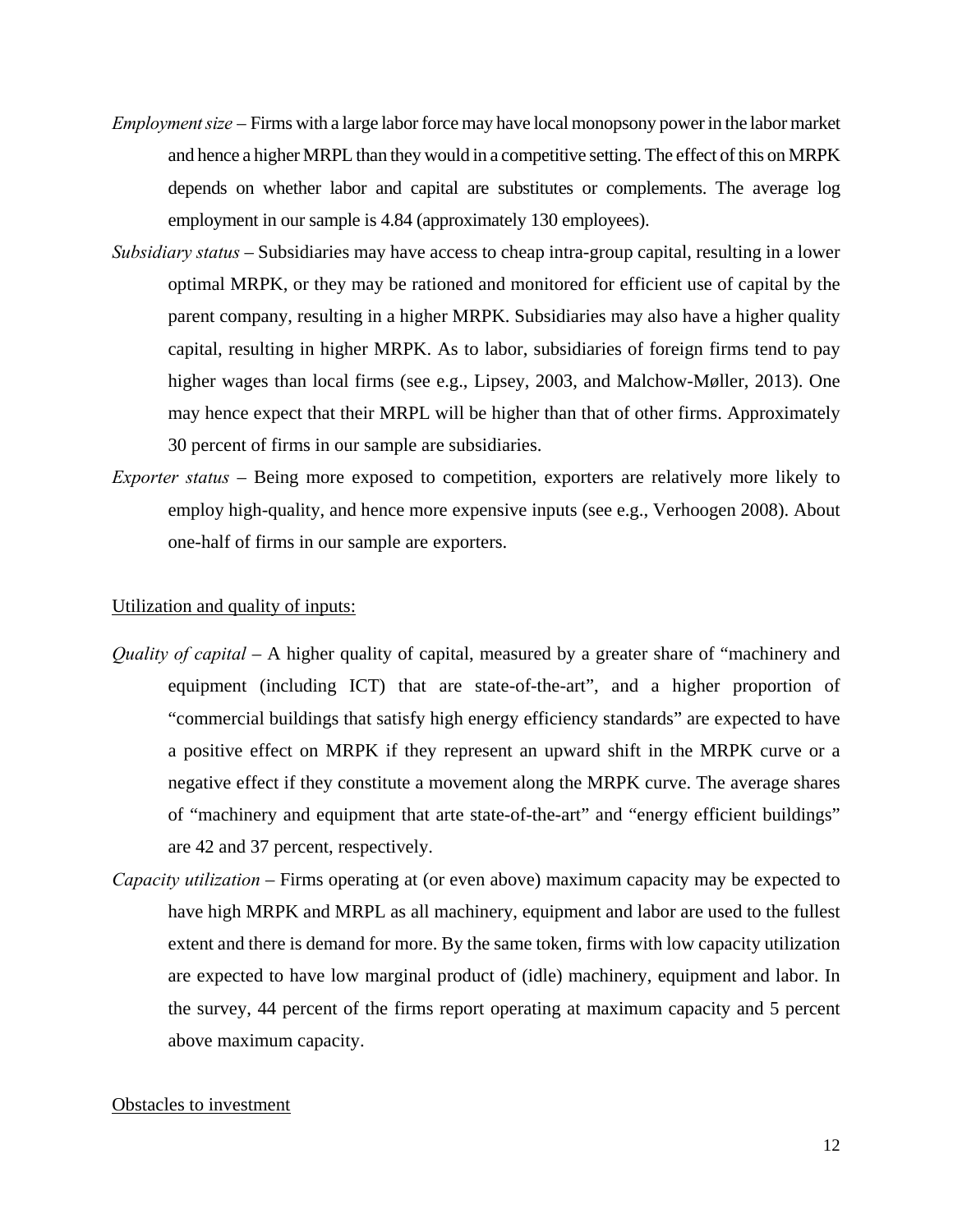The variables included in this cluster are answers of firms' top management to questions about constraints on investment. When asked about a specific potential constraint, a respondent could choose "major obstacle", "minor obstacle", and "not an obstacle at all". The list of constraints includes:

- *Demand for products or services* Deficient demand as an obstacle to investment may be expected to result in lower MRPK and MRPL as existing capital and labor are adequate or more than adequate to satisfy product demand. On the other hand, this effect may already have been taken into account given that capacity utilization is controlled for.
- *Availability of staff with the right skills* To the extent that the firm cannot obtain a sufficient number of appropriately qualified employees to expand production, the marginal product of labor may be expected to be high.
- *Energy costs* The effects of high energy costs on MRPK and MRPL depends on whether energy is a complement or substitute to capital and labor.
- *Access to digital infrastructure* Similarly, the effects of a limited access to digital infrastructure on MRPK and MRPL depends on whether it is a complement or substitute to capital and labor.
- *Availability of adequate transport infrastructure* The effects of a limited availability of adequate transport infrastructure on MRPK and MRPL also depends on whether it is a complement or substitute to capital and labor.
- *Labor market regulation* The effects on MRPL will be positive if the firm uses less labor, and negative if the regulation results in excess employment in the firm. The effect on MRPK depends on whether the two inputs are substitutes or complements.
- *Business regulations and taxation* The effects of business regulations as an obstacle to investment is a priori unclear, depending on what form the regulations take.
- *Availability of finance* If access to finance is an obstacle to investment, one may expect MRPK to be higher than if the availability of finance is not a constraint.
- *Uncertainty about future* If uncertainty about future is an obstacle to investment, MRPK may be expected to be higher than in the absence of uncertainty.

For each obstacle, approximately 20-30 percent of firms report it to be a major obstacle and another 20-30 percent regard it as a minor obstacle.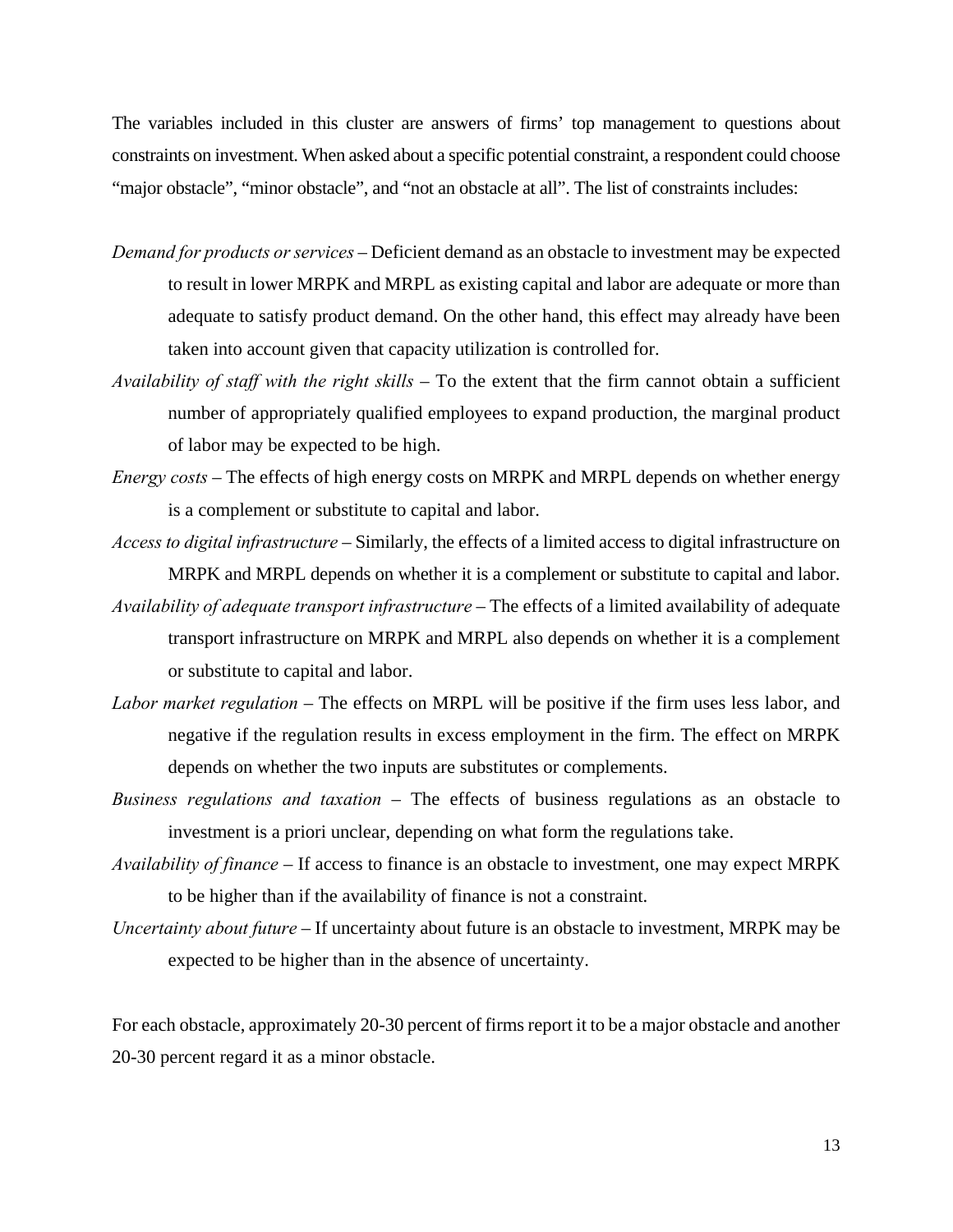#### Dynamic adjustment

 $\overline{\phantom{a}}$ 

Firms are exposed to a variety of shocks and with adjustment costs it may take time and resources for firms to reoptimize factor allocation. Although EIBIS data does not have a panel component yet, the survey has questions about firms' current and previous choices – an aspect that enables us to examine the dynamics of inflows and outflows of capital and labor.<sup>[7](#page-15-0)</sup> The variables included in this cluster are:

- *Investment*  Investment increases the amount of capital used and should result in a lower MRPK as the firm experiences diminishing returns to capital (movement down along the MRPK curve). While it is common to use investment rate (that is, investment normalized by capital stock or by sales), we use  $log(1 + investment)$ . Our choice is motivated by the possible presence of measurement error in reported fixed assets and/or sales. Since these two variables appear on the left-hand side of equation (3) and (4), the conventional scaling of investment may introduce spurious correlations due to measurement errors. We use the log transformation to take care of the thick right tail in the volume of investment. We add one to the transformation to keep in the sample firms with zero investment. $8$
- *Employment growth over the past three years* This explanatory variable should have a negative effect on MRPL as the firm experiences diminishing returns to labor. The average employment growth for firms in our sample is 14 percent.
- *Investment over the past three years* This variable comes in the form of management's information about whether this investment was "too much", "too little" or "about the right amount." One would expect that "too much" results in a low MRPK as the firm experiences diminishing returns to capital, while "too little" goes the other way. Most firms (78 percent) report that the amount of investment was about right.
- *Investment plans for the next three years*  Our derivations indicate that MRPK should be a function of not only current and past investment rates but also expected future investment. Thus, having information about firms' investment plans may be useful in explaining contemporaneous dispersion of MRPK across firms. A unique feature of EIBIS data is that the survey asks firms to report their expected investment for the next three years. Specifically, firms can report whether investment will be for "replacing capacity (existing

<span id="page-15-1"></span><span id="page-15-0"></span> $\frac{7}{8}$  Since EIBIS does not have information about material costs, we assume implicitly that materials may be adjusted quickly.  $\frac{8}{8}$  The results are similar when we also include an indicator variable equal to one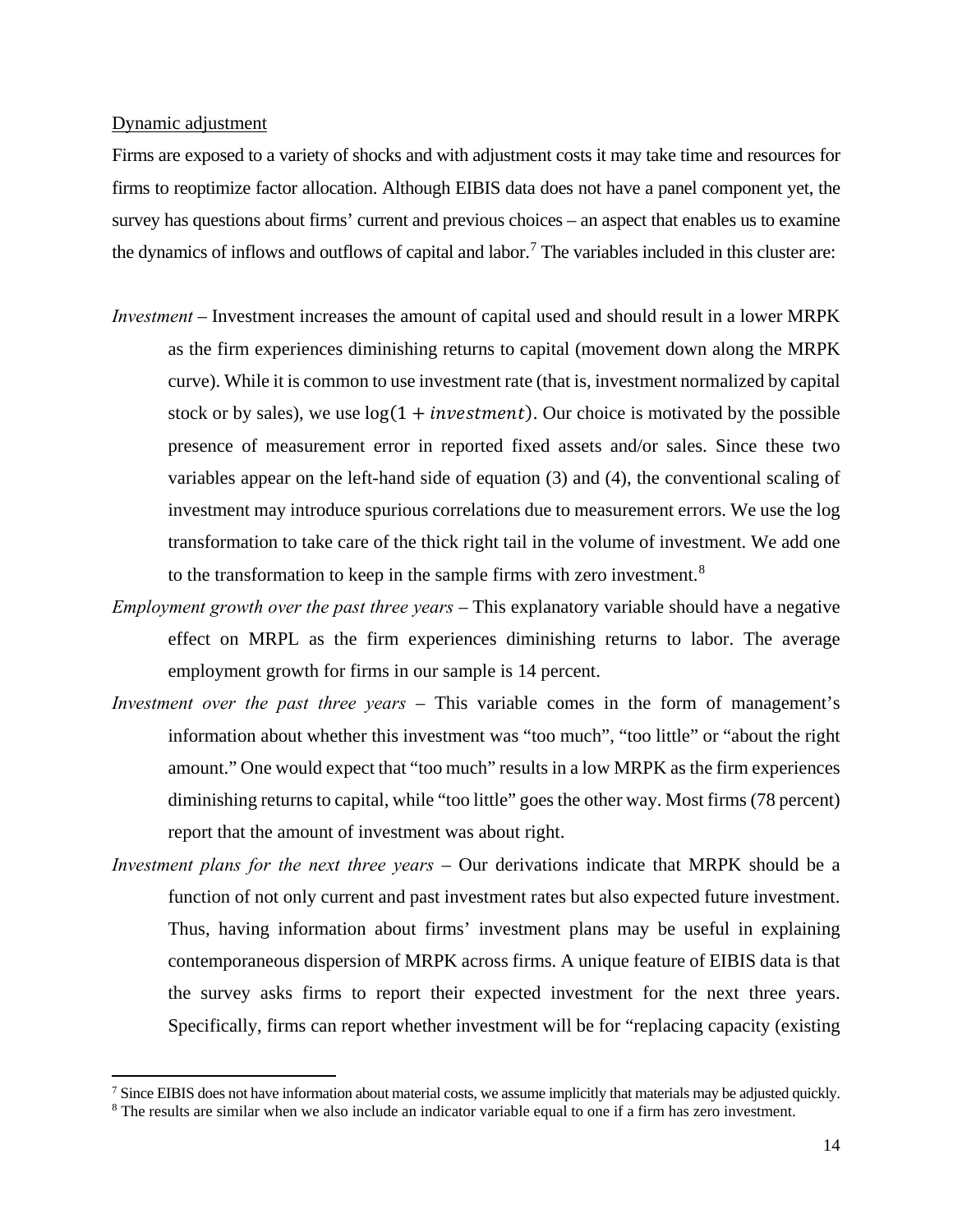buildings, machine, equipment and IT)", "expanding capacity for existing products and services", "developing or introducing new products, processes or services", or "do not have investment planned." There is no *a priori* expectation as to which types of investment (replacing buildings, machinery, equipment, and IT versus expanding capacity for existing products and services) would enhance or diminish the effect of the investment rate variable. However, the response "developing or introducing new products, processes or services" may be expected to have a positive effect on MRPK as the firm expands into these new areas and needs time to accumulate the optimal capital stock. The most popular response is "replacing capacity" (41 percent).

### Source of funding

- *Share of investment funded by internal and external finance* The standard model of a profit maximizing or cost minimizing firm yields the prediction that MRPK should be equal across firms if all firms face the same price of capital. In practice, firms may have different cost of capital depending on how old they are, how connected to capital markets they are, etc. In particular, a number of studies (e.g., Desai et al., 2004, Fama and French, 2002) document that the cost of external funds is higher than the cost of internal funds (or funds obtained within a business group). EIBIS asks firms with positive investment to report the source of their funds to pay for their investment (internal, external, intra-group).
- *Credit constraint* this indicator variable is equal to one if a firm was rejected in its loan application, was discouraged from applying for a loan, or received a loan that was too small or too expensive. Holding everything else constant, a credit constrained firm should have a shortage of capital and likely substitute capital with other inputs thus making MRPK high.

#### Data filters and additional data

To minimize potentially adverse effects of extreme observations, we winsorize continuous variables at the top and bottom one percent. For firms with missing information for a given variable, we impute the average value of that variable in the industry-country cell. For each variable, we create a corresponding indicator variable taking value one if the values were imputed. We include these indicator variables as additional regressors but do not report their estimated coefficients in the regression tables.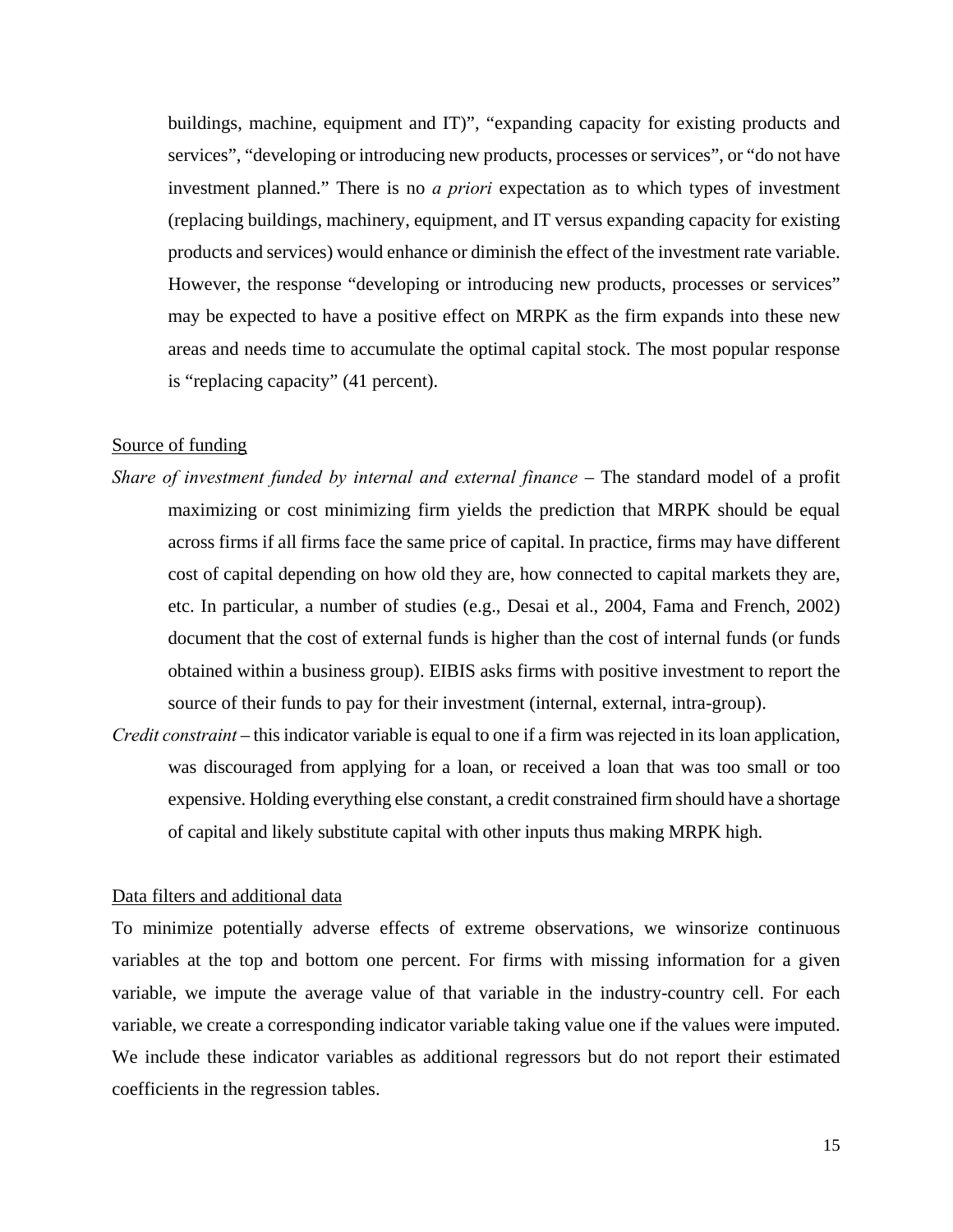Since the survey does not collect information about cost shares, we use the Orbis database as well as national statistics to construct cost shares. Specifically, the labor share  $s_{it}^L$  is estimated for each firm in EIBIS using data from Orbis on the wage bill and costs of goods sold as  $s_{it}^L$  = osts of employees <sub>it</sub>  $\frac{1}{s}$  osts of *goods sold* it, where *i* and *t* index firms and time. The capital share  $s_{it}^K$  is estimated using data osts of *goods sold* it on the employment share and material costs as  $s_{it}^K = 1 - \frac{\text{costs of employees}_{it}}{\text{costs of goods sold}_{it}} - \frac{\text{material costs}_{it}}{\text{costs of goods sold}_{it}}$ . [9](#page-17-0) To minimize measurement error, we use an average of the cost shares over the 2000-2015 period or a subset of this period if information is available for fewer years.<sup>[10](#page-17-1)</sup> When data on the labor share or material costs are not available at the firm level in Orbis, we estimate the cost shares for labor and materials using data from the Industrial Analysis section of the OECD's Structural Analysis Database (STAN) or from Eurostat national accounts that are available at the level of the country, year and industry (two-digit NACE classification).

## V. Empirical Analysis

 $\overline{a}$ 

In this section, we present three sets of results. First, we explore the extent to which firm characteristics predict log(MRPK) and log(MRPL). Second, we consider how adjustment for observed firm characteristics can influence measures of cross-sectional dispersion in MRPK and MRPL and hence potentially reduce inefficiencies in resource allocation. Third, we assess whether observed crosscountry dispersion in MRPK and MRPL is due to differences in firm characteristics ("endowments" as reflected in the values of the explanatory variables) or due to differences in how these characteristics are "priced" (i.e., in how regression coefficients – reflecting business, institutional and policy environment – affect MRPK and MRPL).

Before reporting the regression estimates, we note that there is a sizable dispersion of marginal products measured across all the firms in our sample – the standard deviation of log(MRPK) is 1.44 and that of log(MRPL) is 0.93. Hence, if one took the 28 EU countries as a single market where marginal products would ideally be equalized across all firms, then the current state of Europe is very

<span id="page-17-0"></span><sup>9</sup> The cost shares for labor and capital need to be between 0 and 1. When data on *costs of employees* in the Orbis database are missing, we use data on *value added – ebitda.* Similarly, when data on the *cost of goods sold* in Orbis are missing, we use data on *turnover* or *sales* instead. When data on *material costs* are missing, we use data on *turnover* – *value added* instead. 10 For example, if the firm started operating in 2013, the cost shares will refer to the averages over 2013, 2014 and 2015.

<span id="page-17-1"></span>But if the firms started operating before 2000, the cost shares will be an average over all years from 2000 to 2015.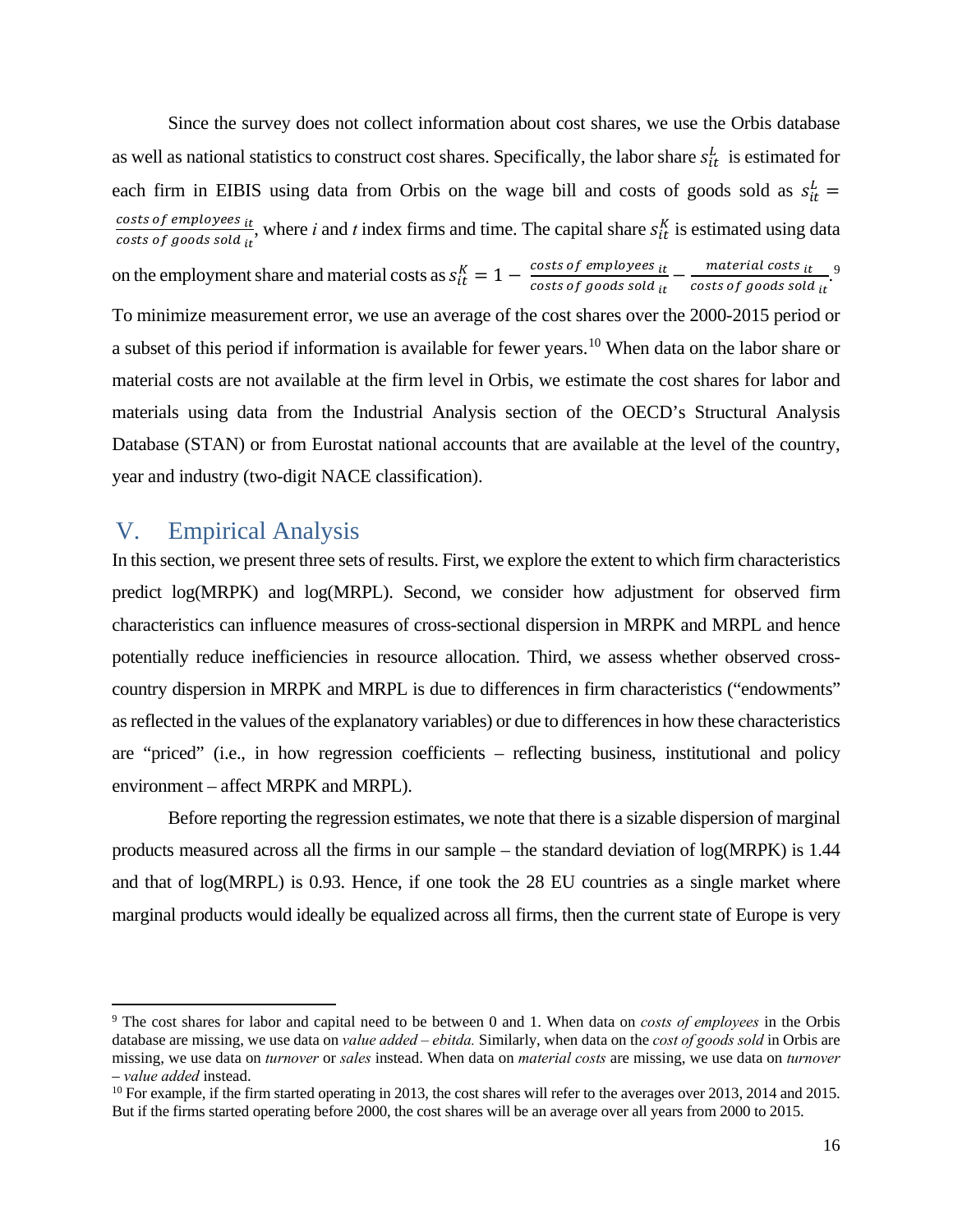far from that. With these baseline indicators in mind, we explore in the regression framework how much variation in MRPK and MRPL can be accounted for by the observed firm characteristics.

#### A. REGRESSION RESULTS

Given our derivation of the estimating equation, our preferred specification for the regression analysis is equation (4) in which we enter as regressors variables **X** together with country  $\times$ industry fixed effects. The estimated coefficients for this specification are reported in Table 4.

Turning to the coefficient estimates in Table 4, we re-iterate that we do not interpret the estimated relationships as causal. We estimate equilibrium relationships and estimated coefficients may therefore have signs and magnitudes potentially inconsistent with priors built on causal relationships between the variables. For example, we may observe a positive association between a marginal product and a constraint because the constraint is only binding for the more advanced firms. While this is a limitation, our analysis has important benefits. Recall that if  $\bm{X}$  does not predict the variation in marginal revenue products across firms, under certain conditions one can use "raw" marginal revenue products to compute welfare losses from the dispersion of marginal revenue products across firms. On the other hand, if  $X$  predicts a sizable fraction of the variation in marginal revenue products, then the dispersion of "raw" marginal revenue products is potentially not the appropriate indicator for welfare calculations. Moreover, in our explanatory analysis we assess the potential of  $\boldsymbol{X}$  to predict the variation of marginal revenue products in the data which likely provides an upper bound on the magnitude of causal effects (instrumental variable estimators have lower  $R^2$  than OLS).

Whether the variables in vector  $X$  reflect genuine distortions (e.g., undesirable regulations) or compensating differentials (e.g., quality of inputs or intensity of effort) influences how one should interpret the relatively high  $R^2$ s. If the variables measure distortions, then our estimates suggest that by removing distortions one can achieve considerable productivity gains. On the other hand, if variables in  $X$  measure compensating differentials, then  $R^2$ s indicate adjustments one should make *before* calculating productivity losses. In other words, the observed dispersion may overstate inefficiency and hence productivity losses. To illustrate this point, we later classify  $\boldsymbol{X}$  into "distortions" and "compensating differentials", although as we emphasized above, the interpretation of estimated coefficients is tentative and the issue ought to be tackled systematically in future research.

Turning to the estimated coefficients of equation (4) in Table 4, we find that for the "demographics" block of variables MRPK is positively related to the age of firm early on, rising 20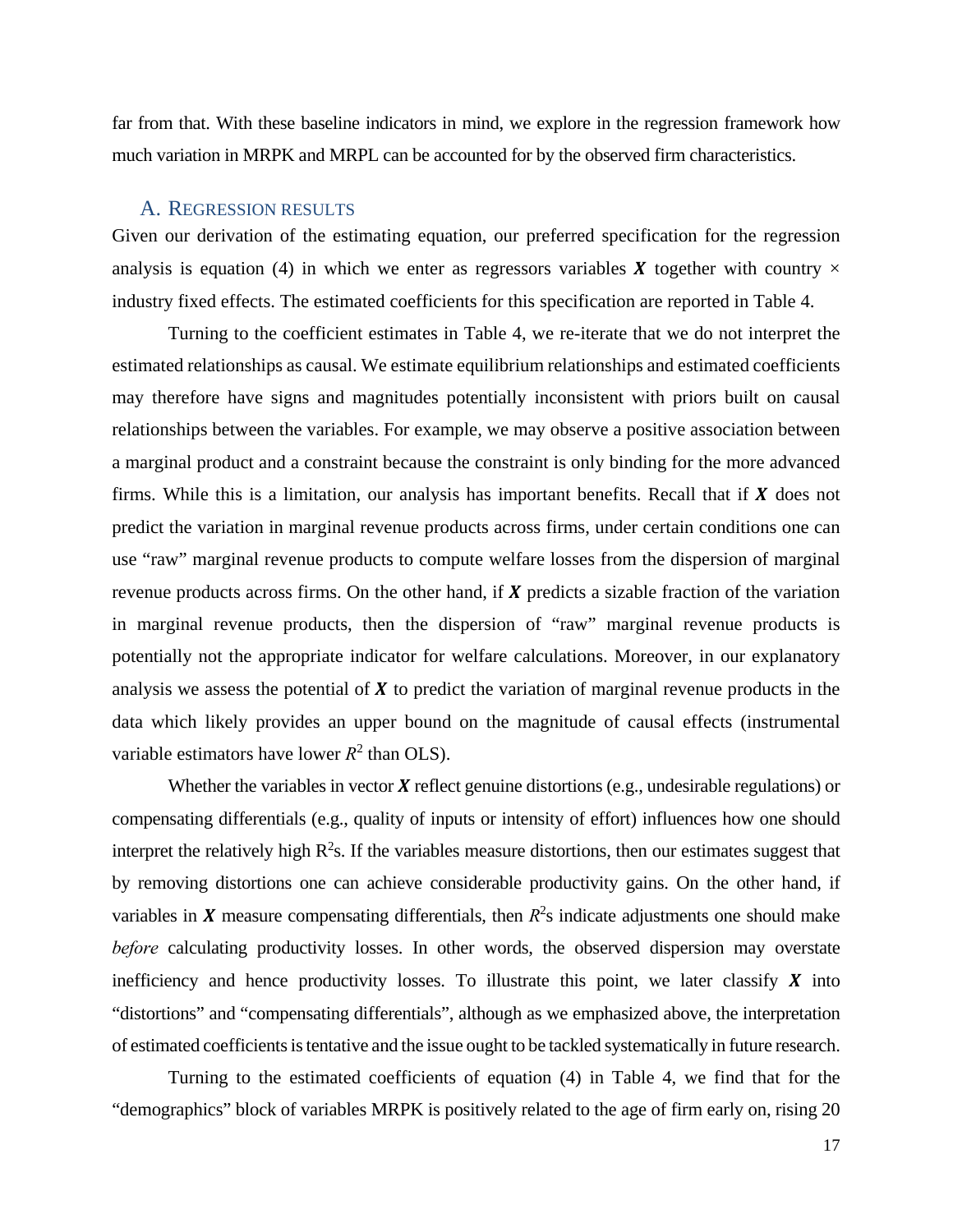percent (log points) in firms that are 10-19 years old and 35 percent (log points) in firms that are 20+ years old. The effect of firm age on MRPL is estimated to increase by 10 percent after the first four years of existence and slightly increases over time thereafter, reaching 13 percent for firms that are 20+ years old. The higher MRPL in older firms could be related to a greater accumulation of firmsspecific human capital over time. The estimated coefficient on log of employment in Table 4 is economically small and not statistically significant. On the other hand, employment size is positively associated with MRPK. Subsidiary status is positively related to MRPK and MRPL; the estimated coefficients are 45 percent (log points) for MRPK and 11 percent for MRPL, respectively. Export status is associated with higher MRPK (coefficient is 12 log points) and MRPL (coefficient is 18 log points). This finding is consistent with these firms being more exposed to competition and hence relatively more careful in avoiding excessive amounts of inputs and employing more high-quality inputs.

For the "quality of inputs" block of regressors, we observe that firms reporting to have a greater share of "state-of-the-art machinery and equipment" and a higher proportion of "energy efficient buildings" are estimated to have a significantly lower MRPK, suggesting that this indicator captures a movement along the MRPK curve rather than an upward shift in the MRPK curve. The effect on MRPL is positive for state-of-the-art machinery and equipment, and insignificant for energy efficiency.

For the "utilization" block, we find that capacity utilization has a strong positive effect on both MRPK and MRPL, consistent with the expectation that marginal products of inputs are high when high product demand requires machinery, equipment and labor to be used to the fullest possible extent and "beyond". Correspondingly, the estimated coefficients also suggest that firms with low capacity utilization have low marginal product of (idle) machinery, equipment and labor.

In the "obstacles for investment" block, management's responses to questions about obstacles to investment paint a nuanced picture: perceived obstacles appear to have differential relationships with marginal revenue products. For example, facing demand for products or services as an obstacle is positively associated with MRPL and MRPK. With capacity utilization already being controlled for, deficient demand may signal that firms are cautious in augmenting input use and prefer to keep marginal products high. Having availability of staff with the right skills as an obstacle to investment has no robust association with MRPK and a weak, negative association with MRPL. The effect of energy costs as an obstacle is negative on both MRPK and MRPL.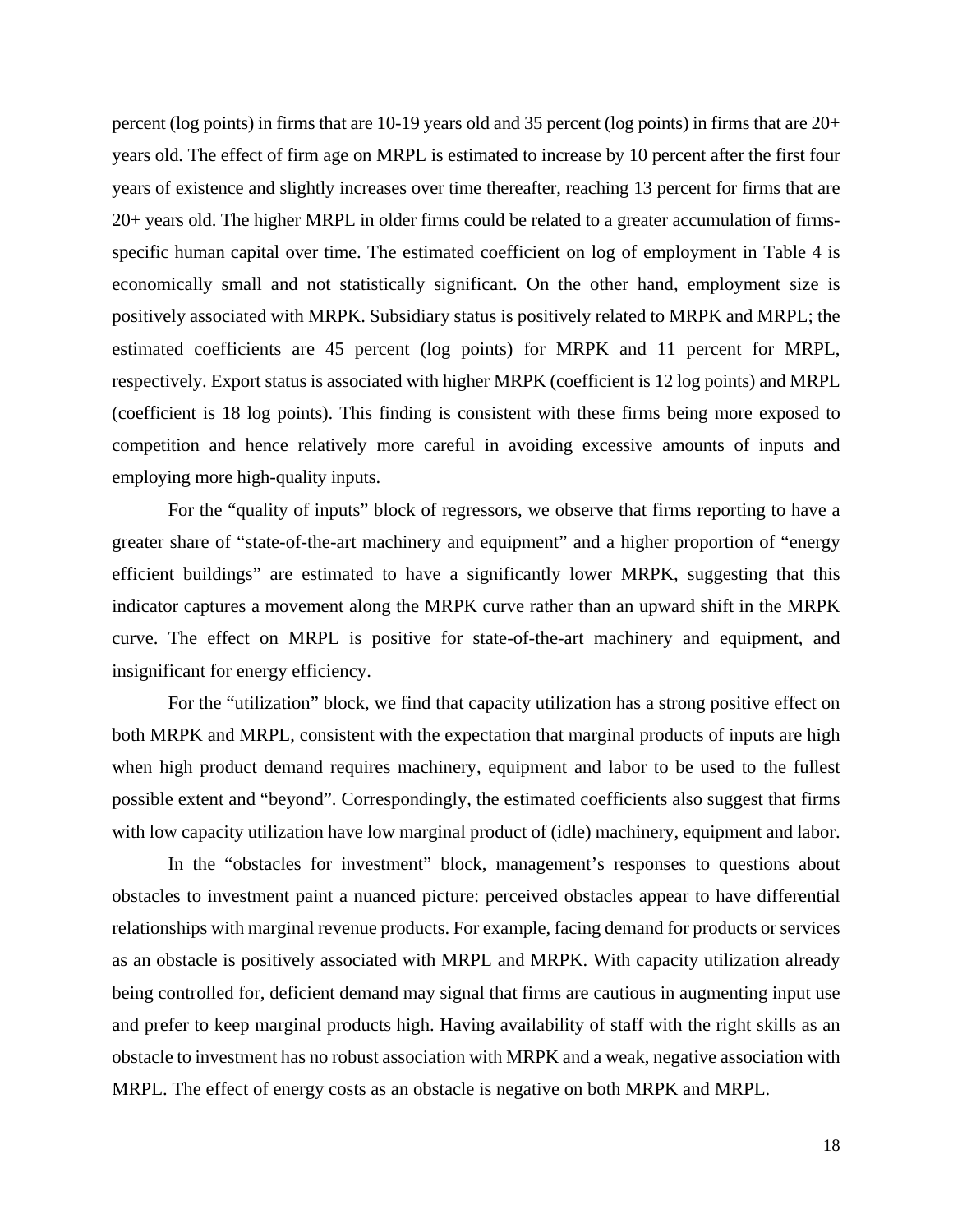Facing access to transport or digital infrastructure as a major obstacle is generally associated with a positive coefficient on MRPL, suggesting that these types of infrastructure are complements to labor. The availability of adequate transport infrastructure as a constraint does not appear to have an association with MRPK, but when access to digital infrastructure is a major constraint on investment it does have a positive relationship with MRPK.

Labor market regulation as an obstacle to investment has a negative association with MRPL and no material correlation with MRPK. Somewhat surprisingly, business regulations and taxation has no discernible association with MRPL and has some negative correlation with MRPK, suggesting that while it may have other effects (e.g., on scale), it does not appear to have a significant effect on the relative use of capital and labor.

Unavailability of finance does not have a significant correlation with MRPK, but it is negatively related to MRPL when it is a major obstacle. Uncertainty about future has no statistically significant association with MRPK but it has positive correlation with MRPL when uncertainty represents a major constraint.

In the "adjustment" block, investment has a strong negative association with MRPK and a positive association with MRPL. These associations are consistent with movements along the MRPK curve and a shift in the MRPL curve: as investment increases the amount of capital used, it should result in a lower MRPK as the firm experiences diminishing returns to capital (movement down along the MRPK curve) and a higher MRPL as labor becomes relatively scarcer. Symmetrically, we find that employment growth in the last three years is associated with a higher MRPK and lower MRPL. Thus, a change in employment appears to be consistent with moving along the MRPL curve and a shift up in the MRPK curve (labor and capital being substitutes). Too little or too much investment in the past is associated with lower MRPK and MRPL. Consistent with standard adjustment costs, future investment into capital reduces MRPK currently and has no material association with MRPL.

In the "source of funds" block, the "credit constrained" status is negatively correlated with MRPL and MRPK. Although one could have expected that being credit constrained would lead to a higher MRPK, one should note that firms may be denied credit because of their poor fundamentals. If this latter effect dominates, we should observe the negative correlation between the "credit constrained" indicator and MRPK. Using internal funding rather than external funding to pay for capital is associated with a high MRPK. This finding is consistent with the view that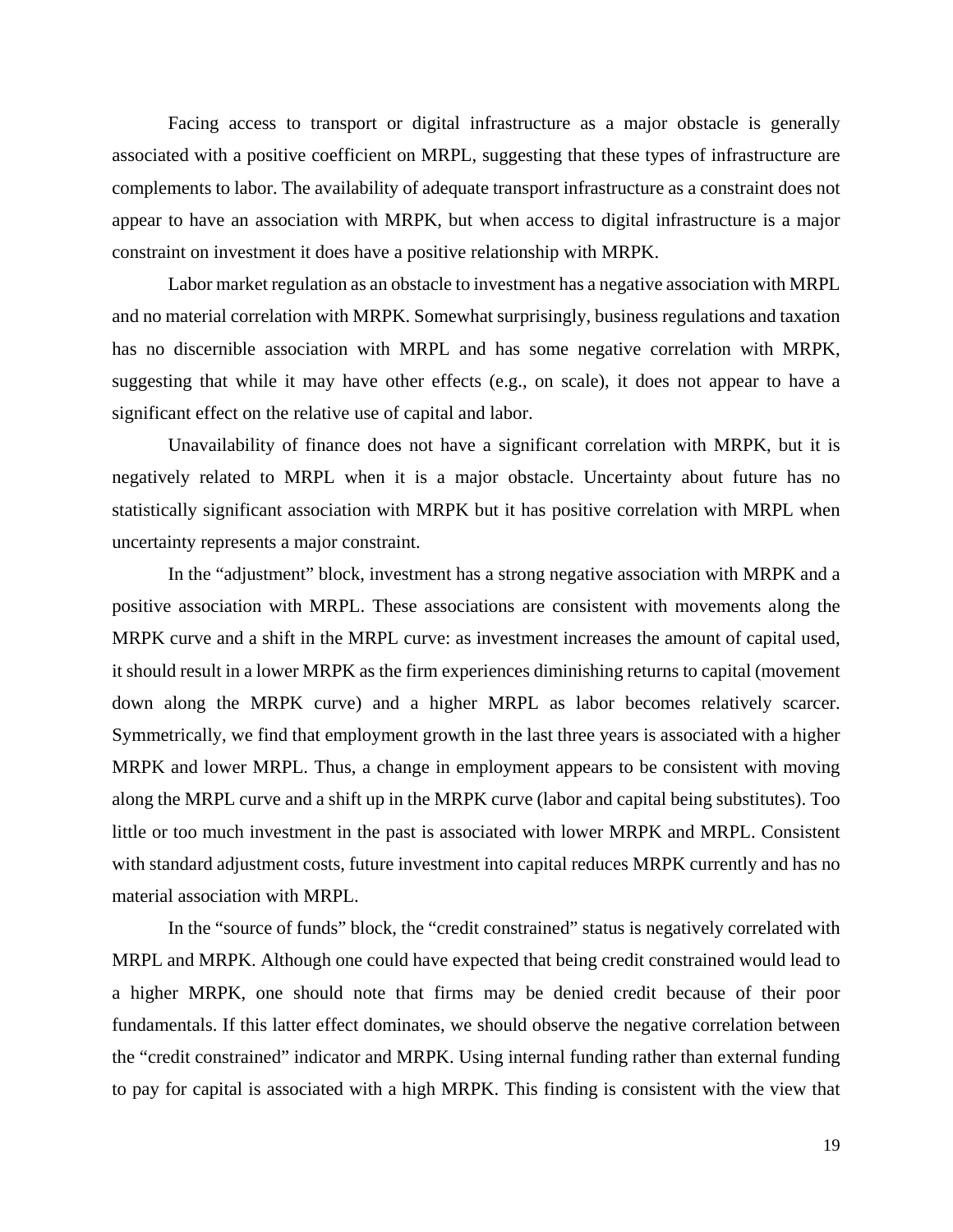firms using internal funds are more likely to be capital constrained. At the same time, a high share of internal funds is positively associated with MRPL suggesting that there could be selection effects similar to a "credit constraint." Using intra-group funding is negatively correlated with MRPK and positively correlated with MRPL, indicating that these funds may indeed reflect a lower cost of capital and result in firms substituting labor with capital.

Our analysis of partial correlations suggests that the significant cross-sectional association between marginal products and firm characteristics varies across blocks of variables. For example, variables measuring firm demographics, dynamic adjustment of inputs, and source of funds appear to have robust predictive power. On the other hand, the contribution of "constraint" variables to the variation in MRPK and MRPL is modest, with most coefficients not being statistically significant. To quantify this observation, in Table 5 we present incremental  $\mathbb{R}^2$ s for the blocks of variables, that is, by how much  $R^2$  increases after a given block of variables is added to various fixed effects. In line with the results in Table 4, we can observe for MRPK and MRPL that incremental  $\mathbb{R}^2$ s are the largest for variables in the "adjustment" block and generally low for variables in the "obstacles for investment" block.

For illustration purposes, we next lump these blocks of variables into two groups. In the first group we include "quality of capital," "capacity utilization," and "adjustment." We interpret this group as compensating differentials because they could be argued to reflect firm policies. The second group includes "demographics," "obstacles to investment," and "source of funds," which we interpret as constraints and distortions because they reflect predetermined factors and business environment. We see in Table 5 that in terms of incremental  $R<sup>2</sup>$ s the predictive power is similar for the two groups of variables. Conditional on accepting this classification of variables, one can reach two important conclusions. First, the "raw" dispersion in marginal products is likely to overstate the extent of misallocation since some variation is likely to be brought about by heterogeneity in the "quality" of inputs. Second, "distortions" are likely to be substantial and removing them may lead to significant gains in productivity.

To quantify the magnitudes of gains that one could obtain by eliminating constraints and distortions (if one interprets a given part of  $X$  as genuine distortions), we use the Hsieh-Klenow insight that (log) productivity losses due to misallocation of resources may be approximated with

$$
\frac{\sigma}{2}var(\alpha_i \log(MRPK_i) + \beta_i \log(MRPL_i))
$$

20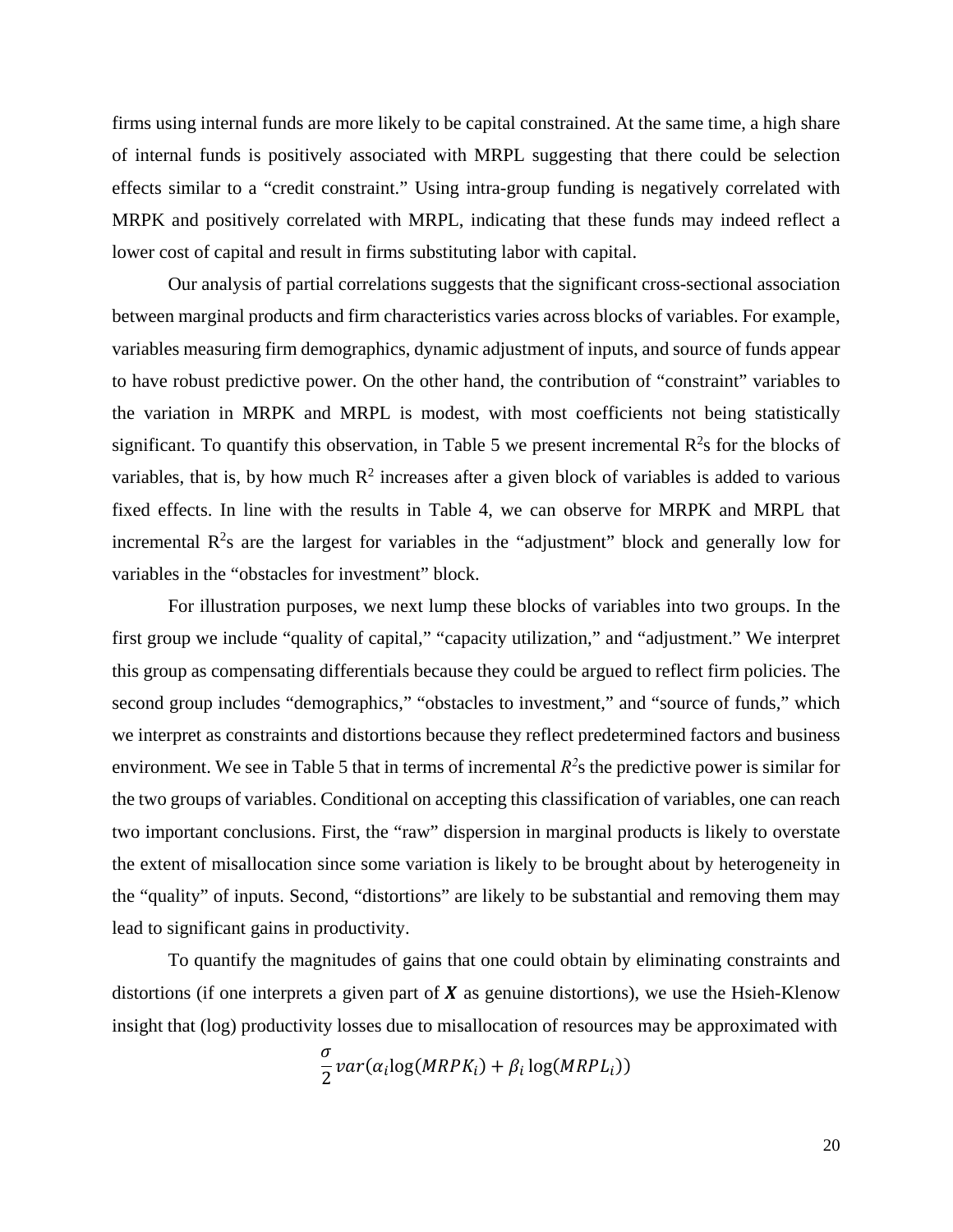where  $\sigma$  is the elasticity of demand.<sup>[11](#page-22-0)</sup> Assuming constant elasticities in the productions function (i.e.,  $\alpha_i = \alpha_i$  and  $\beta_i = \beta_i$  for any firm *i* and firm *j*) and using  $s^k \propto \alpha$  and  $s^k \propto \beta$ , we can obtain

$$
\frac{\sigma}{2}var( \alpha \log(MRPK_i) + \beta \log(MRPL_i) ) \approx
$$
\n
$$
\frac{\sigma}{2} \{ (s^K)^2 var(\log(MRPK_i)) + (s^L)^2 var(\log(MRPL_i)) \}
$$
\n
$$
+ \frac{\sigma}{2} 2s^K s^L \rho_{LK} \sqrt{var(\log(MRPK_i)) var(\log(MRPL_i))}
$$

In the data,  $\bar{s}^K = 0.28$  and  $\bar{s}^L = 0.24$  and  $\rho_{LK} \equiv \rho(MRPK_i, MRPL_i) \approx 0.21$ . Since we do not have an estimate of the elasticity of demand ( $\sigma$ ), we follow Hsieh and Klenow (2009) and set  $\sigma$  = *3* which likely yields a conservative estimate of welfare losses due to misallocation.

With these results, we can carry out calculations for several policy scenarios. First, assume that the policy makers would eliminate the dispersion in MRPK brought about by the "distortions" group, while holding the dispersion of MRPL fixed. Then, if we use the estimated dispersion of  $log(MRPK)$  from Table 3 and the incremental  $R^2$  for the "distortions group" in the first column of Table 5, the gain in productivity is

 $\sigma$  $\frac{1}{2} \times (s^R)^2 \times \text{var}(\log(MRPK_i)) \times (\text{incremental } R^2) = 1.5 \times 0.28^2 \times 1.44^2 \times 0.063 = 0.015.$ That is, removing distortions captured by  $X$  can generate productivity gains up to 2 log percentage

points. A similar calculation for the marginal revenue product of labor yields

 $\sigma$  $\frac{1}{2} \times (s^L)^2 \times \text{var}(\log(MRPL_i)) \times (\text{incremental } R^2) = 1.5 \times 0.24^2 \times 0.93^2 \times 0.106 = 0.008.$ Given that capital and labor distortions can reinforce each other (this corresponds to the term  $\sigma s^{K} s^{L} \rho_{KL} \sqrt{\text{var}(\log(MRPK_i)) \text{var}(\log(MRPL_i))}$ , the additional gain is 0.057, so the total

productivity gain can be approximately 8 log percentage points.

 $\overline{\phantom{a}}$ 

 Second, consider the possibility that all variables in *X* capture distortions (and hence we can use  $R^2$  from regressions with *X* only, reported in Table 4). In this case, the gains from removing distortions in the allocation of capital are  $1.5 \times 0.28^2 \times 1.44^2 \times 0.112 = 0.027$ . The gains for labor are  $1.5 \times 0.24^2 \times 0.93^2 \times 0.271 = 0.02$ . The corresponding additional effect derived from removing distortions in labor *and* capital is 0.057. As a result, the total gain is approximately 10.4 log percentage points. Note that although significant, this estimated gain is smaller than the one that Hsieh and Klenow (2009) provide when they compare the U.S. to developing countries.

<span id="page-22-0"></span><sup>&</sup>lt;sup>11</sup> Hsieh and Klenow (2009) assume that there are no distortions in inputs other than capital. We allow for distortions in the utilization of labor, but we assume that there are not distortions in the allocation of material inputs.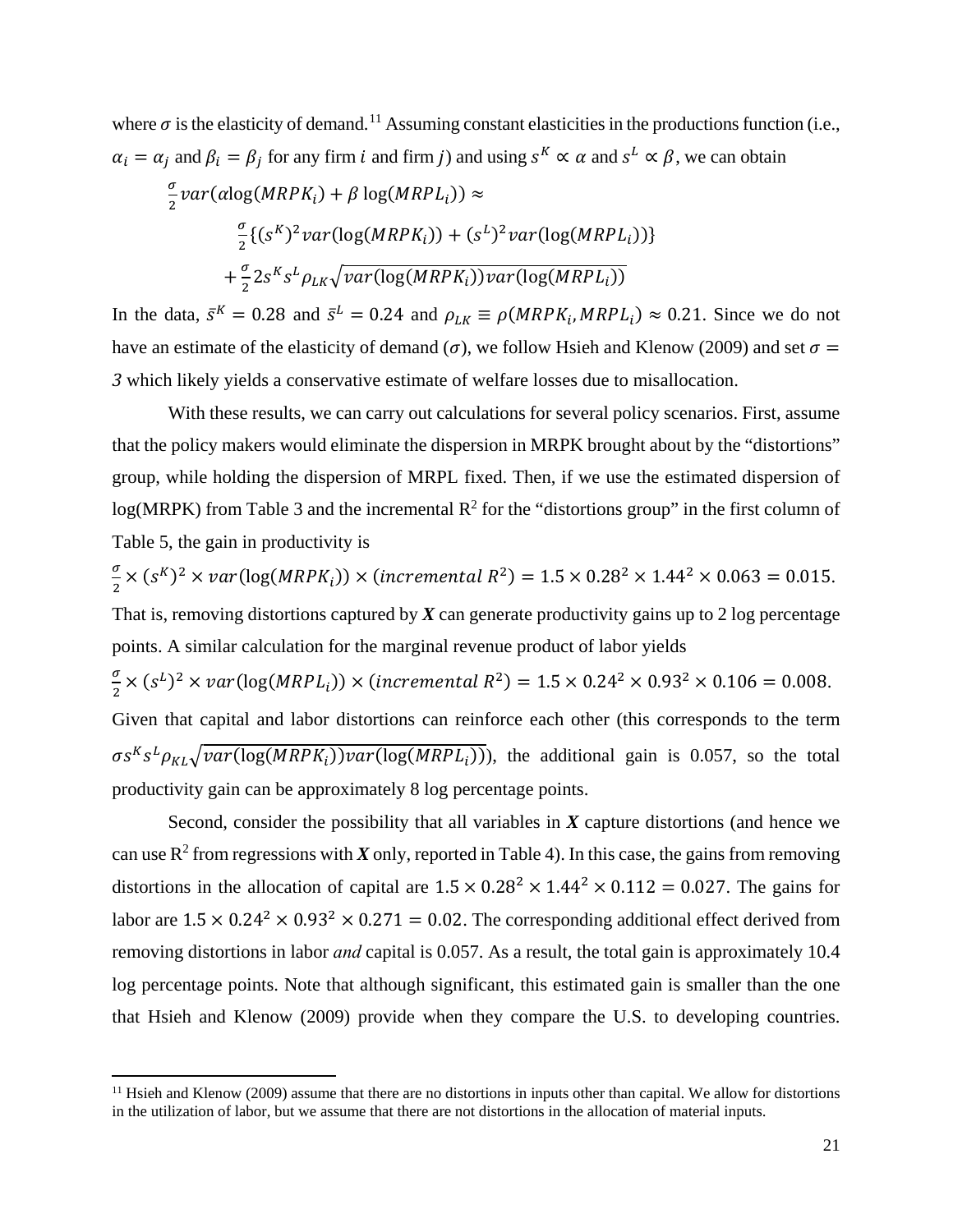Obviously, our differences are smaller because we compare countries with more similar levels of development. More importantly, in the above calculations we compute gains from removing specific, measurable distortions (collected in  $X$ ) and therefore we do not treat the entire residual dispersion as a source of possible productivity gains. In contrast, Hsieh and Klenow (2009) compute gains using the raw dispersion, which treats all sources of variation as potential distortions – an estimate that we report in the next section.

#### B. CROSS-COUNTRY AND CROSS-INDUSTRY DIFFERENCES

Although a key objective of the EU has been to improve allocation of resources across member countries, the dispersion of marginal revenue products across member countries remains relatively large. For example, in Table 3 we show that the "raw" standard deviation of log (MRPK) across firms in the 28 European countries covered in EIBIS is 1.44, while this dispersion for the U.S. is 0.98 (Table 2 in Asker et al., 2014). Similarly, the "raw" standard deviation of log (MRPL) is 0.93 in EIBIS and it is found to be 0.58 for the U.S. (Table 1 in Bartelsman et al., 2013).

In our data, there is also considerable cross-country variation in the average marginal revenue products – 0.49 for log (MRPK) and 0.78 for log (MRPL) – but this variation is small relative to the within-country variation in MRPK and MRPL. In Figure 4, we show the estimated dispersion in MRPK (Panel A) and MRPL (Panel B) within countries, measured as the withincountry standard deviation in the logarithm of MRPK and MRPL, respectively. We present the dispersion in "raw" marginal revenue products and in marginal revenue products adjusted for various groups of observed characteristics (just variables  $X$ , variables  $X$  plus country and industry fixed effects, and variables  $\boldsymbol{X}$  plus country×industry fixed effects) in a cross-country regression given by equations (3) and (4). As may be seen in Figure 5, the dispersion of MRPK and MRPL is highly correlated at the country level.

There is considerable dispersion in the raw MRPK and MRPL in both the more and less advanced economies. Note that in Figure 5 the dispersion of raw marginal products is particularly high in smaller countries such as Malta (MT), Luxembourg (LU), Lithuania (LT), and Ireland (IE). Among the larger countries, Germany (DE) is the country with the lowest raw dispersion of marginal revenue products.

If one takes the view that some of the dispersion is due to compensating differentials rather than distortions, then one may for instance start cross-country comparisons by using the red bars in Figure 5 (MRPK and MRPL adjusted for observed firm characteristics *X*, with no fixed effects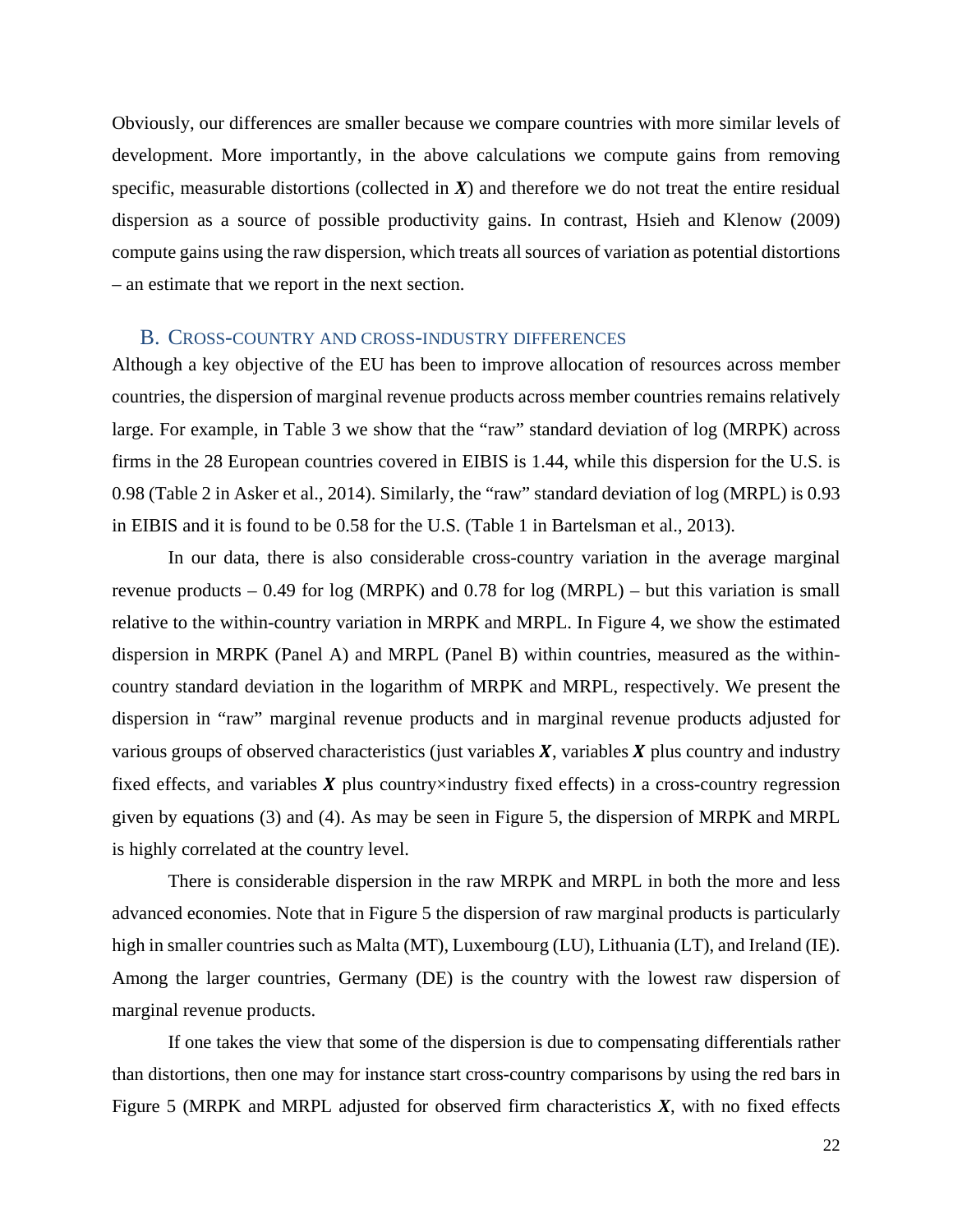included). Although using *X* reduces the cross-sectional dispersion, it generally preserves the ranking of the countries. Adding industry and country fixed effects further reduces the levels of dispersion and the ranking of countries is generally preserved, although the ranking for some countries jumps (e.g., Romania (RO) is similar to Austria (AT) in terms of "raw" MRPK dispersion, but after this adjustment Romania becomes more similar to the Netherlands (NL)). Introducing country  $\times$  industry fixed effects not only reduces the level of dispersion, it also attenuates differences across countries. For example, France, Italy, the UK, and Poland have rather different dispersion of "raw" MRPK but they have similar dispersion of MRPK after adjustment for the controls and country  $\times$  industry fixed effects. Depending on the interpretation, these results suggest either that removing distortion can reduce cross-county differences in the allocation of capital and labor, and thus bring about improvements in productivity, or that the observed cross-country differences in raw dispersions are misleading and after adjusting for compensating differentials these differences become smaller.

The quantitative importance of country, industry or country  $\times$  industry fixed effects raises an important identification challenge. In particular, fixed effects can absorb not only crosscountry/industry compensating differentials for quality of inputs but also barriers for capital and/or labor flows across countries and industries. While it is beyond the scope of this paper to resolve this identification problem, we can provide some leads for discussion and future research.

As may be seen from the bottom rows of Table 4, vector **X** alone can account for  $R^2 = 0.112$ share of variation in MRPK and  $R^2 = 0.271$  of variation in MRPL when no fixed effects are included. Adding country fixed effects raises the  $R^2$  to 0.117 for MRPK and 0.674 for MRPL. In contrast, adding (2-digit level) industry fixed effects raises  $R^2$  to 0.209 for MRPK and 0.313 for MRPL. Including industry and country fixed effects raises  $R^2$  to 0.272 for MRPK and 0.699 for MRPL. To the extent that fixed effects embody distortions or compensating differentials common to countries or industries, these patterns suggest (for MRPL) either that moving a worker from one country to another is "costlier" than moving the worker from one industry to another – that is, countries are more segmented than industries and therefore differences in levels of MRPL are higher across countries than across industries and these differences are reflected in fixed effects – or that quality differences across workers are larger between countries than between industries. Indeed, the  $\mathbb{R}^2$  in the regression with industry and country fixed effects is similar to the  $R<sup>2</sup>$  with country fixed effects only, which suggests that industry is not likely to be the main driver of MRPL dispersion across countries. This is also consistent with empirical evidence that labor supply to an industry is more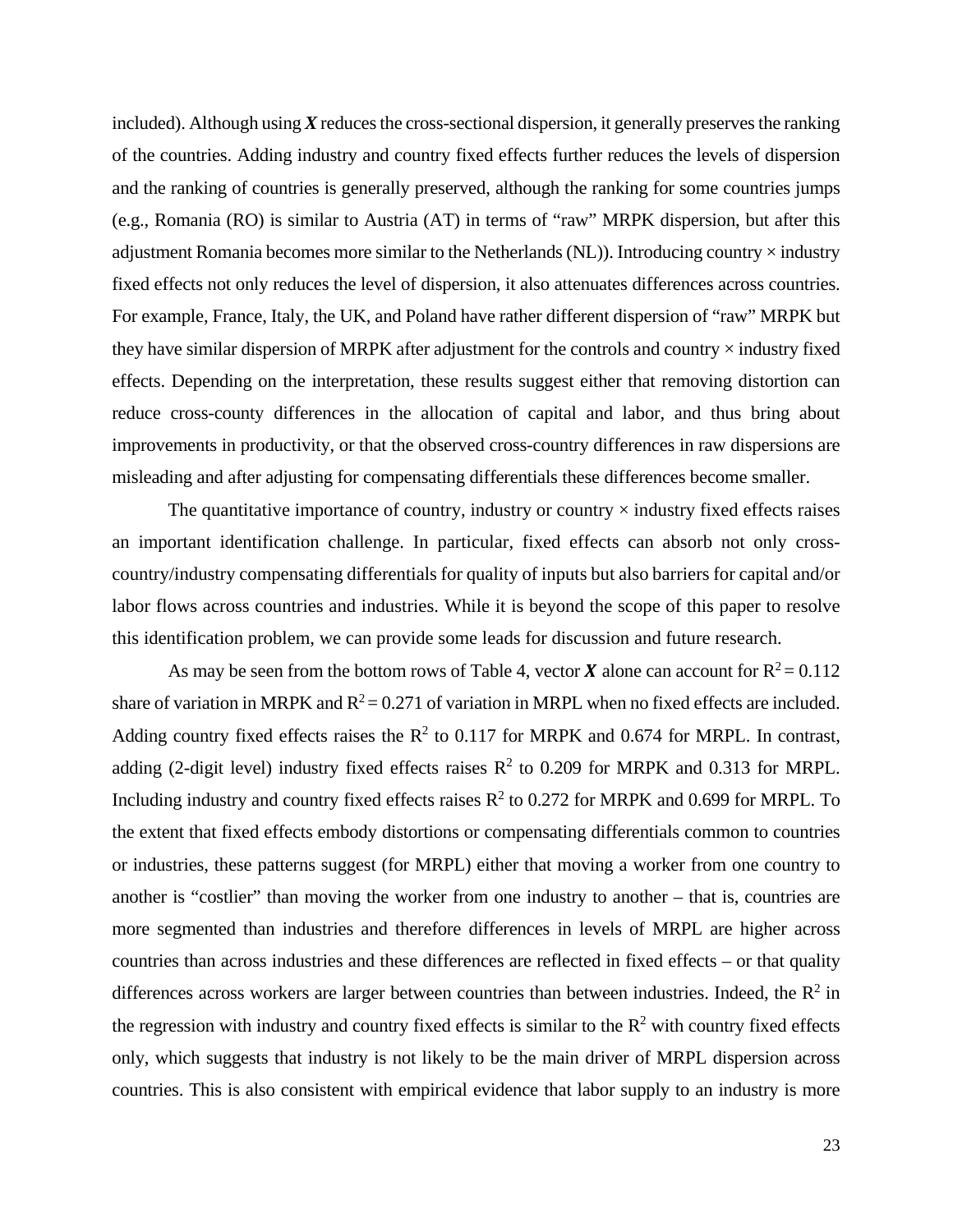elastic than to a country. On the other hand, for capital the increment in the  $R<sup>2</sup>$  with country and industry fixed effects relative to the regression with no fixed effect is approximately equal to the sum of  $\mathbb{R}^2$  increments in the regression with country fixed effects and in regression with industry fixed effects relative to the regression with no fixed effects.[12](#page-25-0) Since the increment is somewhat larger for the regression with the industry fixed effect than country fixed effect, the interpretation is that moving a unit of capital from one country to another is "cheaper/easier" than moving it from one industry to another, or that quality differences in capital are smaller between countries than between industries.

Moreover, there is a large increase in the  $\mathbb{R}^2$  when we introduce country  $\times$  industry fixed effects:  $R^2$  is 0.475 for MRPK and 0.777 for MRPL (bottom of Table 4). Again, these results are consistent with two explanations. First, there is an additional barrier to move a worker or a unit of capital across countries *and* industries relative to moving a worker or a unit of capital across countries but within an industry or across industries within a country. Second, there is an additional quality difference when workers or capital are compared across industries *and* countries. Irrespective of which view is taken, it is clear that there are quantitatively important complementarities in industry and country attributes.

If one interprets country and/or industry fixed effects as capturing barriers and distortions, then the EU is rather fragmented economically. This interpretation suggests that the EU can achieve considerable gains in productivity. For example, if we use incremental  $\mathbb{R}^2$ 's relative to the specification with  $X$ , removing inequality in average marginal revenue products across countries (i.e., making the country fixed effects be all identical) would raise productivity by at least 6 percentage log points using the Hsieh-Klenow framework. Removing barriers between industries *and* countries (i.e., making the country  $\times$  industry fixed effects all identical) would raise productivity by at least 25 percentage log points.

Finally, we also perform an analogous exercise on the assumption that the effects of the  $X$ variables are industry or country specific. In such scenarios, also reported at the bottom of Table 4, the  $X$  variables account for more than 50 percent of total variation in MRPK and MRPL. This

 $\overline{\phantom{a}}$ 

<span id="page-25-0"></span><sup>&</sup>lt;sup>12</sup> For MRPK, industry FE increment in R<sup>2</sup>: 0.209-0.112 = 0.097; Country FE increment in R<sup>2</sup>: 0.176-0.112 = 0.064; and Country + Industry FE increment in  $\mathbb{R}^2$ : 0.275-0.112 = 0.163.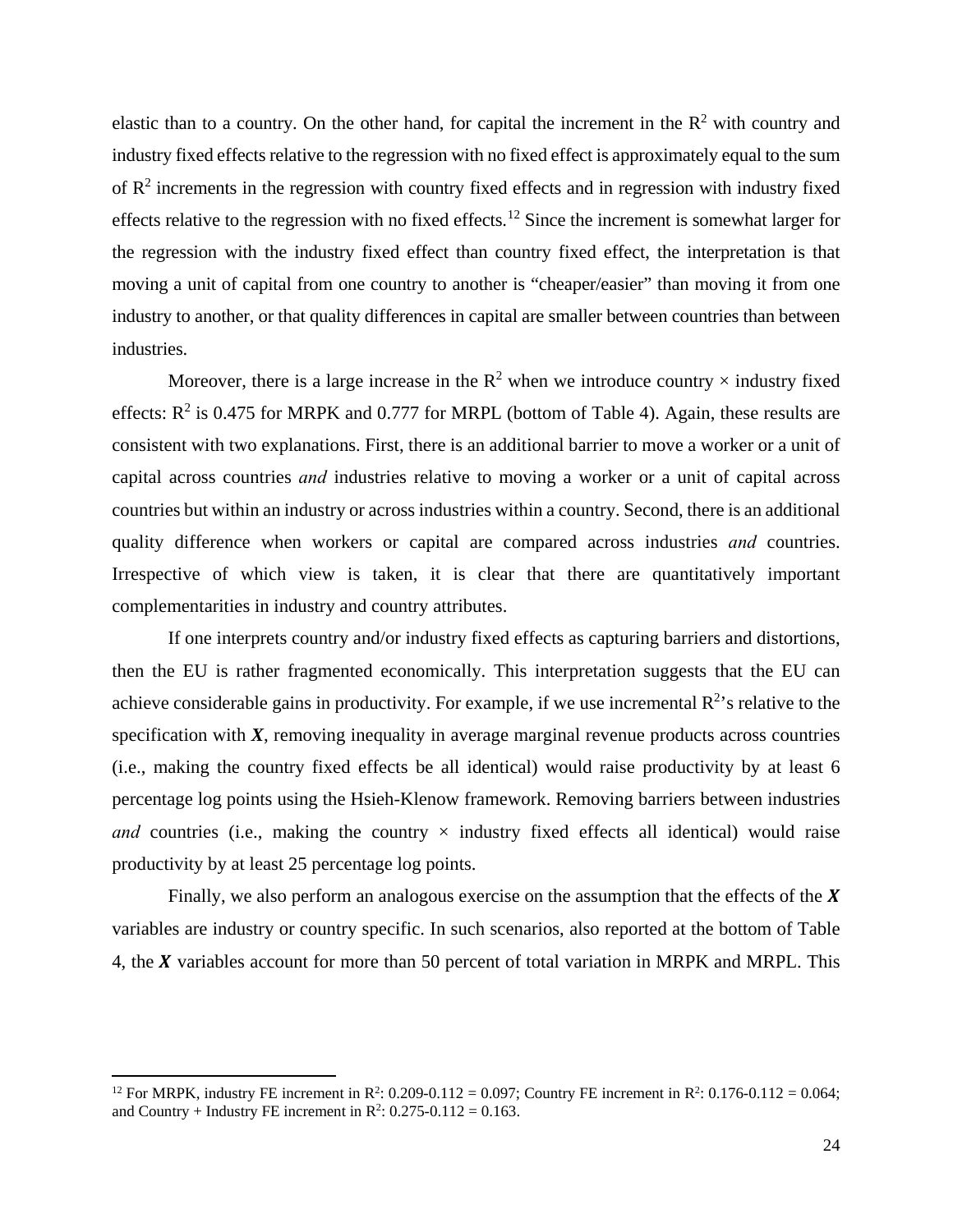more flexible specification testifies to the potential importance of firm-specific variables in explaining the overall dispersion in MRPK and MRPL.<sup>13</sup>

### C. MACHADO-MATA DECOMPOSITION

 $\overline{a}$ 

While our analysis so far is helpful for understanding what factors can predict MRPK and MRPL, it is also useful to understand whether the cross-country differences in dispersion are brought about by differences in firm characteristics or by the way how these characteristics are translated into differences in marginal revenue products. To address this question, we carry out a Machado and Mata (2005) decomposition of the variance in MRPK and MRPL.<sup>[14](#page-26-1)</sup> We start by using Germany and Greece as two polar cases –  $\sigma(\log(MRPK))$  is 0.98 for Germany and 1.81 for Greece, while  $\sigma(\log(MRPL))$  is 0.46 for Germany and 0.77 for Greece. We decompose the distributions of MRPK and MRPL, respectively, into effects that are due to the values of the explanatory variables ("endowments") and effects that are due to the coefficients ("prices") on these variables*.* This decomposition permits us to assess whether the cross-country differences in the dispersion of marginal revenue products are due to differences in endowments of observed firm characteristics  $\boldsymbol{X}$  or to how the business environment, institutions and policies translate ("price") these characteristics via  $\boldsymbol{b}$  into outcomes.

In Figure 6, we depict the distribution of Greek MRPK in Panel A and Greek MRPL in Panel B. In each panel, we show the actual distribution using Greek *X* and *b* (solid black line)*,* as well as a counterfactual distribution using Greek *X* and German *b* (long-dash, blue line) and a counterfactual distribution using German *X* and Greek *b* (short-dash, red line). Using Greek *X* and German *b* results

<span id="page-26-0"></span><sup>&</sup>lt;sup>13</sup> These analogous exercises are carried out on the assumption that the effects of the  $X$  variables are industry or country specific. As may be seen from the bottom of Table 4, when we interact firm characteristics  $\bm{X}$  with industry fixed effects, hence allowing the effects of the firm characteristics to vary by industry (but not country), we find that these variables account for 54.5 percent of the total variation in log (MRPK) and 60 percent of the variation in log (MRPL). Similarly, when we interact firm characteristics with country fixed effects, allowing the effects to vary by country (but not industry), we find that these variables account for 53.8 percent of the total variation in log (MRPK) and 73.1 percent of the variation in log (MRPL).

<span id="page-26-1"></span><sup>&</sup>lt;sup>14</sup> This decomposition is implemented as in Gorodnichenko and Sabirianova Peter (2007). For country  $c$  we make B  $= 10,000$  independent random draws (with replacement) from the distribution of firm characteristics  $\chi$  so that we generate samples  $\{X_{bc}\}_{b=1}^B$ . We also make *B* independent random draws (with replacement) from the distribution of quantile regressions  $Q_{c\theta}$  (log  $MPRK_{ic}|X_{ic}) = X_{ic}\gamma_{c\theta}$  estimated for each country c and quantile  $\theta$  separately. Thus, we obtain  ${\gamma_{cb}}_{b=1}^B$ . Coefficients  ${\gamma_{c\theta}}$  can be interpreted as prices for observable characteristics of firms. Machado and Mata (2005) show that the generated sequence  $\{X_{bc}\gamma_{cb}\}_{b=1}^B$  reproduces the distribution of the original series of  $\log MPRK_{ic}$ . We can also combine  $\{X_{bc}\}_{b=1}^B$  for country c with  $\{\gamma_{db}\}_{b=1}^B$  for country d to construct a counterfactual distribution of log  $MPRK_{ic}$  if observables from country c were priced as in country d. Since the number of firms per industry is relatively small for any given country, we use 1-digit industry fixed effects rather than 2-digit industry fixed effects as in Table 3.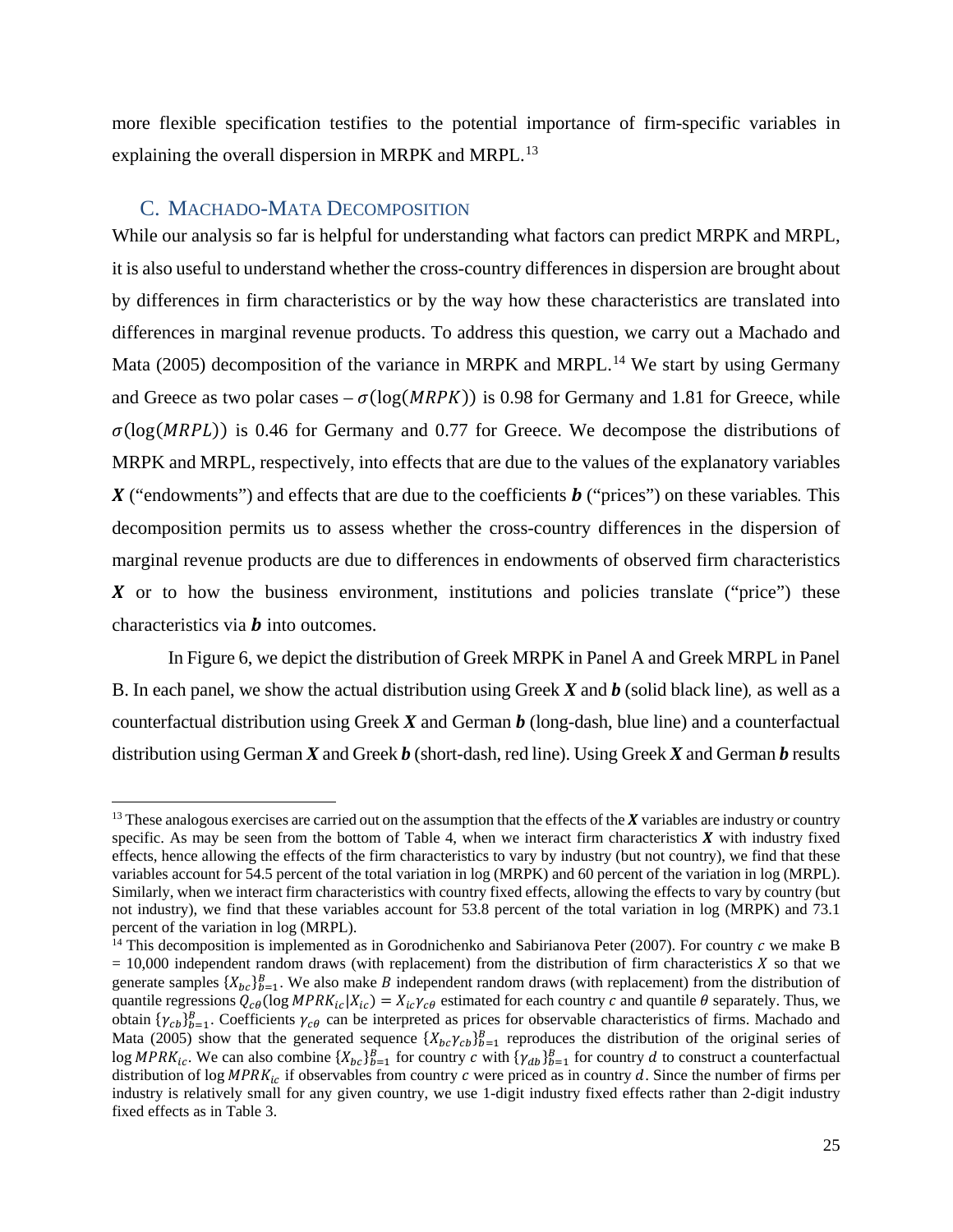in a less dispersed distribution of both MRPK and MRPL, suggesting that German business, institutional and policy environment would increase the efficiency of Greek firms by reducing the dispersion of marginal products of capital and labor across firms. In other words, German "prices" help increase the equalization of returns across firms. Indeed, the standard deviation of this counterfactual distribution is much closer to the actual distribution of marginal revenue products in Germany (e.g., for MRPK the counterfactual standard deviation for Greece is 1.08 rather than 1.81).

When we use German *X* and Greek *b*, the distribution of MRPK is more dispersed and shifts to the right. The latter is consistent with German firms having characteristics associated with high levels of productivity. The former suggests that the dispersion of firm characteristics in Germany is greater than the corresponding dispersion in Greece which, when combined with the Greek business, institutional and policy environment ("prices"), results in a wider dispersion of marginal products than is actually observed in Greece. Interestingly, using German *X* and Greek *b* does not generate large differences in the mean or dispersion of MRPL. This pattern suggests that differences in firm characteristics are not likely to be a key determinant of German vs. Greek differences in the dispersion of MRPL. In contrast, using German *b* with Greek *X* not only reduces dispersion of MRPL but also increases the mean value of MRPL.

Our decomposition exercise suggests that German business, institutional and policy environment is the main reason for the smaller dispersion of marginal revenue products in Germany relative to Greece. We generalize this result by showing in Table 6 for each EU country the standard deviation of MRPK and MRPL when we use the country's own  $\vec{X}$  and  $\vec{b}$  (column 1) as compared to using (a) German *X* or *b* (columns 2 and 3 for MRPK and columns 7 and 8 for MRPL) and (b) Greek *X* or *b* (columns 4 and 5 for MRPK and columns 9 and 10 for MRPL). We find that using German *b* tends to reduce the dispersion of MRPK for most countries, while using German  $X$  tends to increase it. This suggests that relative to other countries Germany has more diverse firm characteristics but the business, institutional and policy environment is relatively effective in ensuring that marginal returns are not very different across firms. In contrast, other countries have relatively more homogenous firm characteristics or, at least, have more homogeneity for characteristics with large variation in "prices" (that is, steep slopes in  $X$ ). Core EU countries, such as France and Denmark, exhibit relatively little sensitivity to using German  $X$ or *b*, while countries of the EU periphery, such as Portugal and Ireland, show relatively large movements in the counterfactual dispersions of marginal revenue products.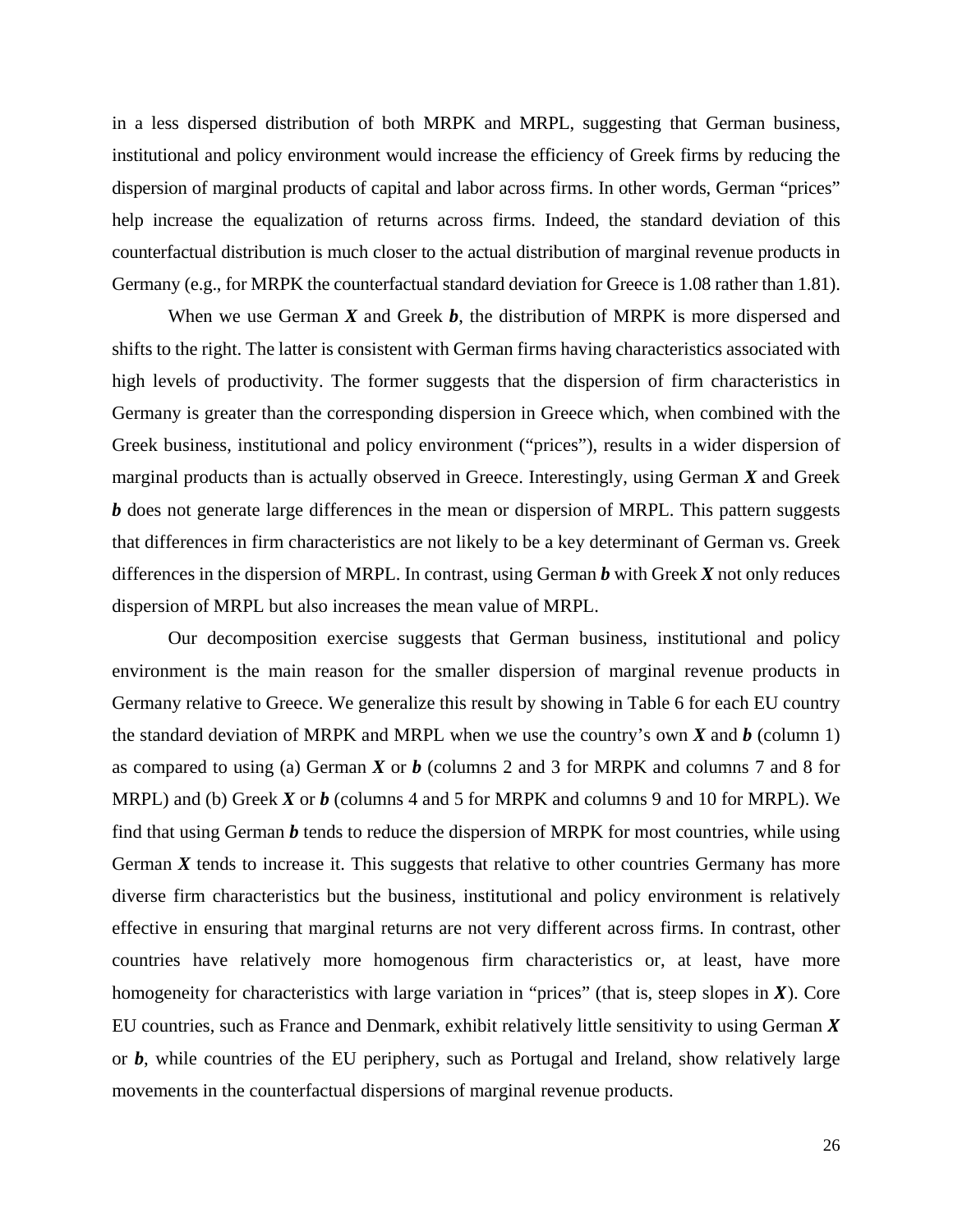As may also be seen in Table 6, when we combine Greek *b* with *X* for a given country, the counterfactual distributions tend to increase considerably, as they did in the Germany and Greece comparison. Similarly, using Greek *X* with *b* for a given country tends to increase (but to a smaller extent) the dispersion of marginal revenue products across firms. These results suggest that the Greek business, policy and institutional environment would be relatively ineffective in reducing the dispersion of marginal returns across firms.

In sum, while there is heterogeneity in the allocation of firm characteristics across countries, the primary source of cross-country differences in the dispersion of marginal revenue products is how these characteristics are converted into outcomes ("priced") via the business, institutional and policy environment. In particular, we observe that Germany and similar countries are more effective in equalizing returns even across heterogeneous firms than Greece and similar countries.

## VI. Concluding remarks

Misallocation of resources is often seen as an important reason for the slowdown in productivity growth in Europe, the Unites States and other advanced economies. Using data from the unique EIB Investment Survey (EIBIS) of firms in the 28 EU countries, we go beyond existing studies by using firm-level data to explain *why* there is variation in marginal revenue products.

Using a simple dynamic theoretical framework as a guide, we find in our empirical work that there is a sizable dispersion of marginal products across the firms in our sample. If one took the 28 EU countries as a single market, where marginal products ought to be equalized, then the current state of Europe is very far from that. Comparing our findings on the dispersion of MRPK across firms in the 28 EU countries to the dispersion found by other researchers for the US indicates that the dispersion in the EU is about twice as large. Our calculations suggest that by reducing the EU dispersion of MRPK to the level of the US would increase EU productivity (GDP) by more than 30 percent.

Much of the overall dispersion in marginal products could be attributed to fixed differences among countries or sectors/industries. For example, if one removed the dispersion in marginal products across industries *and* countries (i.e., made the country  $\times$  industry fixed effects in the regression analysis all identical), EU GDP (productivity) would rise by at least 25 percentage log points. When we allow the firm-level characteristics alone to explain the dispersion in marginal products in EIBIS, we find that these variables account for 11.2 percent of the total variation in log (MRPK) and 27.1 percent of the variation in log (MRPL). When we allow the effects of firm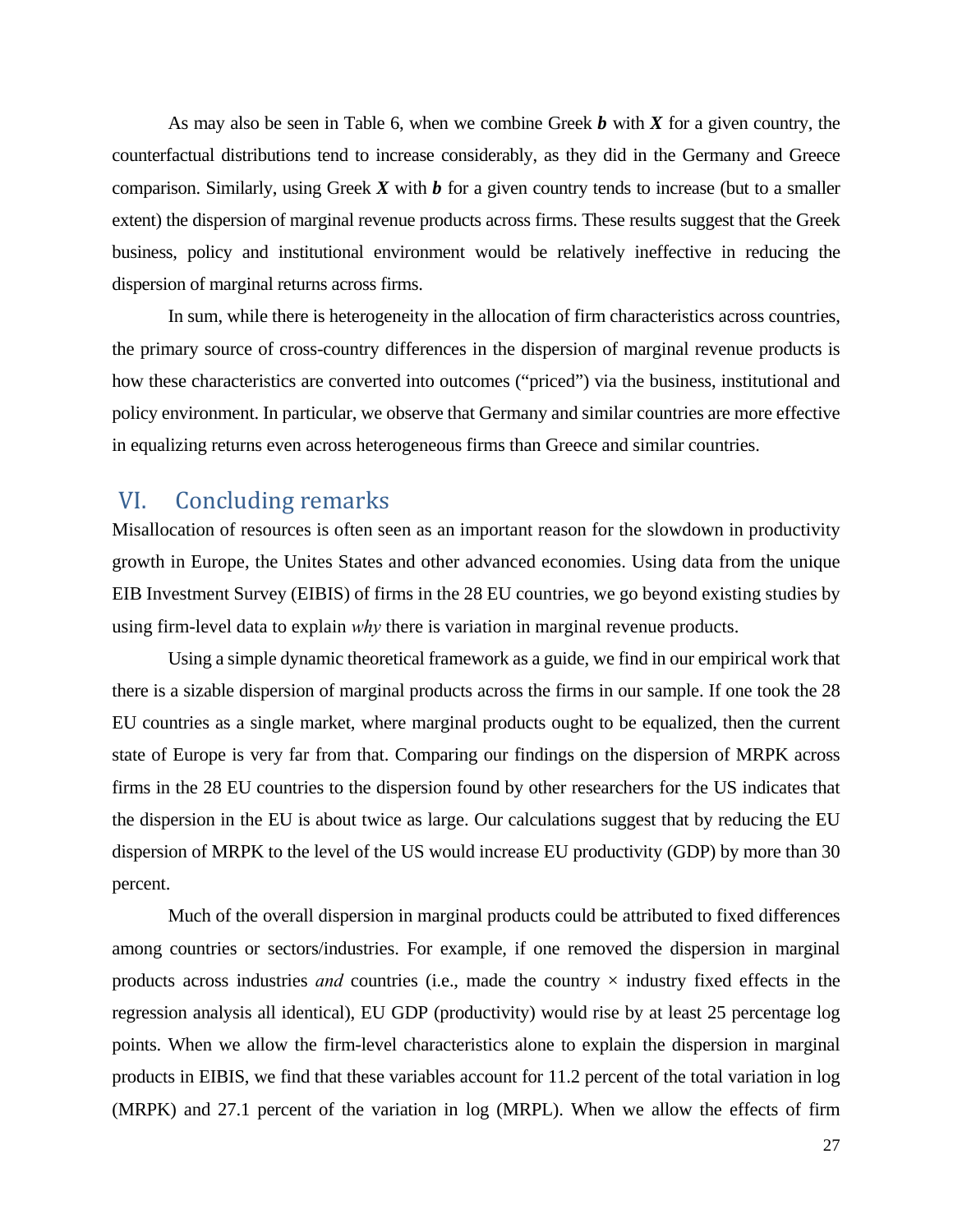characteristics to be industry or country specific, they account for more than 50 percent of total variation in log (MRPK) and log (MRPL). This more flexible specification testifies to the potential importance of firm-specific variables in explaining the overall dispersion in MRPK and MRPL.

We find that the significant association between marginal products and firm characteristics is predominantly driven by variables measuring firm demographics, quality of inputs, utilization of resources, and dynamic adjustment of inputs. In contrast, the contribution of direct measures of "barriers and constraints" to cross-sectional variation in MRPK and MRPL seems to be modest.

Using a Machado-Mata decomposition, we show that cross-country variation in the withincountry dispersion of marginal revenue products is largely brought about by differences in how a country's business, institutional and policy environment translates firm characteristics into outcomes than by differences in firm characteristics *per se*.

Our work contributes to the growing literature measuring misallocation of resources, provides new insights into the nascent literature on *sources* of observed dispersion in marginal products, documents that various firm characteristics and measures of distortions have predictive power for marginal revenue products, contributes to recent efforts to assess the importance of measurement errors in observed marginal products, and relates a large literature on the dispersion of earnings across workers to the studies of dispersion of marginal products across firms.

Future research should make progress by further combining administrative and survey data to reduce measurement errors, generate direct measures of distortions and compensating differentials, and improve identification of causal effects.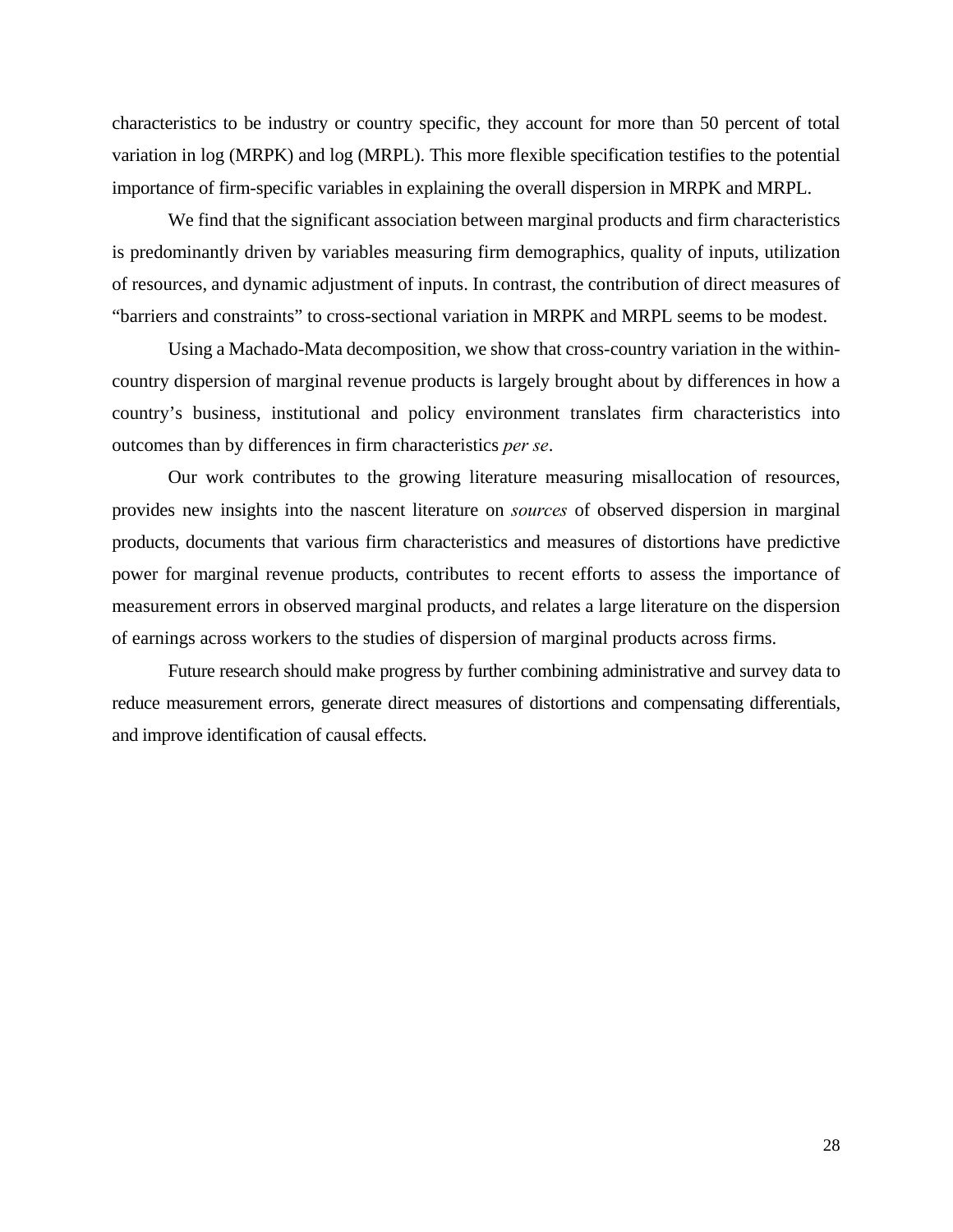## References

- Asker, John, Allan Collard-Wexler, and Jan De Loecker (2014). "Dynamic Inputs and Resource (Mis)Allocation," *Journal of Political Economy* 122(5): 1013-1063.
- Bartelsman, Eric, John Haltiwanger, and Stefano Scarpetta (2013). "Cross-country Differences in Productivity: The Role of Allocation and Selection." *American Economic Review* 103(1): 305–334.
- Basu, Susanto, and John G. Fernald (1997). "Returns to Scale in U.S. Production: Estimates and Implications," *Journal of Political Economy* 105(2): 249-283.
- Bils, Mark, Peter J. Klenow, and Cian Ruane (2017). "Misallocation or Mismeasurement?" manuscript.
- Desai, Mihir A., C. Fritz Foley, and James R. Hines (2004). "A Multinational Perspective on Capital Structure Choice and Internal Capital Markets." *Journal of Finance* 59(6): 2451-2487.
- Fama, Eugene, and Kenneth R. French (2002). "Testing Trade-off and Pecking Order Predictions about Dividends and Debt." *Review of Financial Studies* 15(1): 1-33.
- Gamberoni, Elisa, Claire Giordano, and Paloma Lopez-Garcia (2016). "Capital and Labour (Mis)allocation in the Euro Area: Some Stylized Facts and Determinants." ECB Working Paper No. 1981.
- Gopinath, Gita, Sebnem Kalemli-Ozcan, Loukas Karabarbounis, and Carolina Villegas-Sanchez (2017). "Capital Allocation and Productivity in South Europe," *Quarterly Journal of Economics*, 132(4): 1915-1967.
- Gorodnichenko, Yuriy, and Klara Sabirianova Peter (2007). "Public Sector Pay and Corruption: Measuring Bribery from Micro Data," *Journal of Public Economics* 91(5-6): 963-991.
- Heckman James J., Lance J. Lochner, and Petra E. Todd (2006). "Fifty Years of Mincer Earnings Regressions," in Hanushek, E. and F. Welch (eds.), *Handbook of the Economics of Education*, Vol. 1, Elsevier, The Netherlands.
- Hsieh, Chang-Tai, and Peter J. Klenow (2009). "Misallocation and Manufacturing TFP in China and India," *Quarterly Journal of Economics* 124(4): 1403-1448.
- Ipsos (2017). EIB Group Survey of Investment and Investment Finance. Technical Report.
- Kalemli-Ozcan, Sebnem, and Bent E. Sørensen (2012). "Misallocation, Property Rights, and Access to Finance: Evidence from within and across Africa," in S. Edwards, S. Johnson and D.N. Weil (eds.), *African Successes, Volume III: Modernization and Development*, NBER Conference Report, University of Chicago Press, Chicago, IL.
- Kalemli-Ozcan, Sebnem, Bent Sorensen, Carolina Villegas-Sanchez, Vadym Volosovych, and Sevcan Yesiltas (2015). "How to Construct Nationally Representative Firm Level data from the ORBIS Global Database," NBER Working Paper 21558.
- Lipsey, R. E. (2003) "Foreign Direct Investment and the Operations of Multinational Firms: Concepts, History, and Data," ch. 10 in E. K. Choi and J. Harrigan (eds.), *Handbook of International Trade*, Blackwell Publishing Ltd, Oxford, UK.
- Machado, José A. F., and José Mata (2005). "Counterfactual Decomposition of Changes in Wage Distributions using Quantile Regression," *Journal of Applied Econometrics* 20(4): 445-465.
- Malchow-Møller, N., Markusen, J. R. and Schjerning, B. (2013), "Foreign Firms, Domestic Wages," *The Scandinavian Journal of Economics*, 115: 292–325.
- Mincer, Jacob (1958). "Investment in Human Capital and Personal Income Distribution," *Journal of Political Economy* 66 (4): 281-302.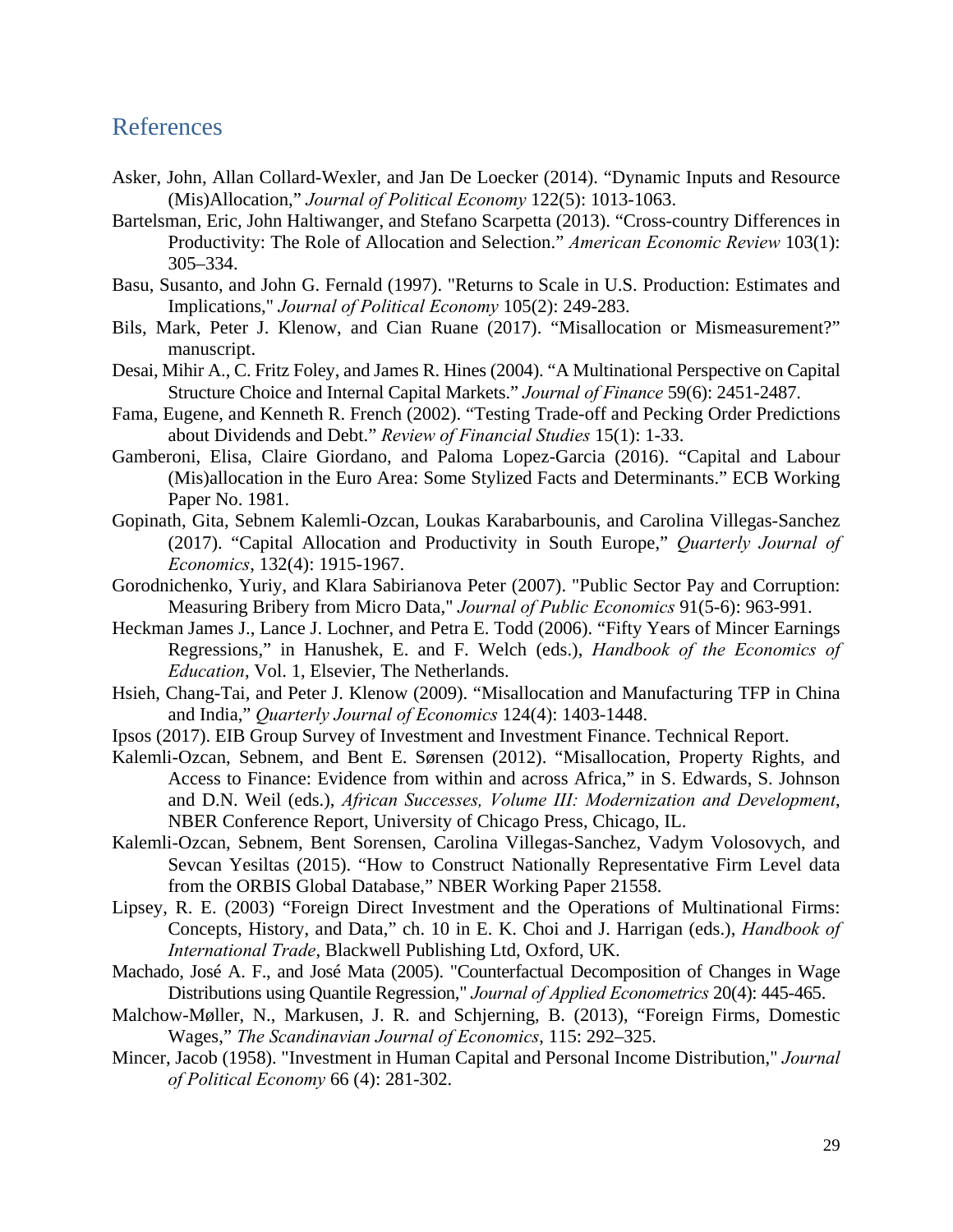- Restuccia, Diego, and Richard. Rogerson (2008). "Policy Distortions and Aggregate Productivity with Heterogenous Establishments," *Review of Economic Dynamics* 11(4): 707-720.
- Restuccia, Diego, and Richard Rogerson (2013). "Misallocation and Productivity," *Review of Economic Dynamics* 16(1): 1-10.
- Restuccia, Diego, and Richard Rogerson (2017). "The Causes and Costs of Misallocation," *Journal of Economic Perspectives* 31(3): 151-74.
- Verhoogen, Eric A. (2008). "Inequality in the Mexican Manufacturing Sector," *Quarterly Journal of Economics* 123(2): 489-530.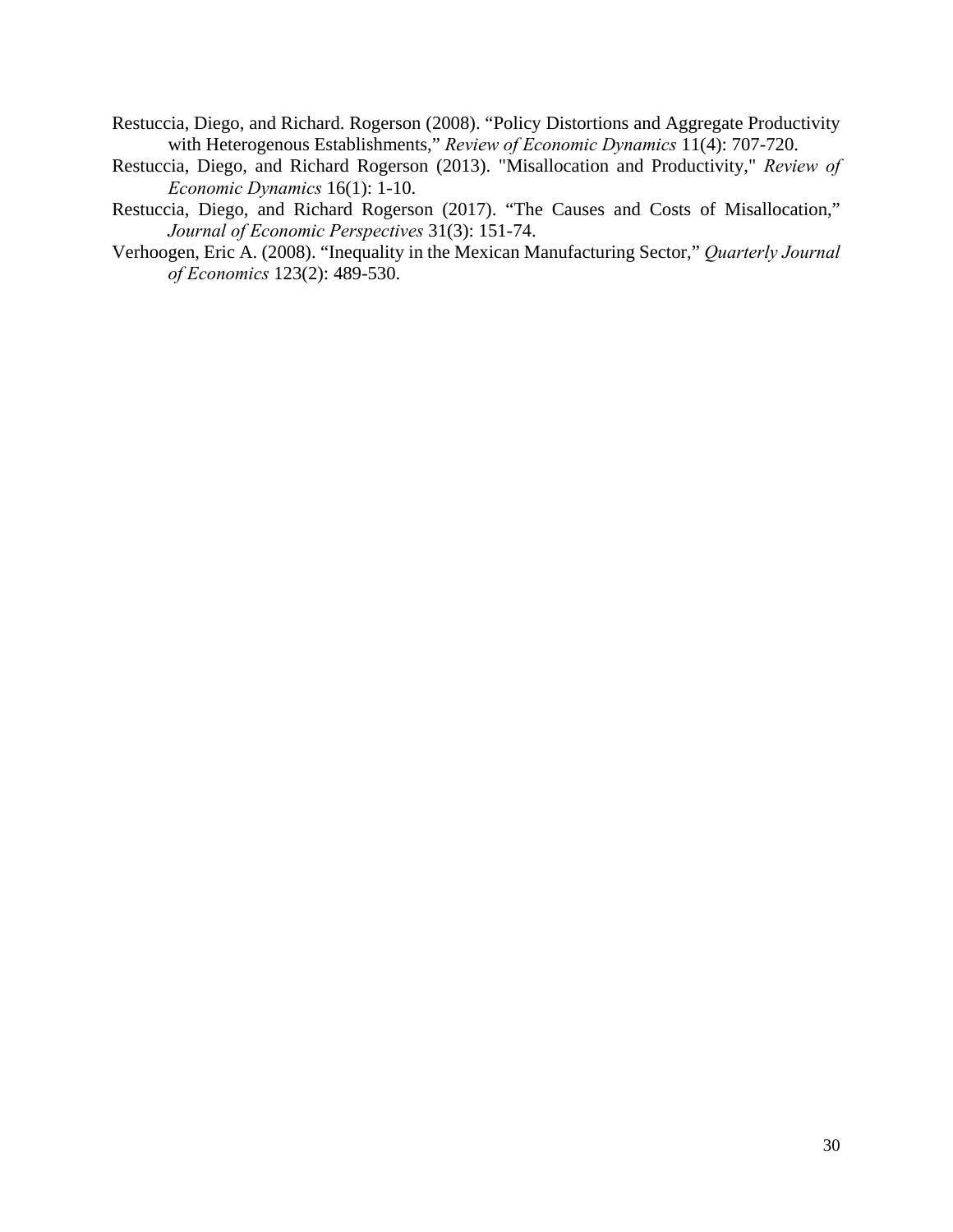

Figure 1. Evolution of the dispersion of the marginal revenue products of capital and labor, by country

Panel A. Marginal revenue product of capital (MRPK) Panel B. Marginal revenue product of labor (MRPL)

*Note*: The figure plots time series (3-year moving median) of the standard deviation of the logarithm of the marginal revenue product of capital (MRPK) and labor (MRPL) for each country using data on firms in Orbis. The dispersion is computed after projecting MRPK and MRPL on country × industry fixed effects (industry at 2-digit NACE).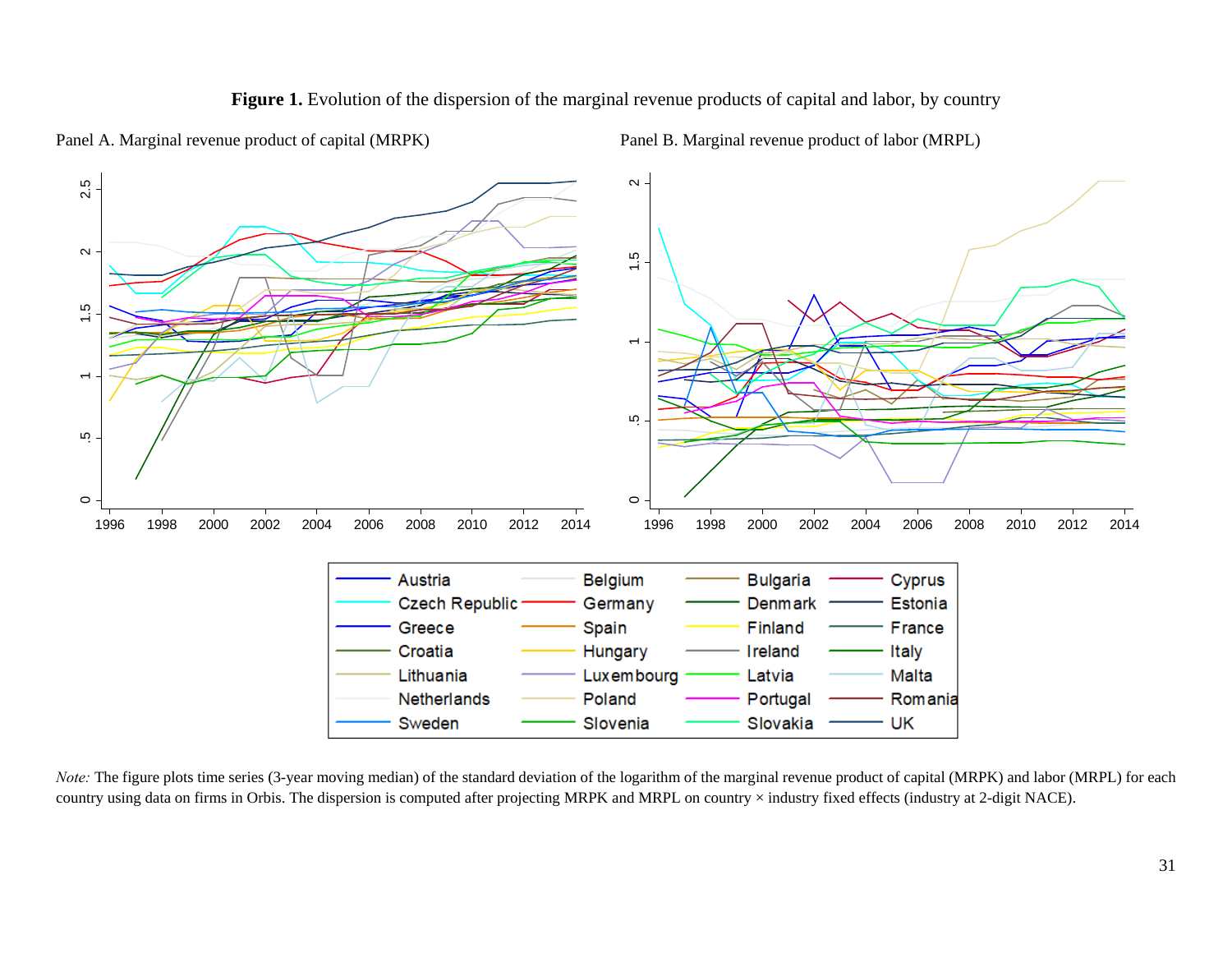Panel A. Marginal revenue product of capital (MRPK) Panel B. Marginal revenue product of labor (MRPL)



*Notes:* The figure plots time series (3-year moving median) of standard deviation of log marginal revenue product of capital (MRPK) and labor (MRPL) for each country. The dispersion is computed after projecting log marginal revenue products on country × industry fixed effects (industry at 2-digit NACE).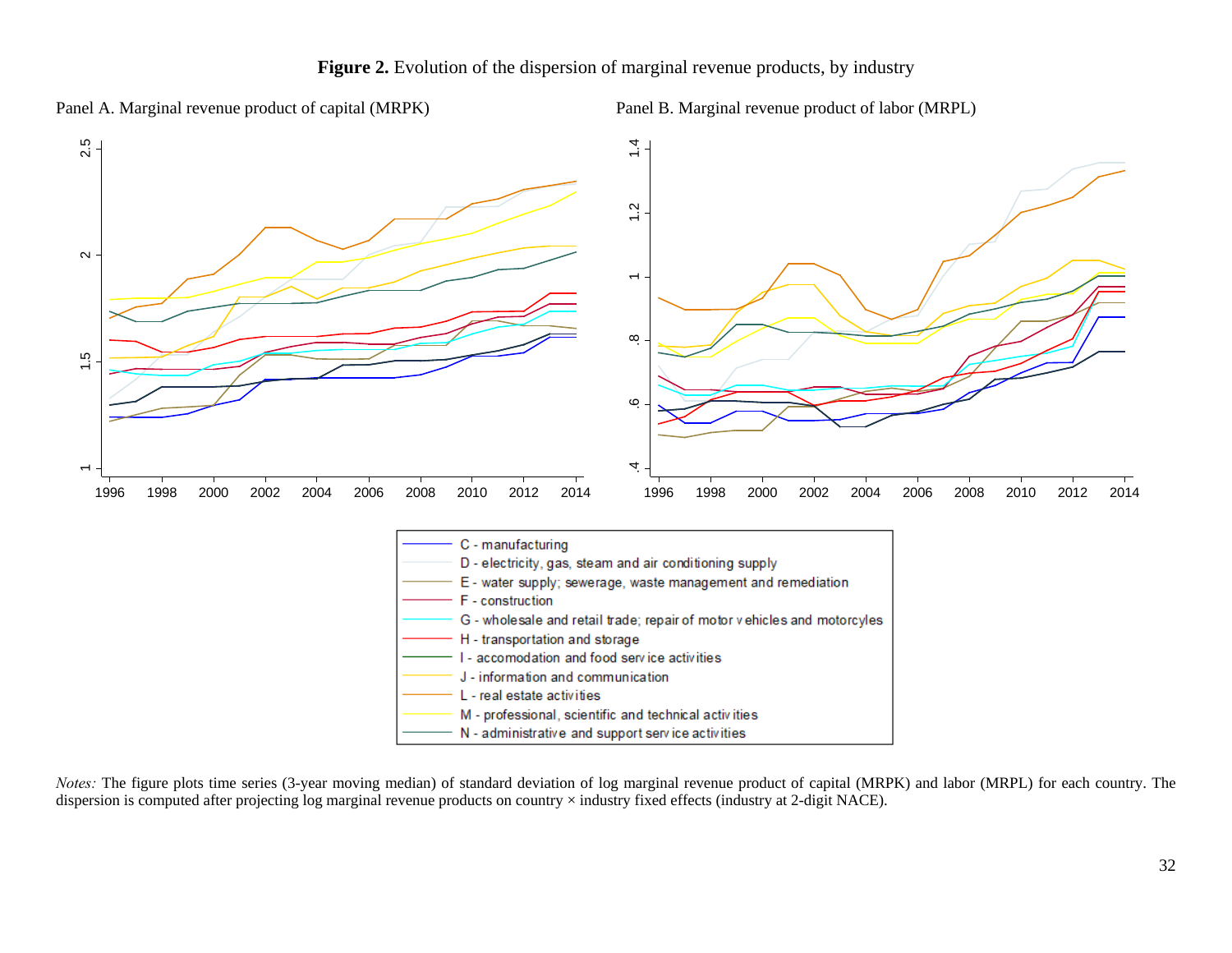### **Figure 3.** Dispersion of marginal revenue products of capital and labor in the EIB Investment Survey and Orbis



Panel A. Marginal revenue product of capital (MRPK)

*Notes*: The figures plot standard deviations of the logarithm of the marginal revenue product of capital (MRPK) and marginal revenue product of labor (MRPL) across firms using data of the EIB Investment Survey (horizontal axis) and the Orbis database (vertical axis). Standard deviations are computed after controlling for country × industry fixed effects (industry at 2-digit NACE). The red, solid line shows the fit of a linear regression. For MRPK, the slope of the fitted line is 0.40 (s.e.=0.11, *ρ*=0.60). For MRPL, the slope of the fitted line is 0.53 (s.e.=0.16, *ρ*=0.55). Austria and Luxemburg are outliers and are excluded from the scatterplots. Country codes: AT-Austria, BE-Belgium, BG-Bulgaria, CZ-Czech Republic, CY-Cyprus, DE-Germany, DK-Denmark, EE-Estonia, EL-Greece, ES-Spain, FI-Finland, FR-France, HR-Croatia, HU-Hungary, IE-Ireland, IT-Italy, LT-Lithuania, LU-Luxembourg, LV-Latvia, MT-Malta, NL-Netherlands, PL-Poland, PT-Portugal, RO-Romania, SE-Sweden, SI-Slovenia, SK-Slovakia, UK-United Kingdom.

BE

辴

.6 .8 1 1.2 EIB Survey

HR

RO<sub></sub>

PT

DE

**CZJUHE** 

IT

 $\frac{S}{\bullet}$   $\frac{S}{\bullet}$ 

SK

ES

NL

FR

FI

4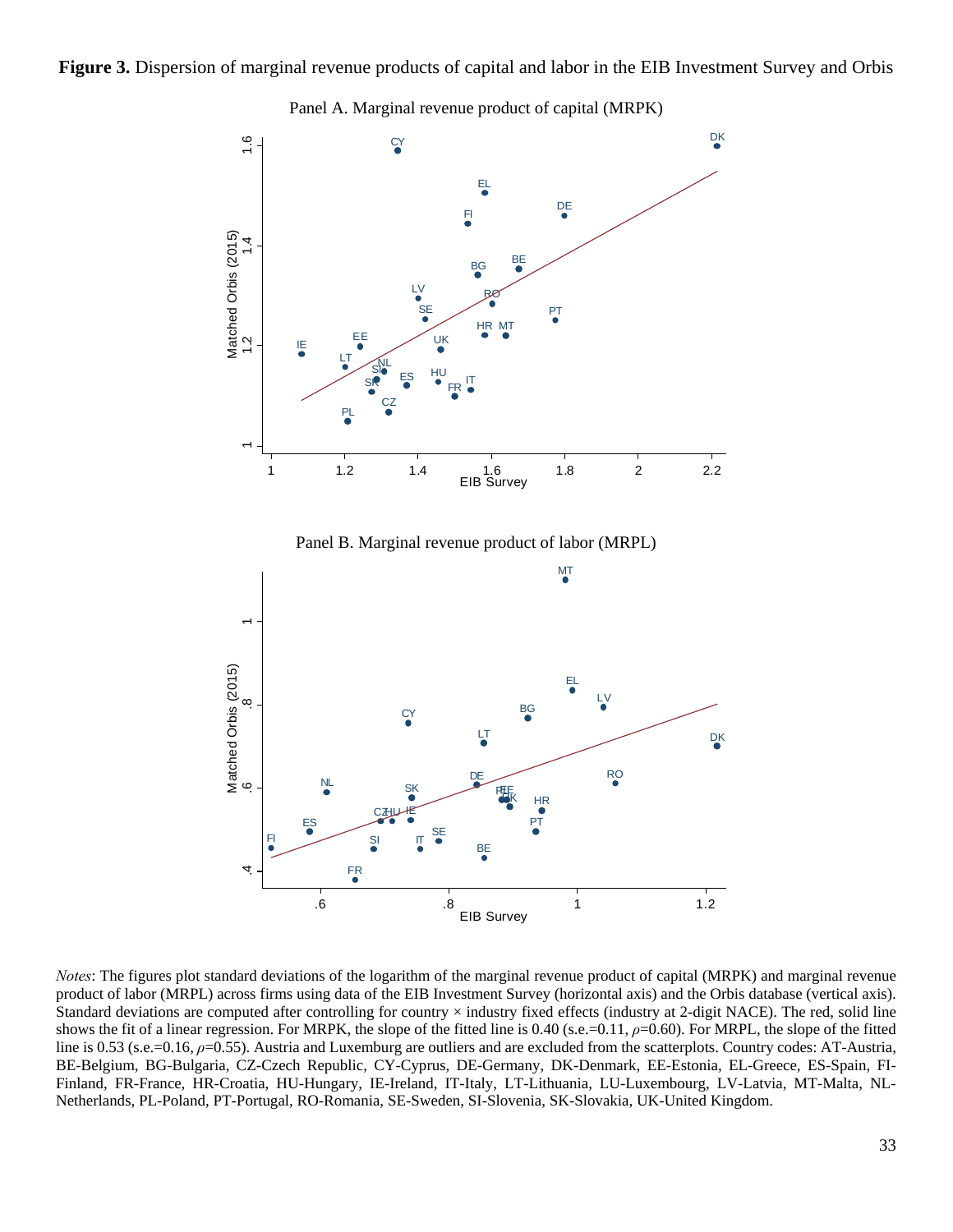Figure 4. Raw and residual dispersion of the marginal revenue products of capital and labor Panel A. Marginal revenue product of capital (MRPK)



Panel B. Marginal revenue product of labor (MRPL)



*Notes*: The figures show how adding different sets of controls accounts for the dispersion in MRPK and MRPL. "Raw" means no controls. "Controls" include the firm-level characteristics described in section IV. "Controls + country + industry" add fixed effects for industries and for countries to firm-level characteristics. "Controls + country  $\times$  industry" add country  $\times$  industry to firm-level characteristics. Country codes: AT-Austria, BE-Belgium, BG-Bulgaria, CZ-Czech Republic, CY-Cyprus, DE-Germany, DK-Denmark, EE-Estonia, EL-Greece, ES-Spain, FI-Finland, FR-France, HR-Croatia, HU-Hungary, IE-Ireland, IT-Italy, LT-Lithuania, LU-Luxembourg, LV-Latvia, MT-Malta, NL-Netherlands, PL-Poland, PT-Portugal, RO-Romania, SE-Sweden, SI-Slovenia, SK-Slovakia, UK-United Kingdom.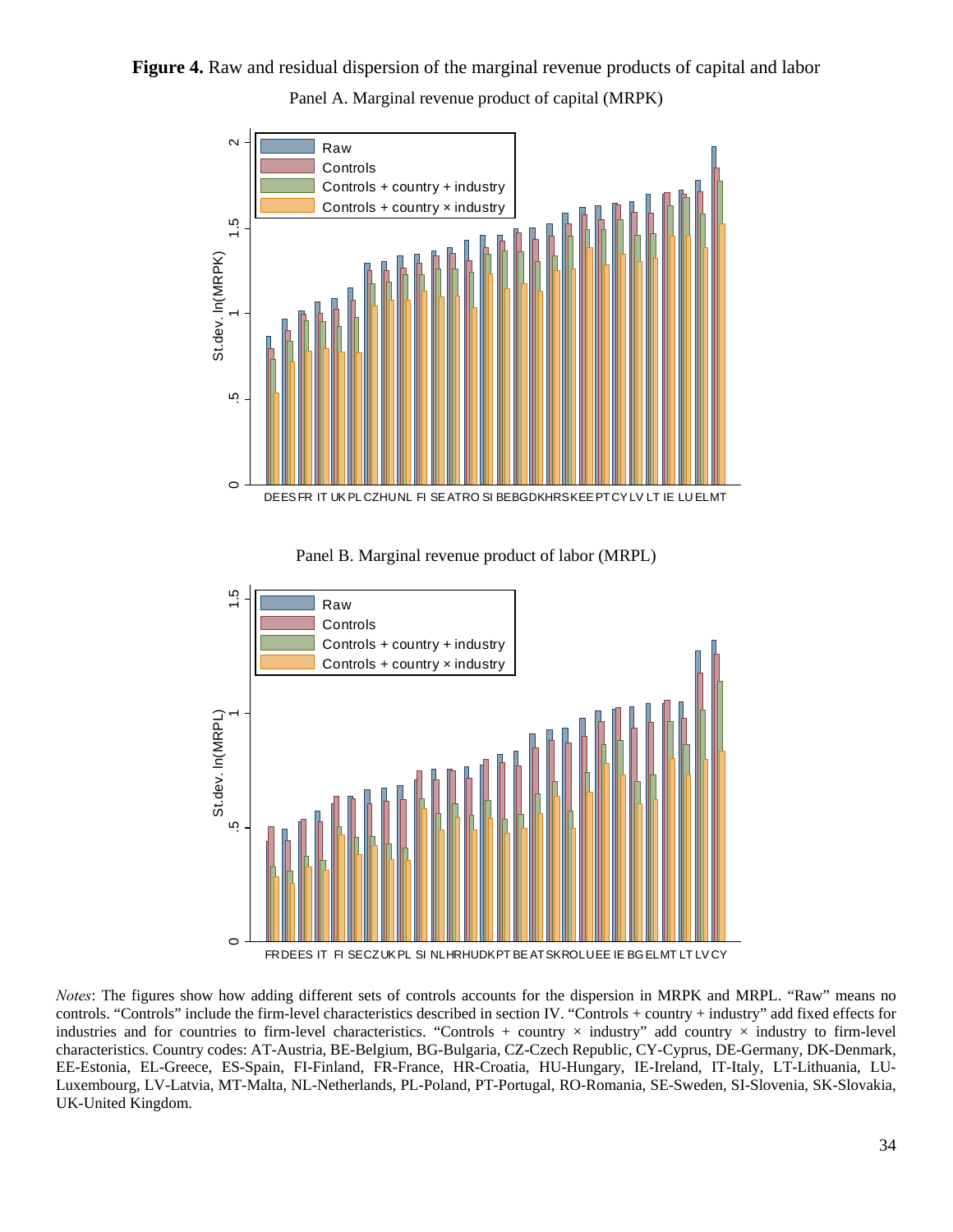

*Note*: The figures show the association between the dispersion of MRPK and MRPL across countries. "Raw" means no controls. "Controls" include the firm-level characteristics described in section IV. "Controls + country + industry" add fixed effects for industries and for countries to firm-level characteristics. "Controls + country  $\times$  industry" add country  $\times$  industry to firm-level characteristics. Country codes: AT-Austria, BE-Belgium, BG-Bulgaria, CZ-Czech Republic, CY-Cyprus, DE-Germany, DK-Denmark, EE-Estonia, EL-Greece, ES-Spain, FI-Finland, FR-France, HR-Croatia, HU-Hungary, IE-Ireland, IT-Italy, LT-Lithuania, LU-Luxembourg, LV-Latvia, MT-Malta, NL-Netherlands, PL-Poland, PT-Portugal, RO-Romania, SE-Sweden, SI-Slovenia, SK-Slovakia, UK-United Kingdom.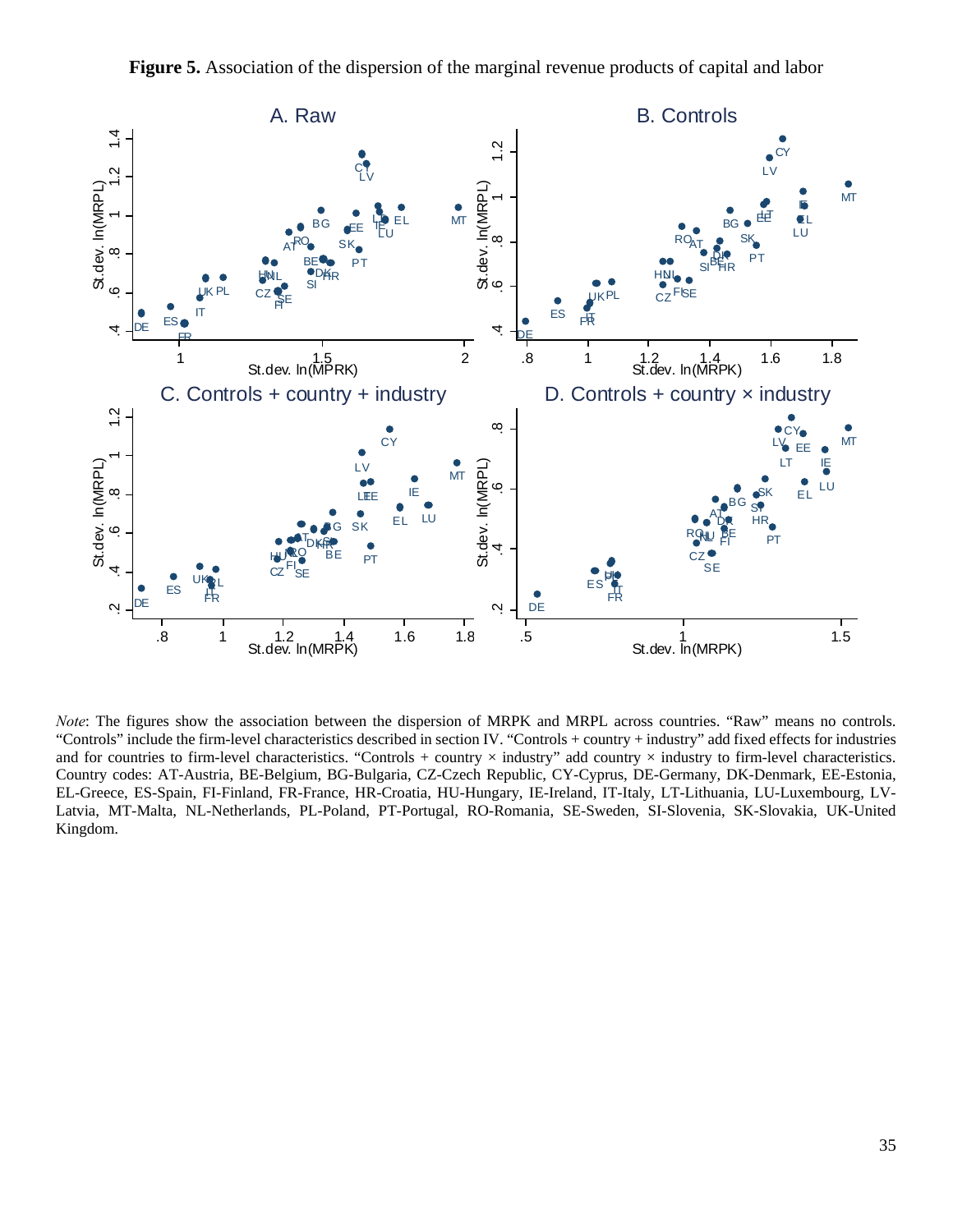Figure 6. Machado-Mata decomposition of the marginal revenue products of capital and labor for Greece



Panel A. Marginal revenue product of capital (MRPK)

Panel B. Marginal revenue product of labor (MRPL)



*Note:* The figures show actual and counterfactual distributions of the log marginal revenue product of capital (Panel A) and marginal revenue product of labor (Panel B).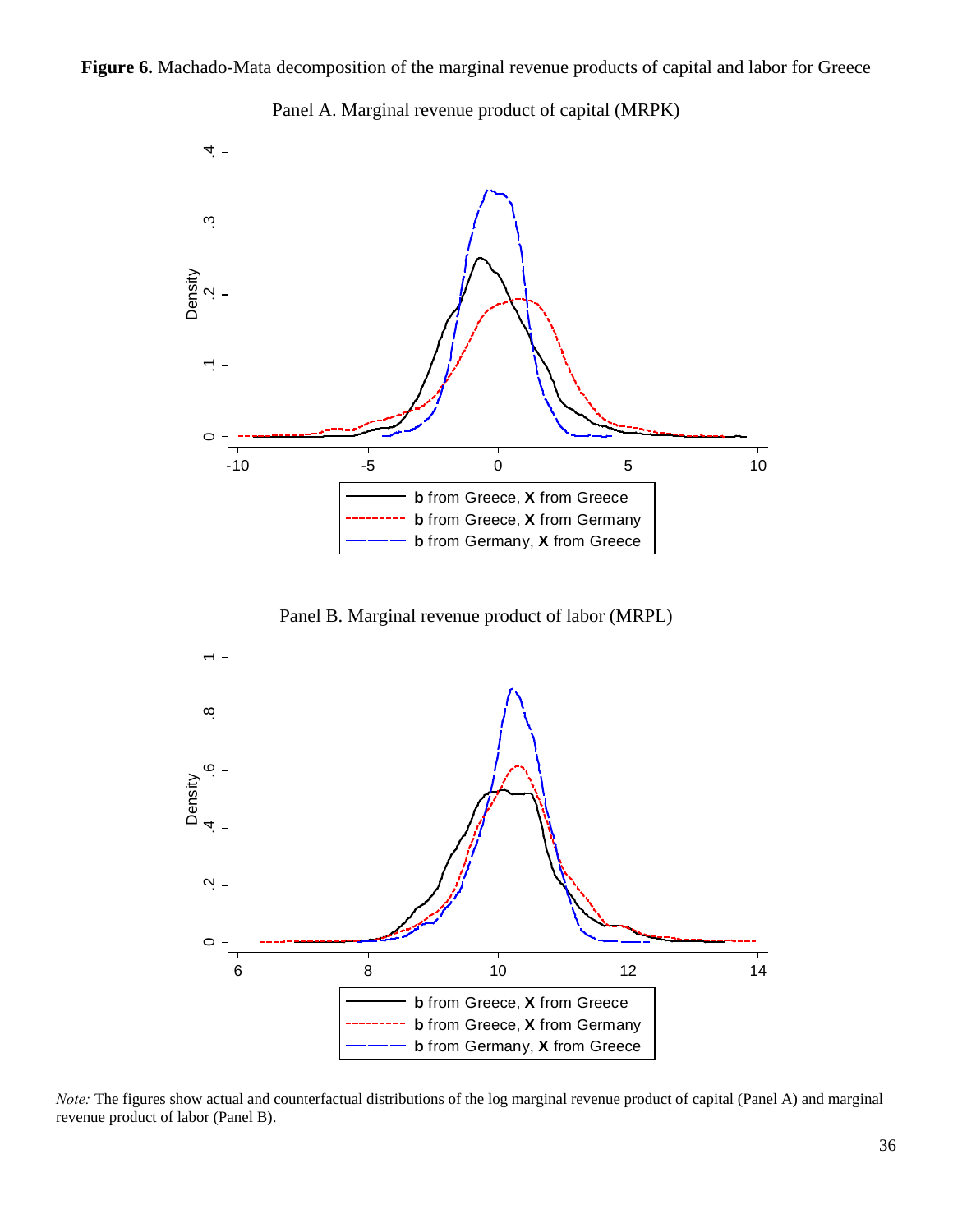|               |        | log(sales) |              |          |       | log(fixed assets) |         | log(employment) |              |         |  |
|---------------|--------|------------|--------------|----------|-------|-------------------|---------|-----------------|--------------|---------|--|
|               | Sample |            | St. dev.     | Correl.  |       | St. dev.          | Correl. |                 | St. dev.     | Correl. |  |
| Country       | size   | Orbis      | <b>EIBIS</b> | coeff.   | Orbis | <b>EIBIS</b>      | coeff.  | Orbis           | <b>EIBIS</b> | coeff.  |  |
|               | (1)    | (2)        | (3)          | (4)      | (5)   | (6)               | (7)     | (8)             | (9)          | (10)    |  |
| Austria       | 475    | 2.53       | 2.56         | 0.60     | 2.89  | 3.02              | 0.74    | 1.74            | 2.18         | 0.83    |  |
| Belgium       | 421    | 1.84       | 2.42         | 0.79     | 2.88  | 3.07              | 0.77    | 1.75            | 2.56         | 0.72    |  |
| Bulgaria      | 474    | 2.46       | 2.54         | 0.92     | 2.86  | 2.97              | 0.88    | 1.84            | 1.78         | 0.97    |  |
| Cyprus        | 147    | 0.92       | 2.49         | 0.86     | 1.85  | 2.55              | 0.67    | 0.82            | 1.57         | 0.92    |  |
| Czech Rep.    | 467    | 2.12       | 2.36         | 0.81     | 2.44  | 2.66              | 0.80    | 1.73            | 1.76         | 0.94    |  |
| Germany       | 590    | 2.24       | 2.83         | 0.70     | 2.99  | 2.90              | 0.82    | 1.73            | 2.30         | 0.62    |  |
| Denmark       | 456    | 1.95       | 2.30         | 0.65     | 3.29  | 3.08              | 0.92    | 1.79            | 2.19         | 0.65    |  |
| Estonia       | 383    | 2.06       | 2.04         | 0.89     | 2.56  | 2.27              | 0.83    | 1.70            | 1.89         | 0.95    |  |
| Greece        | 396    | 2.04       | 2.29         | 0.85     | 2.69  | 2.59              | 0.84    | 1.71            | 1.67         | 0.91    |  |
| Spain         | 452    | 2.29       | 2.58         | 0.87     | 2.81  | 2.96              | 0.87    | 2.01            | 2.09         | 0.94    |  |
| Finland       | 428    | 2.60       | 2.55         | 0.82     | 3.02  | 2.90              | 0.89    | 2.32            | 2.39         | 0.83    |  |
| France        | 570    | 2.27       | 2.28         | 0.81     | 2.72  | 2.75              | 0.77    | 1.66            | 2.06         | 0.96    |  |
| Croatia       | 462    | 2.37       | 2.37         | 0.84     | 3.14  | 2.69              | 0.82    | 2.03            | 1.99         | 0.96    |  |
| Hungary       | 424    | 2.59       | 2.56         | 0.92     | 3.21  | 3.10              | 0.90    | 2.26            | 2.24         | 0.99    |  |
| Ireland       | 360    | 1.65       | 2.37         | 0.95     | 2.91  | 2.36              | 0.65    | 1.68            | 2.38         | 0.58    |  |
| Italy         | 589    | 2.42       | 2.77         | 0.92     | 3.12  | 3.49              | 0.86    | 2.08            | 2.30         | 0.94    |  |
| Lithuania     | 402    | 2.50       | 2.52         | 0.91     | 3.08  | 3.21              | 0.89    | 1.95            | 1.83         | 0.97    |  |
| Luxembourg    | 148    | 1.74       | 2.36         | 0.56     | 2.64  | 2.60              | 0.35    | 1.35            | 1.85         | 0.86    |  |
| Latvia        | 378    | 2.28       | 2.60         | 0.93     | 3.19  | 3.16              | 0.89    | 1.65            | 1.92         | 0.94    |  |
| Malta         | 159    | 2.51       | 1.50         | 0.38     | 2.37  | 2.13              | 0.63    | 1.24            | 1.40         | 0.98    |  |
| Netherlands   | 472    | 1.55       | 2.37         | 0.94     | 3.07  | 2.84              | 0.61    | 2.06            | 2.25         | 0.84    |  |
| Poland        | 462    | 1.92       | 2.23         | 0.87     | 2.25  | 2.62              | 0.85    | 2.68            | 1.87         | 0.97    |  |
| Portugal      | 468    | 2.07       | 2.29         | 0.81     | 2.72  | 2.74              | 0.67    | 1.72            | 1.80         | 0.97    |  |
| Romania       | 457    | 2.05       | 2.16         | $0.80\,$ | 3.01  | 2.86              | 0.83    | 1.86            | 1.74         | 0.96    |  |
| Sweden        | 439    | 2.34       | 2.50         | 0.86     | 2.96  | 2.76              | 0.82    | 1.97            | 2.19         | 0.91    |  |
| Slovenia      | 400    | 2.01       | 2.08         | 0.87     | 2.57  | 2.49              | 0.79    | 1.65            | 1.74         | 0.88    |  |
| Slovakia      | 380    | 2.15       | 2.35         | 0.95     | 2.78  | 2.58              | 0.83    | 1.89            | 1.87         | 0.95    |  |
| UK            | 520    | 1.63       | 2.54         | 0.77     | 2.88  | 2.94              | 0.85    | 1.38            | 2.19         | 0.78    |  |
| All countries | 11,179 | 2.13       | 2.54         | 0.80     | 2.87  | 2.91              | 0.82    | 1.83            | 2.14         | 0.83    |  |

Table 1. Dispersion of sales, fixed assets and employment in Orbis and EIB Investment Survey (EIBIS), by country

*Note*: Dispersion of the logarithm of sales, fixed assets and employment, by country and data source (ORBIS and EIB Investment Survey). Columns (4), (7) and (10) report correlation between the logarithm of sales, fixed assets and employment across the two data sources. All statistics are computed using sampling weights.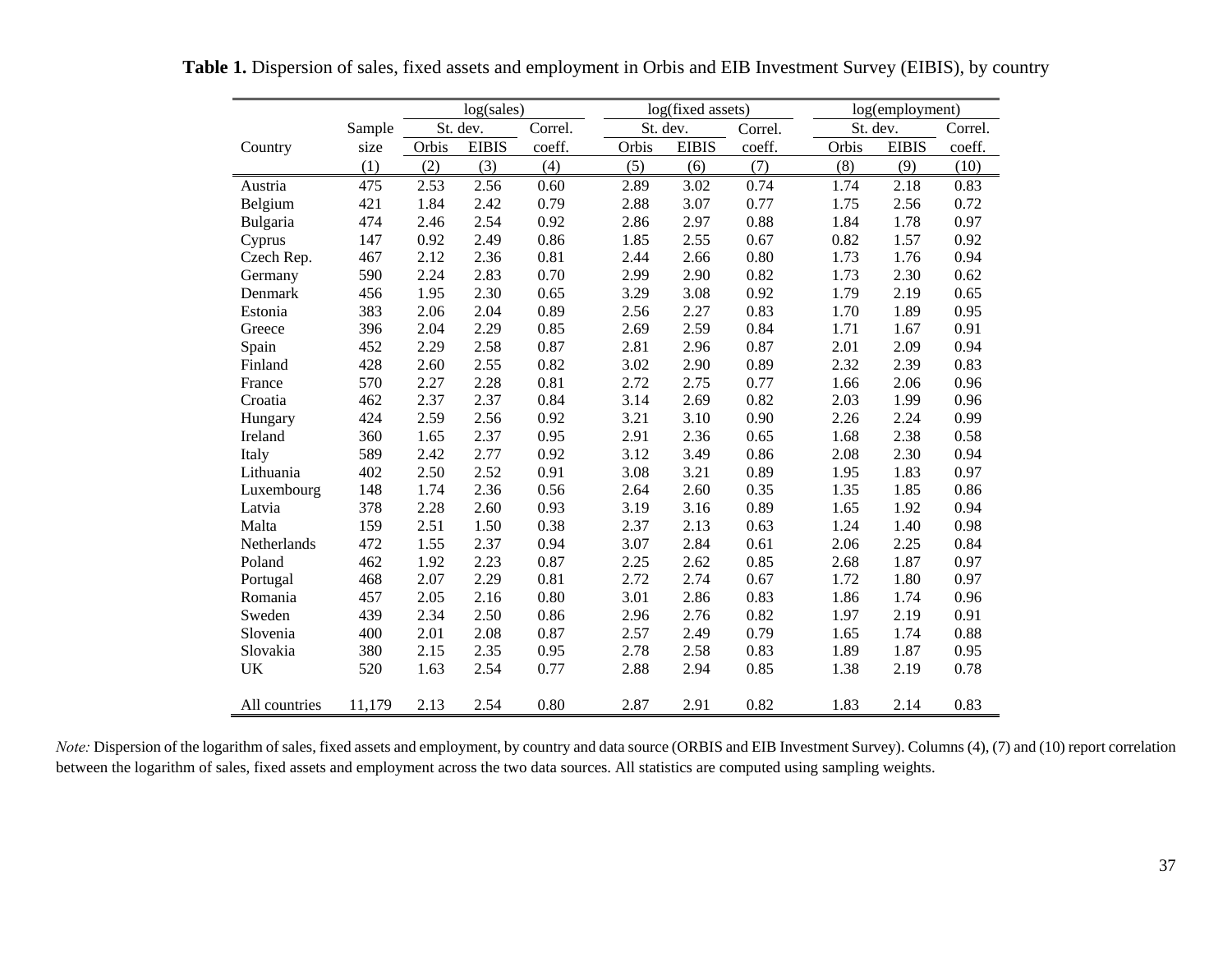| <b>NACE</b> | <b>NACE</b>                                      |        |       | log(sales)   |         |       | log(fixed assets) |         |       | log(employment) |         |  |
|-------------|--------------------------------------------------|--------|-------|--------------|---------|-------|-------------------|---------|-------|-----------------|---------|--|
| industry    | industry                                         | Sample |       | St. dev.     | Correl. |       | St. dev.          | Correl. |       | St. dev.        | Correl. |  |
| code        | name                                             |        | Orbis | <b>EIBIS</b> | coeff.  | Orbis | <b>EIBIS</b>      | coeff.  | Orbis | <b>EIBIS</b>    | coeff.  |  |
|             |                                                  | (1)    | (2)   | (3)          | (4)     | (5)   | (6)               | (7)     | (8)   | (9)             | (10)    |  |
| $10-12$     | food; beverages; tobacco                         | 499    | 1.98  | 2.34         | 0.93    | 2.07  | 2.33              | 0.73    | 1.70  | 1.76            | 0.94    |  |
| $13 - 15$   | textiles; apparel; leather and related products  | 288    | 2.09  | 2.11         | 0.90    | 2.59  | 2.30              | 0.83    | 1.47  | 1.58            | 0.95    |  |
| 16-18       | wood; paper; printing and recorded media         | 336    | 2.00  | 2.60         | 0.82    | 2.40  | 2.26              | 0.75    | 1.87  | 1.81            | 0.88    |  |
| 19-20       | coke and refined petroleum; chemicals            | 130    | 1.95  | 2.25         | 0.83    | 2.87  | 2.87              | 0.66    | 1.61  | 1.90            | 0.85    |  |
| 21          | pharmaceutical products                          | 45     | 2.08  | 2.47         | 0.81    | 1.80  | 2.60              | 0.82    | 1.20  | 1.09            | 0.89    |  |
| 22-23       | rubber and plastic products; mineral products    | 376    | 1.89  | 2.19         | 0.87    | 2.22  | 2.59              | 0.75    | 1.51  | 1.78            | 0.89    |  |
| $24 - 25$   | basic and fabricated metal products              | 609    | 2.17  | 2.20         | 0.86    | 2.45  | 2.48              | 0.86    | 1.64  | 1.73            | 0.94    |  |
| 26          | computer, electronic and optical products        | 137    | 1.90  | 2.40         | 0.94    | 2.21  | 2.76              | 0.82    | 1.46  | 2.00            | 0.95    |  |
| 27          | electrical equipment                             | 131    | 2.15  | 2.37         | 0.96    | 3.27  | 1.92              | 0.69    | 2.00  | 2.03            | 0.97    |  |
| 28          | machinery and equipment                          | 333    | 1.86  | 1.83         | 0.88    | 2.34  | 2.23              | 0.77    | 1.50  | 1.62            | 0.92    |  |
| 29-30       | motor vehicles; other transport equipment        | 136    | 1.93  | 2.02         | 0.93    | 1.93  | 2.07              | 0.81    | 1.51  | 1.59            | 0.97    |  |
| 31-33       | furniture; other manuf.; repair and installation | 333    | 1.92  | 2.06         | 0.80    | 2.20  | 2.20              | 0.79    | 1.65  | 1.72            | 0.94    |  |
| 35          | electricity, gas, steam and air conditioning     | 221    | 2.66  | 2.97         | 0.82    | 2.99  | 3.18              | 0.88    | 2.03  | 2.35            | 0.89    |  |
| 36-39       | water supply; sewerage and waste management      | 482    | 2.12  | 2.36         | 0.95    | 2.76  | 3.01              | 0.89    | 1.80  | 1.85            | 0.95    |  |
| 41          | construction of buildings                        | 799    | 2.65  | 2.91         | 0.87    | 2.86  | 3.10              | 0.69    | 2.03  | 2.23            | 0.89    |  |
| 42          | civil engineering                                | 404    | 2.29  | 2.52         | 0.88    | 2.45  | 2.66              | 0.81    | 1.87  | 2.10            | 0.90    |  |
| 43          | specialised construction activities              | 1,416  | 2.25  | 2.22         | 0.91    | 2.36  | 2.62              | 0.67    | 1.75  | 1.93            | 0.95    |  |
| 45          | wholesale and retail trade                       | 354    | 2.29  | 2.42         | 0.82    | 2.20  | 2.49              | 0.75    | 1.88  | 2.05            | 0.94    |  |
| 46          | wholesale trade, except of motor vehicles        | 1,230  | 2.32  | 2.93         | 0.75    | 2.88  | 2.93              | 0.85    | 1.90  | 2.33            | 0.74    |  |
| 47          | retail trade, except of motor vehicles           | 777    | 2.47  | 2.57         | 0.74    | 2.82  | 2.77              | 0.71    | 2.20  | 2.23            | 0.76    |  |
| 49-53       | transportation and storage                       | 1,796  | 2.54  | 2.49         | 0.81    | 3.26  | 3.14              | 0.83    | 2.07  | 2.18            | 0.90    |  |
| 55-56       | accommodation and food service activities        | 508    | 2.12  | 2.09         | 0.87    | 2.87  | 3.03              | 0.72    | 1.78  | 1.98            | 0.91    |  |
| 58-63       | information and communication                    | 348    | 2.68  | 2.75         | 0.97    | 3.62  | 3.24              | 0.87    | 2.02  | 2.00            | 0.95    |  |
| 64-99       | other services                                   | 91     | 2.07  | 3.17         | 0.84    | 3.65  | 3.48              | 0.94    | 1.14  | 3.48            | 0.42    |  |
|             |                                                  |        |       |              |         |       |                   |         |       |                 |         |  |
| 10-99       | all industries                                   | 11,779 | 2.25  | 2.45         | 0.84    | 2.69  | 2.74              | 0.78    | 1.83  | 2.03            | 0.87    |  |

**Table 2.** Dispersion of sales, fixed assets and employment in Orbis and EIB Investment Survey (EIBIS), by industry

*Note:* Dispersion of the logarithm of sales, fixed assets and employment, by country and data source (ORBIS and EIB Investment Survey). Columns (4), (7) and (10) report correlation between the logarithm of sales, fixed assets and employment across the two data sources. All statistics are computed using sampling weights.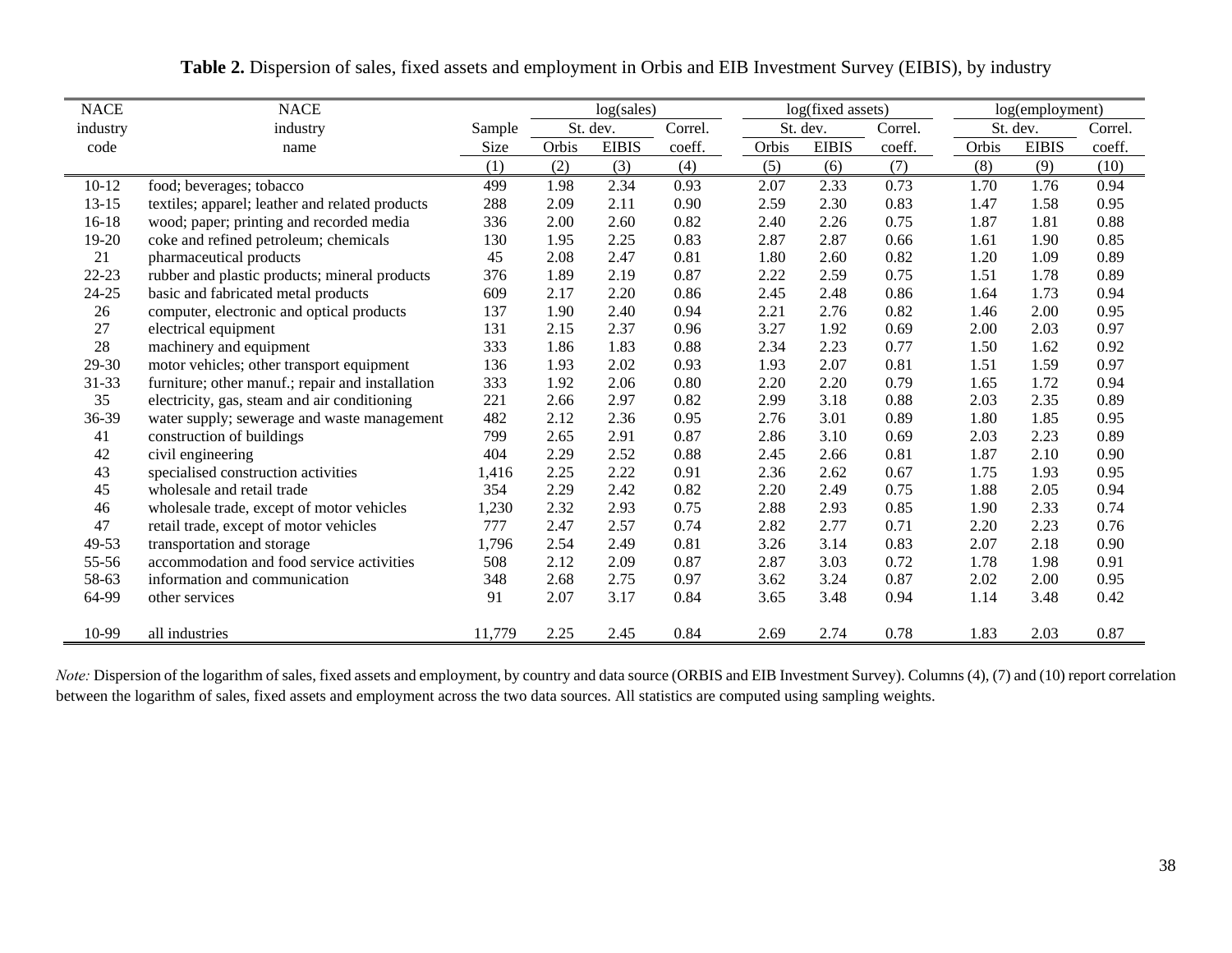## **Table 3.** Descriptive statistics

| Group of variables                         | <b>rapic 9.</b> Descriptive statistics<br>Variable           | Mean            | St. dev.     |
|--------------------------------------------|--------------------------------------------------------------|-----------------|--------------|
|                                            |                                                              |                 |              |
| <b>Outcome variables</b>                   | log(sales)                                                   | 16.36           | 2.26         |
|                                            | log(fixed assets)*                                           | 15.16           | 2.74         |
|                                            | log(employment)                                              | 4.61<br>$-0.14$ | 1.93         |
|                                            | $log(MRPK)*$                                                 | 10.15           | 1.44         |
| <b>Demographics</b>                        | log(MRPL)<br>Firm age                                        |                 | 0.93         |
|                                            | less than 5 years                                            | 0.03            | 0.18         |
|                                            | 5-9 years                                                    | 0.09            | 0.28         |
|                                            | 10-19 years                                                  | 0.22            | 0.41         |
|                                            | $20+$ years                                                  | 0.67            | 0.47         |
|                                            | Subsidiary                                                   | 0.30            | 0.46         |
|                                            | Exporter                                                     | 0.49            | 0.50         |
| <b>Quality of capital and other inputs</b> | Share of state-of-the art machinery and equipment            | 0.42            | 0.32         |
|                                            | Share of high energy efficiency commercial building stock    | 0.37            | 0.33         |
| <b>Capacity utilization</b>                | above maximum capacity                                       | 0.05            | 0.22         |
|                                            | at maximum capacity                                          | 0.44            | 0.50         |
|                                            | somewhat below full capacity                                 | 0.38            | 0.49         |
|                                            | substantially below full capacity                            | 0.10            | 0.29         |
| <b>Obstacles to investment</b>             | Demand for products or services                              |                 |              |
|                                            | Major                                                        | 0.26            | 0.44         |
|                                            | Minor                                                        | 0.23            | 0.42         |
|                                            | Availability of staff with the right skills                  |                 |              |
|                                            | Major                                                        | 0.40            | 0.49         |
|                                            | Minor                                                        | 0.29            | 0.45         |
|                                            | Energy costs                                                 |                 |              |
|                                            | Major                                                        | 0.21            | 0.41         |
|                                            | Minor                                                        | 0.32            | 0.47         |
|                                            | Access to digital infrastructure                             |                 |              |
|                                            | Major                                                        | 0.11            | 0.31         |
|                                            | Minor                                                        | 0.25            | 0.43         |
|                                            | Labor market regulations                                     | 0.29            | 0.45         |
|                                            | Major<br>Minor                                               | 0.30            |              |
|                                            | Business regulations and taxation                            |                 | 0.46         |
|                                            | Major                                                        | 0.31            | 0.46         |
|                                            | Minor                                                        | 0.28            | 0.45         |
|                                            | Availability of adequate transport infrastructure            |                 |              |
|                                            | Major                                                        | 0.15            | 0.35         |
|                                            | Minor                                                        | 0.24            | 0.43         |
|                                            | Availability of finance                                      |                 |              |
|                                            | Major                                                        | 0.25            | 0.43         |
|                                            | Minor                                                        | 0.21            | 0.41         |
|                                            | Uncertainty about future                                     |                 |              |
|                                            | Major                                                        | 0.40            | 0.49         |
|                                            | Minor                                                        | 0.31            | 0.46         |
| <b>Adjustment</b>                          | Investment, $log(1 + investment)$                            | 11.96           | 4.18         |
|                                            | Percent change in employment in the last three years         | 0.14            | 0.55         |
|                                            | Investment over the last three years                         |                 |              |
|                                            | too much                                                     | 0.03            | 0.18         |
|                                            | about the right amount                                       | 0.78            | 0.41         |
|                                            | too little                                                   | 0.17            | 0.38         |
|                                            | company did not exist three years ago                        | 0.00            | $0.02\,$     |
|                                            | Investment priority in the next three years                  |                 |              |
|                                            | replacing capacity                                           | 0.41            | 0.49         |
|                                            | capacity expansion for existing products or services         | 0.24            | 0.43         |
|                                            | developing new products, processes or services               | 0.24            | 0.43         |
| <b>Source of funds</b>                     | no investment planned<br>internal funds or retained earnings | 0.10<br>0.66    | 0.30<br>0.37 |
|                                            | external finance                                             | 0.32            | 0.36         |
|                                            | intra-group funding                                          | 0.02            | 0.13         |
|                                            | Finance constrained                                          | 0.07            | 0.26         |
| Sample size*                               |                                                              | 9,202           | 9,202        |

*Note:* All statistics are computed using sampling weights. \* The sample size is 8,164 for the variables fixed assets and MRPK.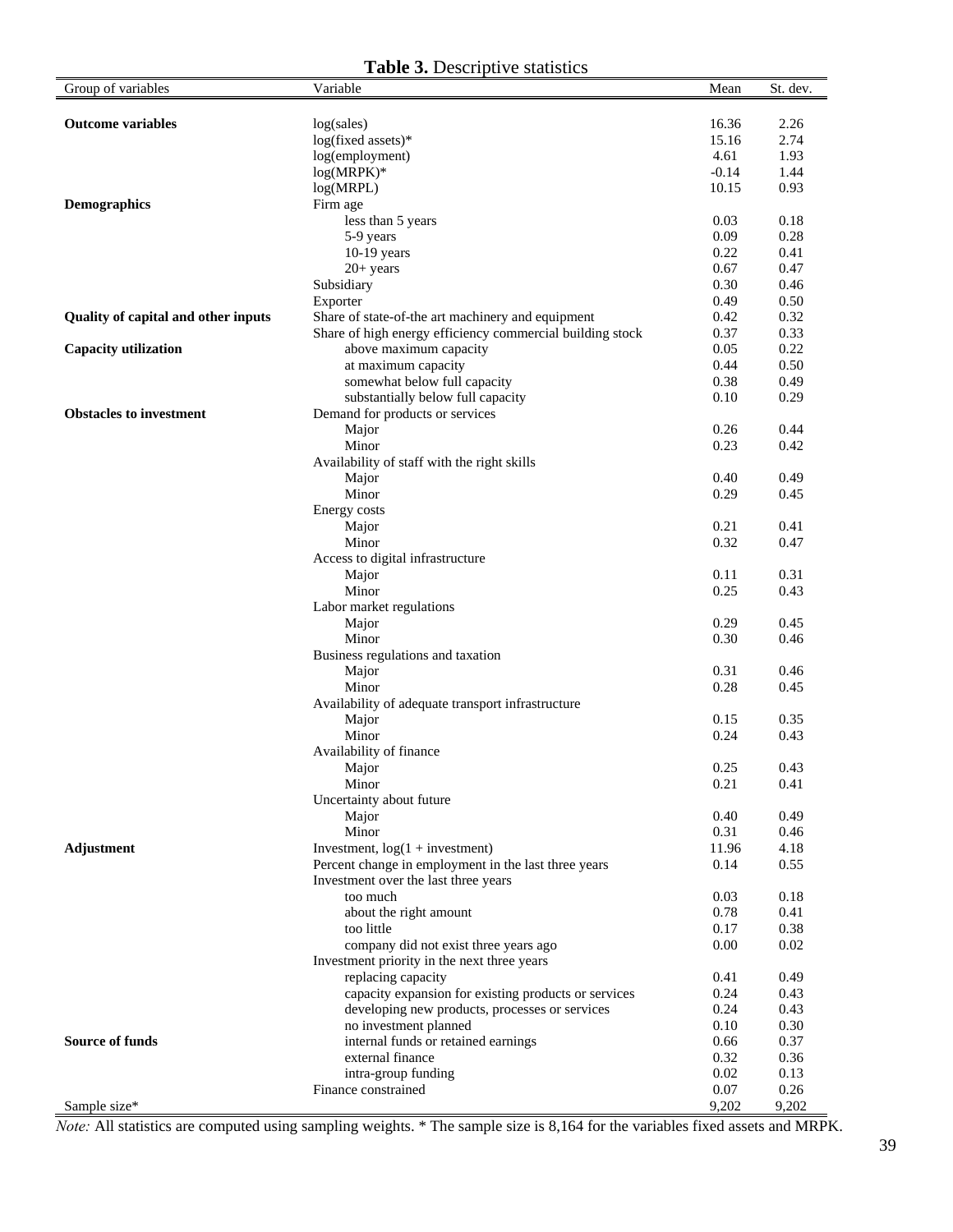| Regressor                                                             | Dependent variable    |                        |
|-----------------------------------------------------------------------|-----------------------|------------------------|
|                                                                       | log(MRPK)             | log(MRPL)              |
| <b>Demographics</b>                                                   |                       |                        |
| Firm age (omitted category: less than 5 years)                        |                       |                        |
| 5-9 years                                                             | $-0.001$              | $0.103***$             |
|                                                                       | (0.075)               | (0.032)                |
| $10-19$ years                                                         | $-0.204***$           | $0.117***$             |
|                                                                       | (0.063)               | (0.029)                |
| $20+ years$                                                           | $-0.356***$           | $0.131***$             |
|                                                                       | (0.063)               | (0.027)                |
| log(employment)                                                       | $0.027**$             | 0.004                  |
|                                                                       | (0.010)               | (0.005)                |
| Subsidiary                                                            | $0.448***$            | $0.110***$             |
|                                                                       | (0.037)<br>$0.115***$ | (0.016)<br>$0.180***$  |
| Exporter                                                              | (0.033)               | (0.014)                |
| <b>Quality of capital and other inputs</b>                            |                       |                        |
| Share of state-of-the art machinery and equipment, including ICT      | $-0.160***$           | $0.096***$             |
|                                                                       | (0.045)               | (0.019)                |
| Share of high energy efficiency commercial building stock             | $-0.182***$           | $-0.005$               |
|                                                                       | (0.041)               | (0.016)                |
| Capacity utilization (omitted category: somewhat below full capacity) |                       |                        |
| above maximum capacity                                                | $0.319***$            | $0.139***$             |
|                                                                       | (0.055)               | (0.025)                |
| at maximum capacity                                                   | $0.058**$             | $0.026**$              |
|                                                                       | (0.028)               | (0.011)                |
| substantially below full capacity                                     | $-0.280***$           | $-0.093***$            |
|                                                                       | (0.043)               | (0.017)                |
| Obstacles to investment (omitted category: not an obstacle at all)    |                       |                        |
| Demand for products or services                                       |                       |                        |
| Major                                                                 | $0.141***$            | $0.041***$             |
|                                                                       | (0.034)               | (0.014)                |
| Minor                                                                 | $0.117***$            | $0.038***$             |
| Availability of staff with the right skills                           | (0.029)               | (0.013)                |
| Major                                                                 | 0.042                 | $-0.036***$            |
|                                                                       | (0.035)               | (0.014)                |
| Minor                                                                 | 0.028                 | 0.018                  |
|                                                                       | (0.034)               | (0.014)                |
| Energy costs                                                          |                       |                        |
| Major                                                                 | $-0.115***$           | $-0.062***$            |
|                                                                       | (0.036)               | (0.015)                |
| Minor                                                                 | $-0.135***$           | $-0.011$               |
|                                                                       | (0.031)               | (0.014)                |
| Access to digital infrastructure                                      |                       |                        |
| Major                                                                 | $0.084**$             | $0.035**$              |
|                                                                       | (0.043)               | (0.016)                |
| Minor                                                                 | 0.001                 | 0.006                  |
|                                                                       | (0.032)               | (0.014)                |
| Labor market regulations                                              |                       |                        |
| Major                                                                 | $-0.053$              | $-0.098***$            |
| Minor                                                                 | (0.036)<br>0.024      | (0.014)<br>$-0.050***$ |
|                                                                       | (0.032)               | (0.013)                |
| Business regulations and taxation                                     |                       |                        |
| Major                                                                 | $-0.087**$            | 0.005                  |
|                                                                       | (0.037)               | (0.014)                |
|                                                                       |                       |                        |

# **Table 4.** Predictors of the dispersion of the marginal revenues products of capital and labor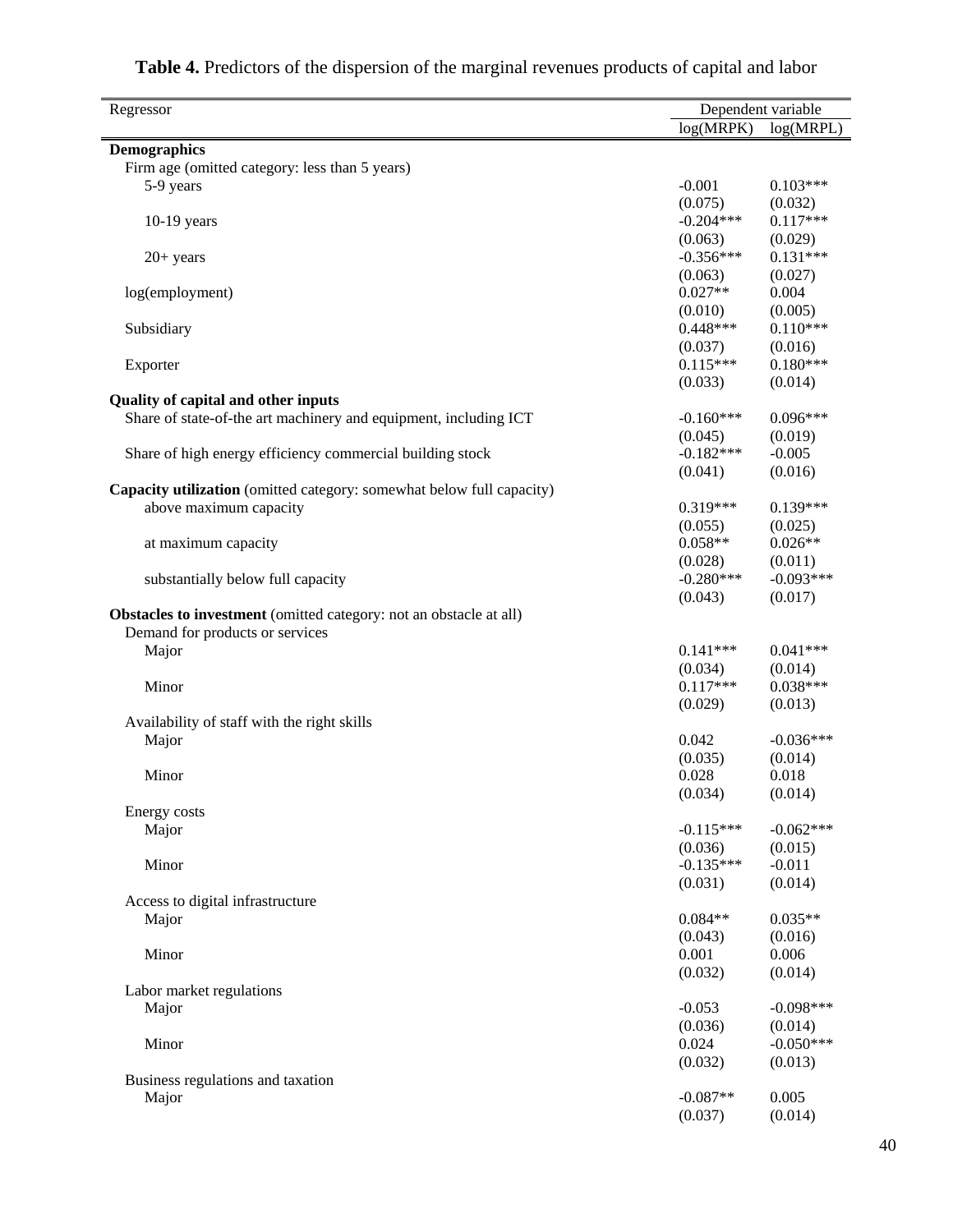| Minor                                                                                 | $-0.017$       | $-0.005$       |
|---------------------------------------------------------------------------------------|----------------|----------------|
|                                                                                       | (0.034)        | (0.015)        |
| Availability of adequate transport infrastructure                                     |                |                |
| Major                                                                                 | 0.007          | $0.070***$     |
|                                                                                       | (0.037)        | (0.016)        |
| Minor                                                                                 | 0.028          | 0.015          |
|                                                                                       | (0.032)        | (0.013)        |
| Availability of finance                                                               |                |                |
| Major                                                                                 | $-0.008$       | $-0.047***$    |
|                                                                                       | (0.035)        | (0.015)        |
| Minor                                                                                 | $-0.034$       | $-0.023$       |
|                                                                                       | (0.033)        | (0.014)        |
| Uncertainty about future                                                              | 0.024          | $0.024*$       |
| Major                                                                                 | (0.035)        | (0.014)        |
| Minor                                                                                 | $-0.004$       | 0.004          |
|                                                                                       | (0.034)        | (0.015)        |
| <b>Adjustment</b>                                                                     |                |                |
| Investment, $log(1 + investment)$                                                     | $-0.058***$    | $0.030***$     |
|                                                                                       | (0.005)        | (0.002)        |
| Percent change in employment in the last three years                                  | $0.072***$     | $-0.075***$    |
|                                                                                       | (0.023)        | (0.009)        |
| Investment over the last three years (omitted category: about the right amount)       |                |                |
| too much                                                                              | $-0.283***$    | $-0.083***$    |
|                                                                                       | (0.060)        | (0.024)        |
| too little                                                                            | $-0.111***$    | $-0.024*$      |
|                                                                                       | (0.031)        | (0.013)        |
| company did not exist three years ago                                                 | $-0.996**$     | $-0.601***$    |
|                                                                                       | (0.451)        | (0.159)        |
| Investment priority in the next three years (omitted category: no investment planned) |                |                |
| replacing capacity                                                                    | $-0.108**$     | 0.007          |
|                                                                                       | (0.047)        | (0.019)        |
| capacity expansion for existing products or services                                  | $-0.126***$    | 0.001          |
|                                                                                       | (0.049)        | (0.021)        |
| developing new products, processes or services                                        | $-0.030$       | $0.038*$       |
|                                                                                       | (0.050)        | (0.021)        |
| <b>Source of funds</b> (omitted category: external finance)                           |                |                |
| internal funds or retained earnings                                                   | $0.152***$     | $0.055***$     |
|                                                                                       | (0.038)        | (0.016)        |
| intra-group funding                                                                   | $-0.160$       | $0.135***$     |
|                                                                                       | (0.113)        | (0.051)        |
| Credit constrained                                                                    | $-0.104**$     | $-0.083***$    |
|                                                                                       | (0.045)        | (0.019)        |
|                                                                                       |                |                |
| Sample size                                                                           | 8,164          | 9,202          |
| $\mathbb{R}^2$                                                                        | 0.477          | 0.777          |
| Memorandum:                                                                           |                |                |
| $R^2$ with country $\times$ industry fixed effects and no X                           | 0.430          | 0.746          |
| $R^2$ with X and no fixed effects                                                     | 0.112          | 0.271          |
| $R^2$ with X and country fixed effects<br>$R^2$ with X and industry fixed effects     | 0.176<br>0.209 | 0.674<br>0.313 |
| $R2$ with X and country fixed effects and industry fixed effects                      | 0.275          | 0.699          |
| $R^2$ with X and slopes varying by industry                                           | 0.545          | 0.600          |
| $R^2$ with X and slopes varying by country                                            | 0.538          | 0.731          |
|                                                                                       |                |                |

*Note:* The table reports estimates of equation (4) with industry × country fixed effects. Industries are defined at 2-digit NACE level. All estimates are based on Huber robust regression. Observations are weighted so that the sample represents the population in terms of employment. Standard errors are clustered by industry and country. \*\*\*, \*\*, \* denote statistical significance at 1, 5 and 10 percent levels.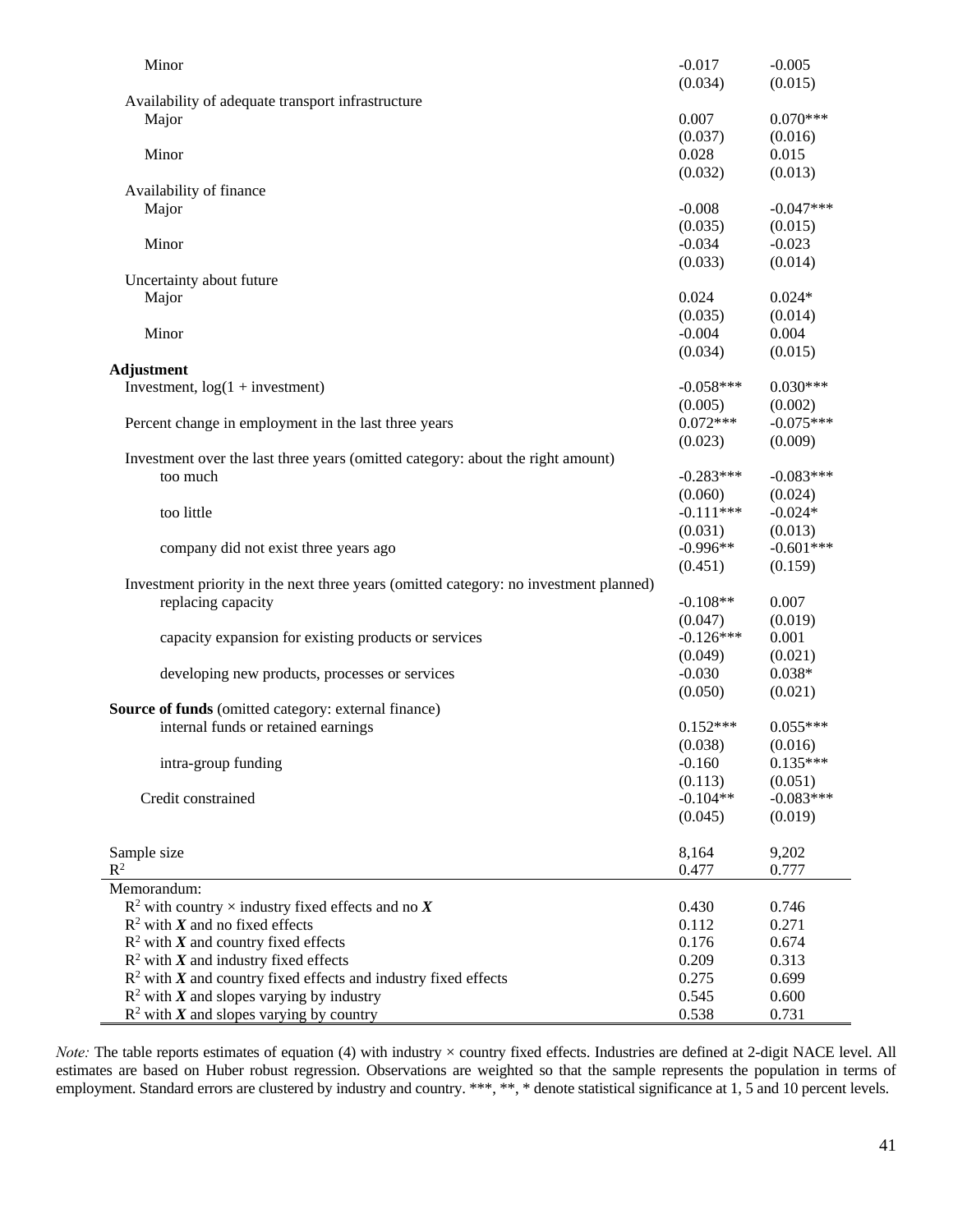|                                    | List of fixed effects |         |          |                         |                              |  |  |
|------------------------------------|-----------------------|---------|----------|-------------------------|------------------------------|--|--|
| Group of variables                 | No fixed<br>effects   | Country | Industry | Country $+$<br>industry | Country $\times$<br>industry |  |  |
| <b>Panel A: MRPK</b>               |                       |         |          |                         |                              |  |  |
| Demographics                       | 0.039                 | 0.038   | 0.023    | 0.022                   | 0.017                        |  |  |
| Quality of capital                 | 0.014                 | 0.007   | 0.011    | 0.006                   | 0.007                        |  |  |
| Capacity utilization               | 0.011                 | 0.012   | 0.006    | 0.008                   | 0.006                        |  |  |
| Obstacles for investment           | 0.023                 | 0.018   | 0.011    | 0.009                   | 0.008                        |  |  |
| Adjustment                         | 0.049                 | 0.049   | 0.018    | 0.015                   | 0.015                        |  |  |
| Source of funds                    | 0.011                 | 0.012   | 0.009    | 0.009                   | 0.009                        |  |  |
|                                    |                       |         |          |                         |                              |  |  |
| "Compensating differentials" group | 0.073                 | 0.067   | 0.035    | 0.029                   | 0.028                        |  |  |
| "Distortions" group                | 0.063                 | 0.060   | 0.035    | 0.035                   | 0.027                        |  |  |
| <b>Panel B: MRPL</b>               |                       |         |          |                         |                              |  |  |
| Demographics                       | 0.078                 | 0.023   | 0.062    | 0.016                   | 0.013                        |  |  |
| Quality of capital                 | 0.022                 | 0.003   | 0.018    | 0.003                   | 0.002                        |  |  |
| Capacity utilization               | 0.006                 | 0.002   | 0.005    | 0.002                   | 0.002                        |  |  |
| Obstacles for investment           | 0.038                 | 0.012   | 0.029    | 0.008                   | 0.007                        |  |  |
| Adjustment                         | 0.073                 | 0.029   | 0.062    | 0.023                   | 0.017                        |  |  |
| Source of funds                    | 0.015                 | 0.003   | 0.010    | 0.002                   | 0.002                        |  |  |
| "Compensating differentials" group | 0.095                 | 0.038   | 0.081    | 0.030                   | 0.025                        |  |  |
| "Distortions" group                | 0.106                 | 0.026   | 0.085    | 0.017                   | 0.015                        |  |  |

**Table 5.** Change in  $\mathbb{R}^2$  when adding a group of variables to a specification with fixed effects

*Note*: The table reports change in R<sup>2</sup> in equation (4) when a group of variables is added to a specification with a given combination of industry and country fixed effects. Industries are defined at 2-digit NACE level. All estimates are based on Huber robust regression. Observations are weighted so that the sample represents the population in terms of employment. Standard errors are clustered by industry and country. The group "compensating differentials" includes "quality of capital", "capacity utilization" and "adjustment". The group "distortions" includes "demographics,", "obstacles for investment" and "source of funds".